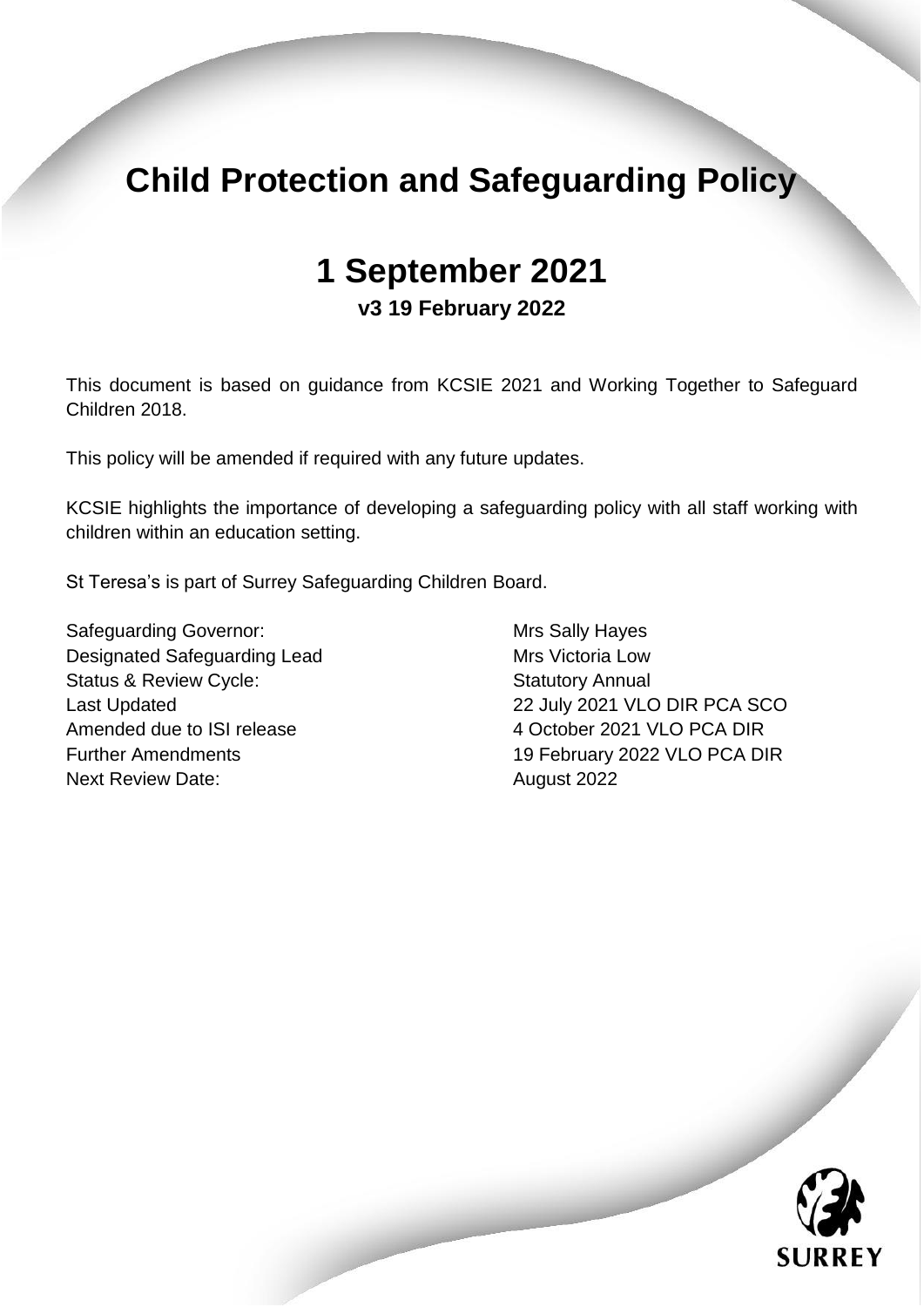| <b>Content</b>                                                                                 | Page                    | <b>Content</b>                                     | Page            |
|------------------------------------------------------------------------------------------------|-------------------------|----------------------------------------------------|-----------------|
| Safeguarding Statement & Key personnel                                                         | 3                       | <b>Online Safety</b>                               | 43              |
|                                                                                                |                         |                                                    |                 |
| Terminology<br>Introduction<br>& Guidance Documents                                            | 5<br>$6\phantom{1}$     | <b>Mental Health</b><br><b>Racist Incidents</b>    | 44<br>44        |
|                                                                                                |                         |                                                    |                 |
| <b>Policy Principles &amp; Values</b>                                                          | $\overline{\mathbf{7}}$ | <b>Radicalisation and Extremism</b>                | 44              |
| Policy Aims                                                                                    | $\overline{7}$          | Channel                                            | 45              |
| <b>Supporting Children</b>                                                                     | 8                       | Domestic Abuse                                     | 46              |
| <b>Prevention/Protection</b>                                                                   | 9                       | <b>Child Sexual Exploitation</b>                   | 47              |
|                                                                                                |                         | <b>Child Exploitation and Gangs</b>                | 48              |
| Safe School, Safe Staff                                                                        | 10                      | Youth produced imagery                             | 50              |
| Roles and Responsibilities-<br>All staff                                                       | 11                      | Female Genital Mutilation (FGM)                    | 51              |
| Roles and Responsibilities - Headteacher                                                       | 12                      | <b>Forced Marriage</b>                             | 52              |
| Roles and Responsibilities- DSL & Deputy<br><b>DSL</b>                                         | 13                      | <b>Honour based Abuse</b>                          | 53              |
| Roles and Responsibilities - Governing Body                                                    | $\overline{16}$         | One Chance Rule                                    | 53              |
| Confidentiality & Sharing Information                                                          | 17                      | <b>Private Fostering Arrangements</b>              | 53              |
| <b>Child Protection Procedures</b>                                                             | 18                      | <b>Children Looked After</b>                       | 54              |
| <b>Child Protection Procedures Flowchart</b>                                                   | 21                      | <b>Children Missing Education (CME)</b>            | 54              |
| Dealing with Disclosure                                                                        | 22                      | Pupils Missing Out on Education<br>(PMOOE)         | 55              |
| Allegations Against Adults Working<br>with<br>Children                                         | 23                      | Attendance and Behaviour                           | 56              |
| What is Child Abuse                                                                            | 28                      | Physical Intervention                              | 56              |
| Indicators of Abuse - Neglect                                                                  | 29                      | Whistle-blowing                                    | 56              |
| Indicators of Abuse - Emotional Abuse                                                          | $\overline{31}$         | Child abduction and community safety<br>incidences | $\overline{57}$ |
| Indicators of Abuse - Physical Abuse                                                           | 32                      | Children and the court system                      | 57              |
| Indicators of Abuse - Sexual Abuse                                                             | 33                      | Children with family members in<br>prison          | 57              |
| Violence<br>Sexual<br>&<br>Harassment<br>Sexual<br>between children in school including policy | 35                      | Cyber crime                                        | 58              |
| <b>Harmful Sexual Behaviour</b>                                                                | 39                      | Homelessness                                       | 58              |
| <b>Brook Traffic Light Tool</b>                                                                | 40                      | <b>Linked Policies</b>                             | 59              |
| Anti-Bullying & Cyber Bullying                                                                 | 43                      | <b>Additional Resources</b>                        | 60              |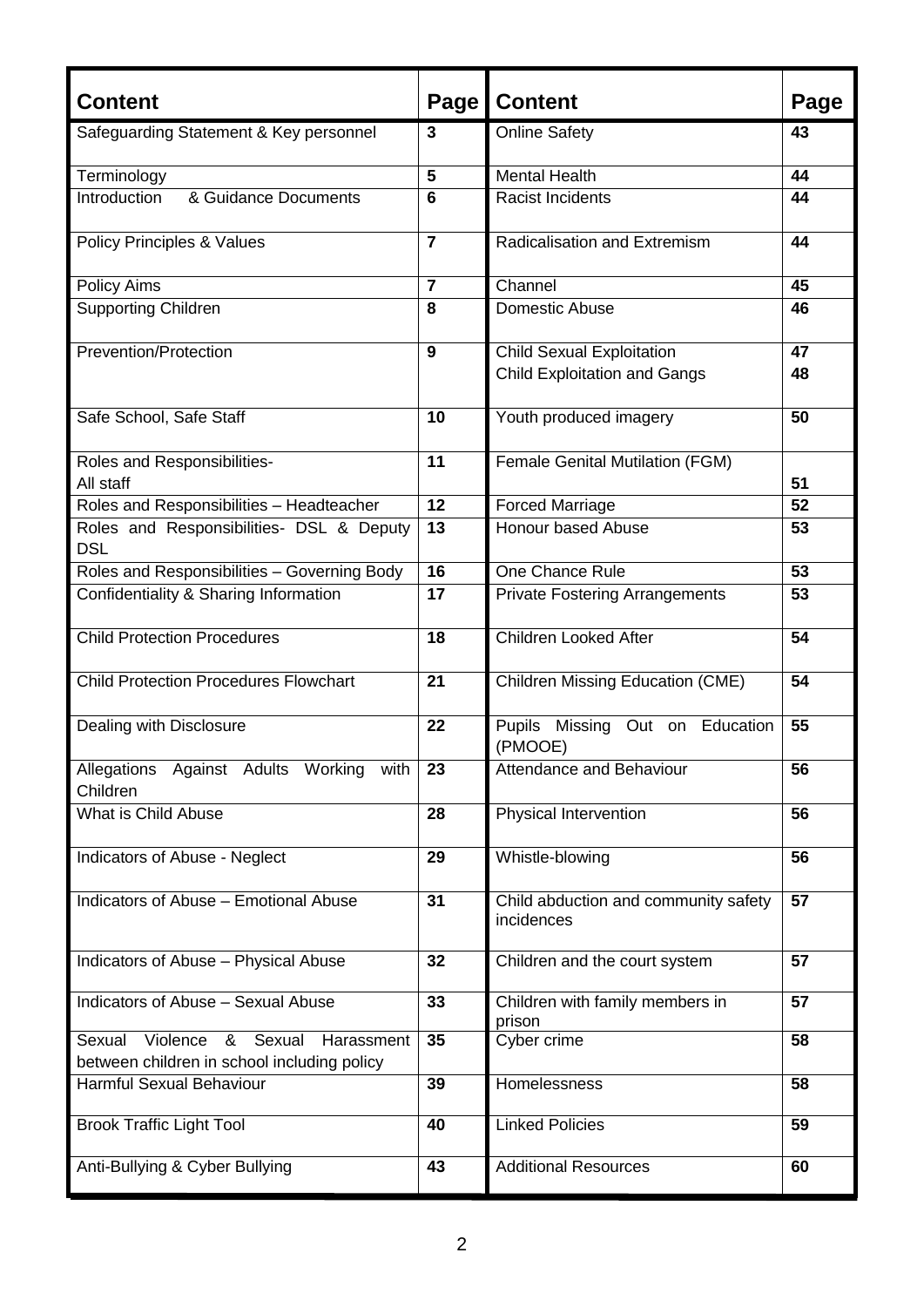## **Safeguarding Statement 2021** *"Safeguarding is Everyone business"*

St Teresa's recognises its' moral and statutory responsibility to safeguard and promote the welfare of all children. St Teresa's is committed to acting in the best interests of the child.

We make every effort to provide an environment in which children and adults feel safe, secure, valued and respected, and feel confident to talk if they are worried, believing they will be effectively listened to.

The purpose of this policy is to provide staff, volunteers and governors with the framework they need in order to keep children safe and secure in our school. The policy also informs parents and carers how we will safeguard their children whilst they are in our care.

All those who work within the St Teresa's community need to know that "It could happen here".

#### **Key Personnel**

**Designated Safeguarding Lead (DSL) is:**  Victoria Low (Director of Operations)

[v.low@st-teresas.com](mailto:v.low@st-teresas.com) 

#### **Deputy DSL(s) are**:

Paula Cawley (Deputy Head (Pastoral) Mental Health Lead) Sarah Papageorgiou (Lead Nurse) [s.papageorgiou@st-teresas.com](mailto:s.papageorgiou@st-teresas.com) Zoe Wragg (Boarding mistress) [z.wragg@st-teresas.com](mailto:z.wragg@st-teresas.com) Claire Pitchford (Assistant Head, Head of 6<sup>th</sup> form) [c.pitchford@st-teresas.com](mailto:c.pitchford@st-teresas.com)

**The nominated child protection governor is** Mrs Sally Hayes [s.hayes@effinghamschools.org](mailto:s.hayes@effinghamschools.org)

**The Headmistress Senior School: Claire McShane** [c.mcshane@st-teresas.com](mailto:c.mcshane@st-teresas.com)

**The Headteacher Prep School: Sarah Conrad** [s.conrad@st-teresas.com](mailto:s.conrad@st-teresas.com)

**The Co-Chair of Governors are:** 

Mrs Annette Turner [a.turner@effinghamschools.org](mailto:a.turner@effinghamschools.org) Mr Michael Henderson [m.henderson@effinghamschools.org](mailto:m.henderson@effinghamschools.org)

The team can also be contacted through the school office.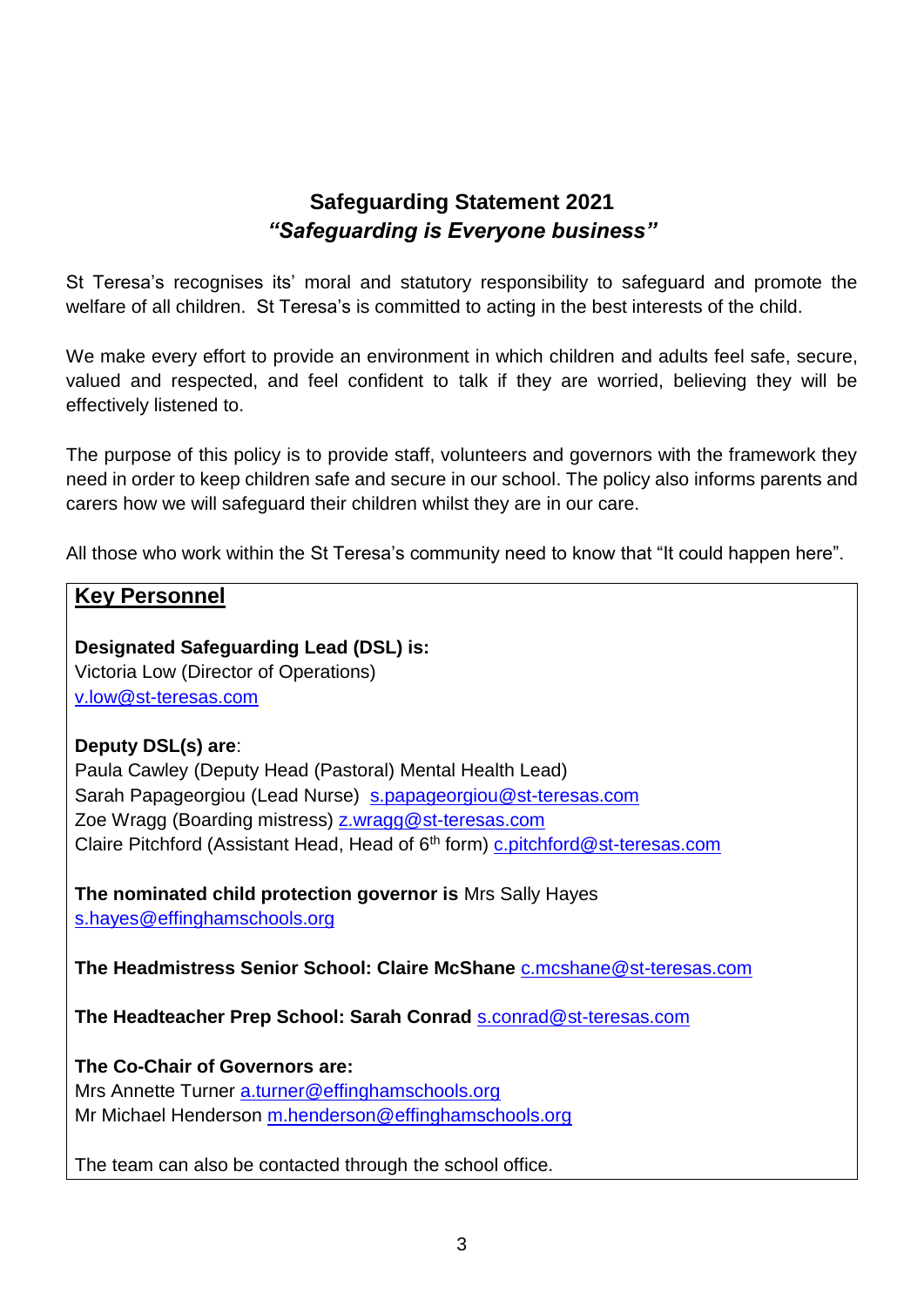## **Key Personnel**

**Designated Safeguarding Lead (DSL) is:**  Denise Irons (Deputy Head) [d.irons@st-teresas.com](mailto:d.irons@st-teresas.com)

**Deputy DSL(s) are**: Emma Brailsford (Head of Pastoral, Prep) [e.brailsford@st-teresas.com](mailto:e.brailsford@st-teresas.com)

Sarah Conrad (Headteacher) [s.conrad@st-teresas.com](mailto:s.conrad@st-teresas.com)

**The nominated child protection governor is** Mrs Sally Hayes [s.hayes@effinghamschools.org](mailto:s.hayes@effinghamschools.org)

**The Headteacher Prep School: Sarah Conrad** [s.conrad@st-teresas.com](mailto:s.conrad@st-teresas.com)

**The Co-Chair of Governors are:**  Mrs Annette Turner [a.turner@effinghamschools.org](mailto:a.turner@effinghamschools.org) Mr Michael Henderson [m.henderson@effinghamschools.org](mailto:m.henderson@effinghamschools.org) 

The team can also be contacted through the school office.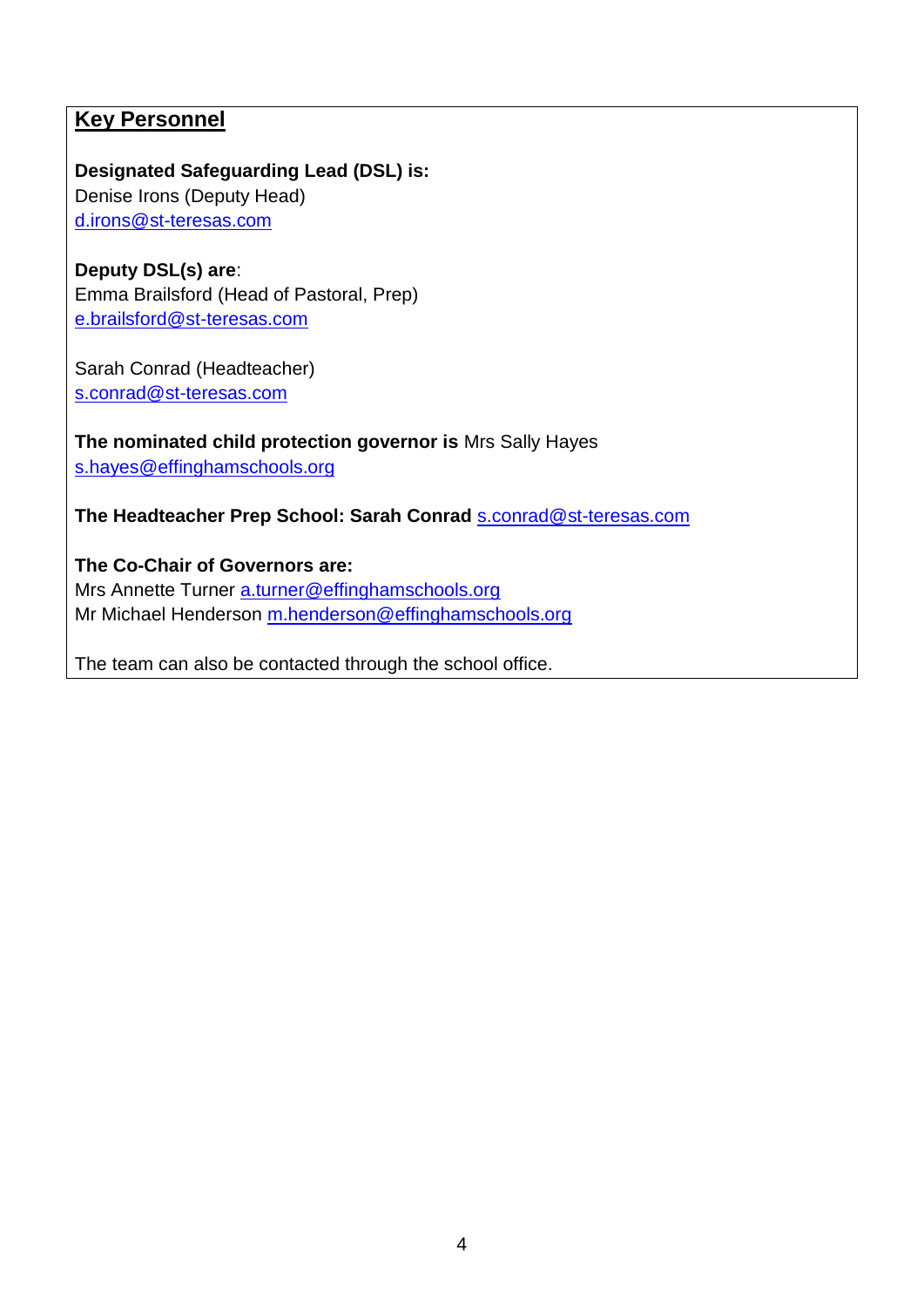## **Terminology**

**Safeguarding and promoting the welfare of children** is defined as:

- protecting children from maltreatment.
- preventing impairment of children's health or development.
- ensuring that children grow up in circumstances consistent with the provision of safe and effective care.
- taking action to enable all children to have the best outcomes.
- Preventing impairment of children's mental or physical health or development.

**Child Protection** is a part of safeguarding and promoting welfare. It refers to the activity that is undertaken to protect specific children who are suffering, or are likely to suffer, significant harm.

**Early Help** means providing support as soon as any needs emerge or are identified at any point in a child's life.

**Staff** refers to all those working for or on behalf of the school, full or part time, temporary or permanent, in either a paid or a voluntary capacity.

**Child(ren**) includes everyone under the age of 18. On the whole, this will apply to pupils of our school; however, the policy will extend to visiting children and students from other establishments

**Parents** refers to birth parents and other adults who are in a parenting role, for example stepparents, foster carers, and adoptive parents.

**Social Care** refers to Children's Services in the area in which the child is resident, unless a child is a Child Looked After then this will be the Children's Services in their home authority.

**MAP** refers to the Surrey Multi-Agency Partnership.

**C-SPA** refers to the Children's Single Point of Access and the Child Protection Consultation Line.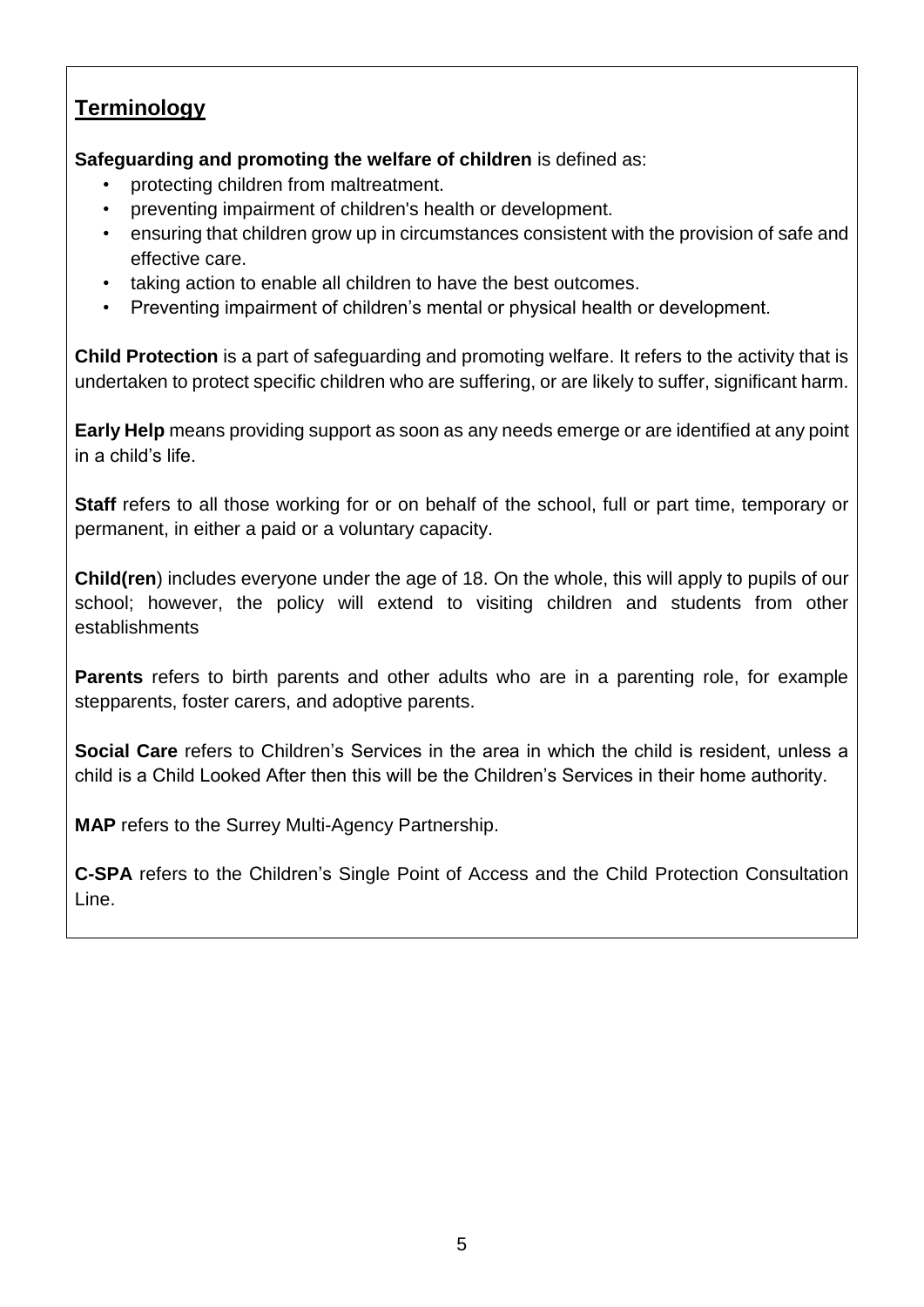## **Introduction**

This policy has been developed in accordance with the principles established by the Children Acts 1989 and 2004; the Education Act 2002, and in line with statutory guidance: 'Working Together to Safeguard Children' 2018, Revised Safeguarding Statutory Guidance 'Framework for the Assessment of Children in Need and their Families' 2000, 'What to do if You are Worried a Child is Being Abused' 2015.

The policy also reflects, both statutory guidance 'Keeping Children Safe in Education' 2020 (KCSIE), and [Surrey Safeguarding Children Partnership](https://www.surreyscp.org.uk/) (SSCP) Procedures.

The Governing body takes seriously its responsibility under section 175/157 of the Education Act 2002 to safeguard and promote the welfare of children; and to work together with other agencies to ensure there are robust arrangements within our school to identify, assess, and support those children who are suffering harm or at risk of suffering harm.

This policy applies to all members of staff and governors in St Teresa's.

## **Guidance and documents referred to in this policy**

- Surrey Safeguarding Children Partnership protocols, guidance and procedures
- [Working Together to Safeguard Children 2018](https://www.gov.uk/government/publications/working-together-to-safeguard-children--2)
- Keeping Children Safe in Education 2021 (KCSIE)
- [Disqualification under the Childcare Act 2006 \(updated 2019\)](https://www.gov.uk/government/publications/disqualification-under-the-childcare-act-2006/disqualification-under-the-childcare-act-2006)
- [FGM Act 2003 Mandatory Reporting Guidance 2020](https://www.gov.uk/government/publications/mandatory-reporting-of-female-genital-mutilation-procedural-information)
- ['What to do if you are worried a child is being abused' 2015](https://assets.publishing.service.gov.uk/government/uploads/system/uploads/attachment_data/file/419604/What_to_do_if_you_re_worried_a_child_is_being_abused.pdf)
- [Teacher Standards 2011](https://www.gov.uk/government/publications/teachers-standards)
- [Information Sharing Advice for Practitioners' guidance 2018](https://www.gov.uk/government/publications/safeguarding-practitioners-information-sharing-advice)
- [The Equality Act 2010](https://www.gov.uk/guidance/equality-act-2010-guidance)
- [Sexual violence and sexual harassment between children in schools and colleges](https://www.gov.uk/government/publications/sexual-violence-and-sexual-harassment-between-children-in-schools-and-colleges?utm_medium=email&utm_campaign=govuk-notifications&utm_source=6bc91204-ff8f-4da0-ac2c-2191bb2d1b16&utm_content=daily)
- SCC Safeguarding Children Missing Education (CME) and Educated Other Than at School (EOTaS) – available on [Services for Schools Portal](https://servicesforschools.surreycc.gov.uk/)
- SCC Touch and the use of physical intervention when working with children and young people – available on [Services for Schools Portal](https://servicesforschools.surreycc.gov.uk/)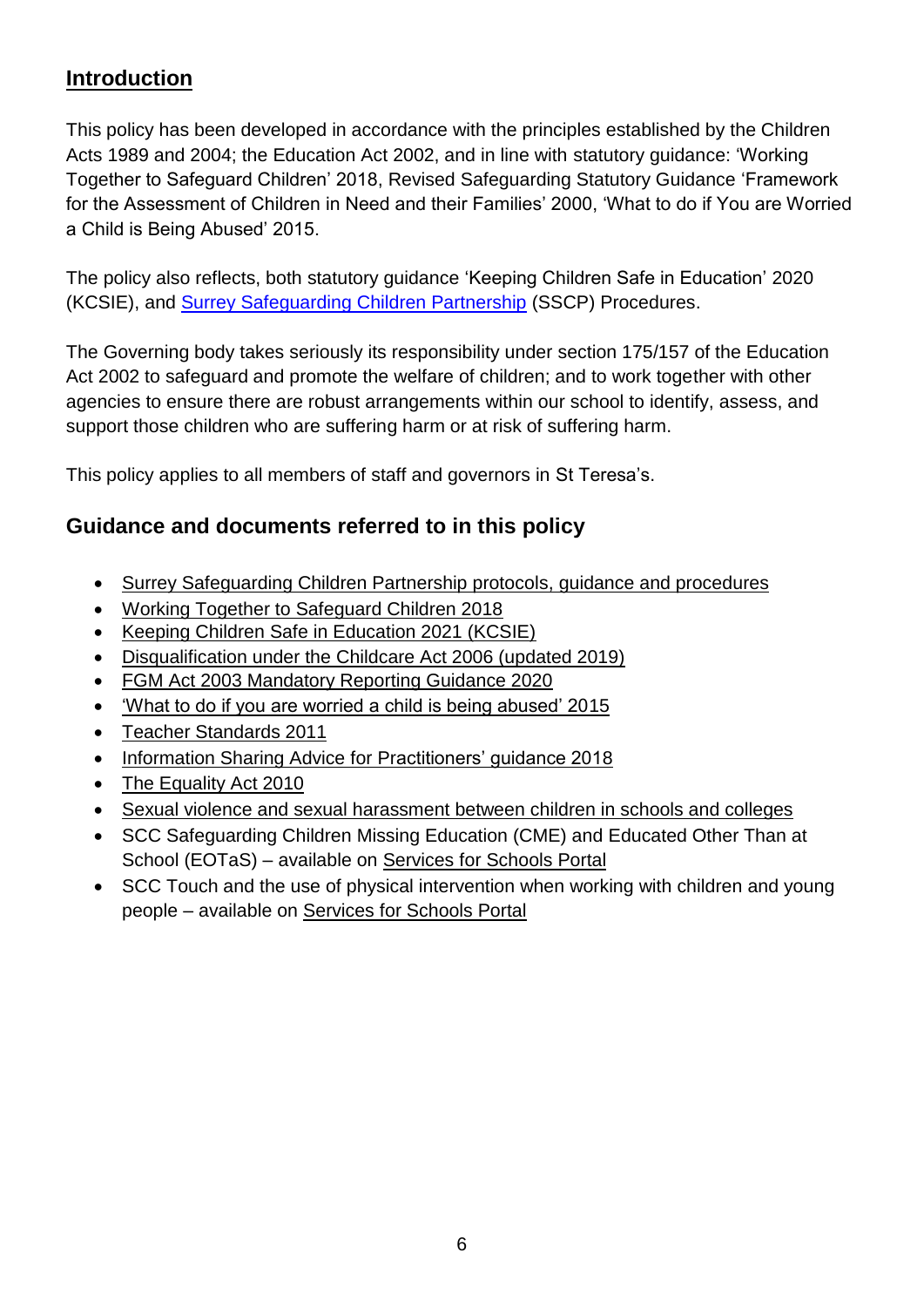## **Policy Principles & Values**

St Teresa's believes that the welfare of the child is paramount and that we will maintain an attitude of "It could happen here." This policy is based on the value that:

- Children have a right to feel safe and secure, they cannot learn effectively unless they do so.
- All children have a right to be protected from harm and abuse.
- All staff have a role in the prevention of harm and abuse and an equal responsibility to act immediately on any suspicion or disclosure that may indicate a child is at risk of harm, either in the school or in the community, considering contextual safeguarding, in accordance with statutory guidance.

St Teresa's acknowledges that working in partnership with other agencies protects children and reduces risk and so we will engage in partnership working to protect and safeguard children.

Whilst the school will work openly with parents as far as possible, it reserves the right to contact Social Care or the police, without notifying parents if this is believed to be in the child's best interests.

## **Policy Aims**

To demonstrate the school's commitment regarding safeguarding and child protection to pupils, parents, and other partners.

To raise the awareness of all teaching and non-teaching staff of their responsibilities to safeguard children through identifying and reporting possible cases of abuse.

To enable the school to effectively contribute to Early Help, assessments of need and support for those children.

To provide robust school systems and procedures that are followed by all members of the school community in cases of suspected abuse.

To develop and promote effective working relationships with other agencies, in particular Early Help providers, the Police, Health and Social Care.

To ensure that all staff working within our school who have substantial access to children have been checked as to their suitability, including verification of their identity, qualifications, and a satisfactory DBS check (according to KCSIE 2021 guidance), and a single central record is kept for audit.

We comply with the [Disqualification under the Childcare Act 2006](https://www.gov.uk/government/publications/disqualification-under-the-childcare-act-2006/disqualification-under-the-childcare-act-2006) guidance issued in August 2018.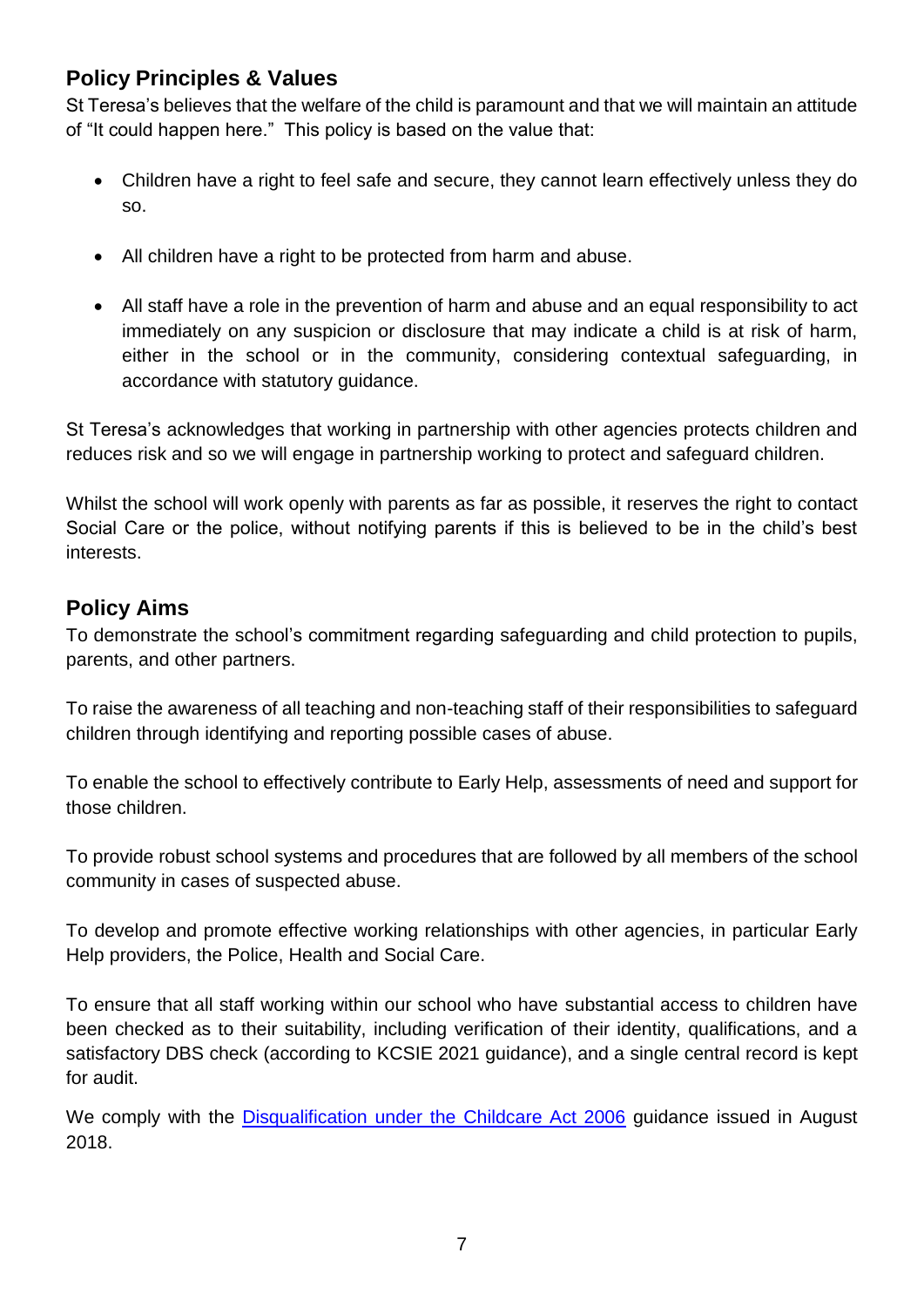## **Supporting Children**

We recognise that St Teresa's may provide a safe place and the only stability in the lives of children who have been abused or who are at risk of harm.

We recognise that a child who is abused or witnesses abuse and/or violence may feel helpless and humiliated, may blame themselves, and find it difficult to develop and maintain a sense of self-worth.

We accept that research shows that the behaviour of a child in these circumstances may range from that which is perceived to be normal to aggressive or withdrawn.

St Teresa's will support all children and will:

- promote a caring, safe and positive environment within the school.
- encourage self-esteem and self-assertiveness, through the curriculum and through positive relationships within the school community.
- ensure children are taught to understand and manage risk through personal, social, health and economic (PSHE) education and Relationship and Sex Education (RSE), 2020 and through all aspects of school life, including online safety.
- respond sympathetically to any requests for time out to deal with distress and/or anxiety.
- offer details of helplines, counselling, or other avenues of external support.
- liaise and work in partnership with other support services and/or agencies involved in Early Help and the safeguarding of children.
- notify Social Care immediately if there is a significant concern or an immediate risk.
- provide continuing support to a child about whom there have been concerns who leaves the school by ensuring that information is shared under confidential cover to the child's new setting. We ensure the school records are forwarded as a matter of priority and within statutory timescales.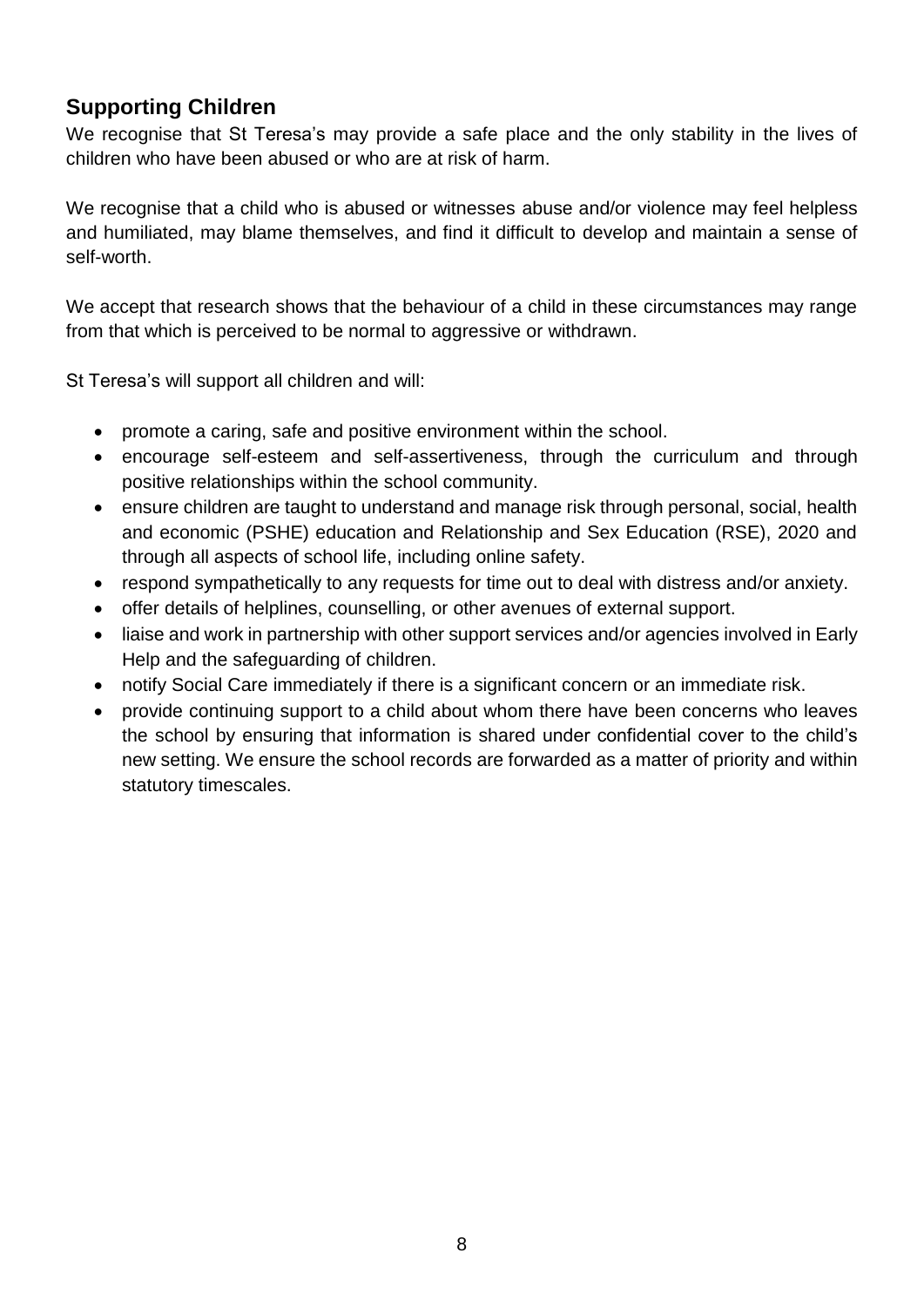## **Prevention / Protection**

St Teresa's recognises that the school plays a significant part in the prevention of harm to our children by providing children with good lines of communication with trusted adults, supportive friends and an ethos of protection.

We will:

- Establish and maintain an ethos where children feel safe and secure, are encouraged to talk and are always listened to.
- Include regular consultation with children e.g., through questionnaires, participation in anti-bullying activities, asking children to report whether they have had happy/sad lunchtimes/playtimes.
- Ensure that all children know there is and can access an adult in the school whom they can approach if they are worried or in difficulty.
- Include safeguarding across the curriculum, including PSHE, opportunities which equip children with the skills they need to stay safe from harm and to know to whom they should turn for help. In particular this will include anti-bullying work, online-safety, accessing emergency services, road safety, pedestrian and cycle training. In Year 6 to prepare the girls for their transition to the senior section of the school this will include personal safety aspects and independent travel.
- Ensure all staff are aware of school guidance for their use of mobile technology and have discussed safeguarding issues around the use of mobile technologies and their associated risks.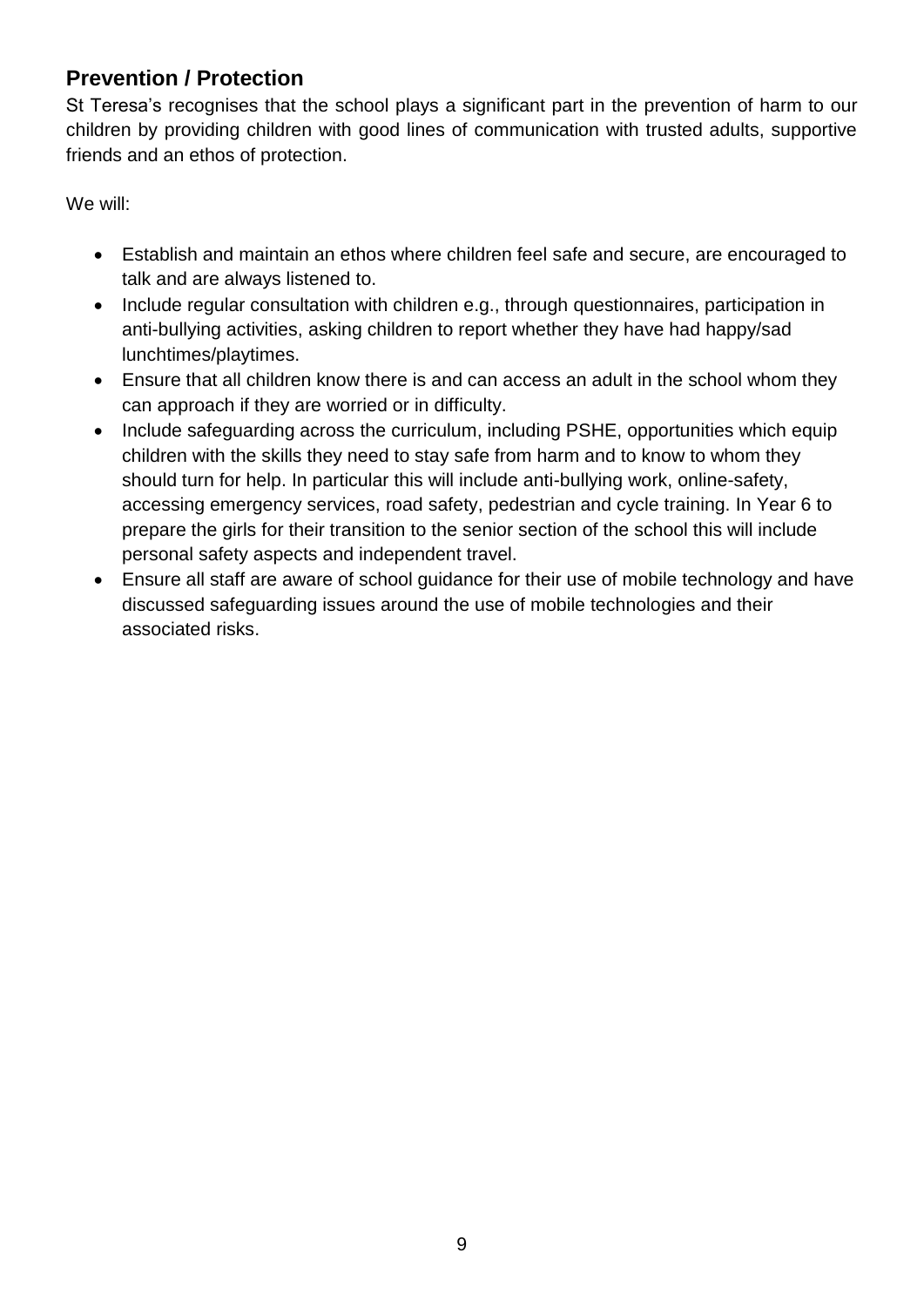## **Safe School, Safe Staff**

St Teresa's will ensure that:

- The school operates a safer recruitment procedure in line with KCSiE 2021 and that includes statutory checks on staff suitability to work with children.
- All staff receive information about the school's safeguarding arrangements, the school's safeguarding statement, staff behaviour policy (code of conduct), child protection policy, the role and names of the Designated Safeguarding Lead and their deputy(ies), and [Keeping Children Safe in Education part 1 and annex A.](https://www.gov.uk/government/publications/keeping-children-safe-in-education--2)
- All staff receive safeguarding and child protection training at induction in line with advice from [Surrey Safeguarding Children Partnership](https://www.surreyscp.org.uk/) which is regularly updated and receive safeguarding and child protection updates (for example, via email, e-bulletins and staff meetings), as required, but at least annually.
- All members of staff are trained in and receive regular updates in online safety and reporting concerns.
- All staff and governors have regular child protection awareness training, updated by the DSL as appropriate, to maintain their understanding of the signs and indicators of abuse.
- As well as face-to-face/online training, during new staff attend induction training. All new staff are given the following policies to read and to confirm that they have been understood.
	- o KCSIE (including Annex A and Annex B)
	- o Safeguarding and Child Protection
	- o Whistleblowing
	- o Staff Code of Conduct
	- o Use of Mobile Phones and E-Safety
	- Staff are given time and the opportunity to ask questions regarding any of the protocols.
- The child protection policy is made available via the school website and that parents/carers are made aware of this policy.
- All parents/carers are made aware of the responsibilities of staff members with regard to child protection procedures through the publication of the Child Protection Policy and reference to it in the school's handbook.
- We provide a coordinated offer of Early Help when additional needs of children are identified and contribute to early help arrangements and inter-agency working and plans.
- Our lettings policy will seek to ensure the suitability of adults working with children on school sites at any time.
- Community users organising activities for children are aware of the school's Child Protection Policy, guidelines and procedures.
- The name of the designated members of staff for child protection, the Designated Safeguarding Lead and deputy(ies), are clearly advertised in the school with a statement explaining the school's role in referring and monitoring cases of suspected harm and abuse.
- All staff will be given a copy of Part 1 and Annex A of Keeping Children Safe in Education 2020 and will sign to say they have read and understood it. This applies to the Governing Body in relation to part 2 of the same guidance.
- Leaders and staff who work directly with children, should read Annex B of KCSIE, 2021.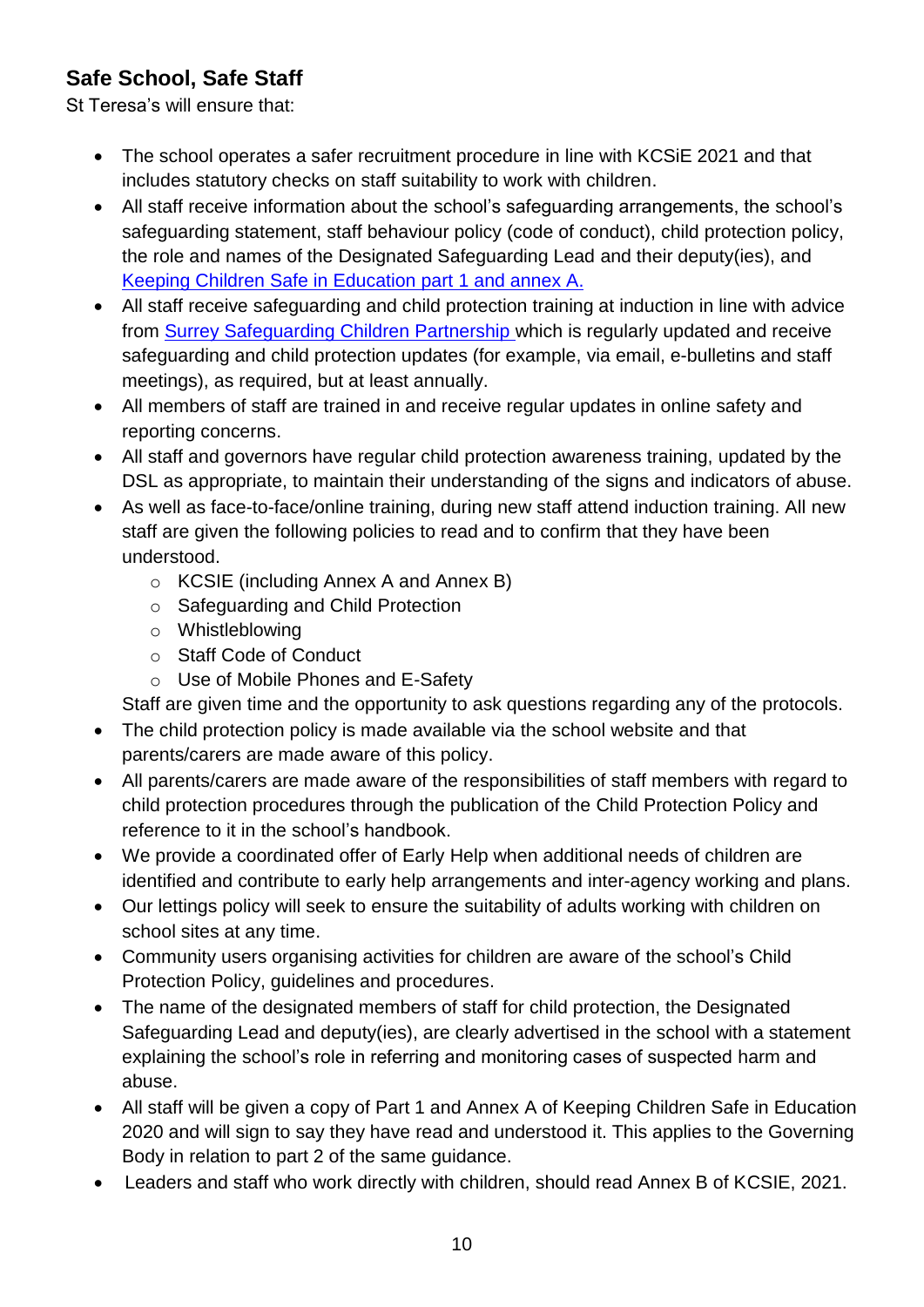## **Roles and Responsibilities**

#### **All School Staff:**

All Staff have a key role to play in identifying concerns early and in providing help for children.

Staff will provide a safe environment in which children can learn.

They will establish and maintain an environment where children feel secure, are encouraged to talk and are listened to. Staff will also ensure that children know that there are adults in the school who they can approach if they are worried or have concerns.

Staff are aware that mental health problems can, in some cases, be an indicator that a child has suffered or is at risk of suffering abuse, neglect or exploitation.

They are also aware that only appropriately, trained professionals will attempt to make a diagnosis of a mental health problem.

Staff are, however well placed to observe children day-to-day and identify those whose behaviour suggests that they may be experiencing a mental health problem or be at risk of developing one.

Where children have suffered abuse and neglect, or other potentially traumatic adverse childhood experiences, this can have a lasting impact throughout childhood, adolescence and into adulthood. Staff are aware of how these children's experiences, can impact on their mental health, behaviour and education.

If staff have a mental health concern about a child that is also a safeguarding concern, immediate action will be taken, following our child protection policy and procedure and speaking to the DSL/DDSL. Please refer to the St Teresa's Mental Health Protocol and the [Department](https://www.gov.uk/government/publications/mental-health-and-behaviour-in-schools--2)  [for Education's Mental Health and Behaviour in schools document. .](https://www.gov.uk/government/publications/mental-health-and-behaviour-in-schools--2) 

Staff will also:

- Plan opportunities within the curriculum for children to develop the skills they need to assess and manage risk appropriately and keep themselves safe.
- Attend training in order to be aware of and alert to the signs of abuse.
- Maintain an attitude of "it could happen here" concerning safeguarding.
- Know how to respond to a pupil who discloses harm or abuse following training of 'Working together to Safeguard Children', and 'What to do if you are worried a child is being Abused' (2015).
- Record their concerns if they are worried that a child is being abused and report these to the DSL immediately that day. If the DSL is not contactable immediately, a Deputy DSL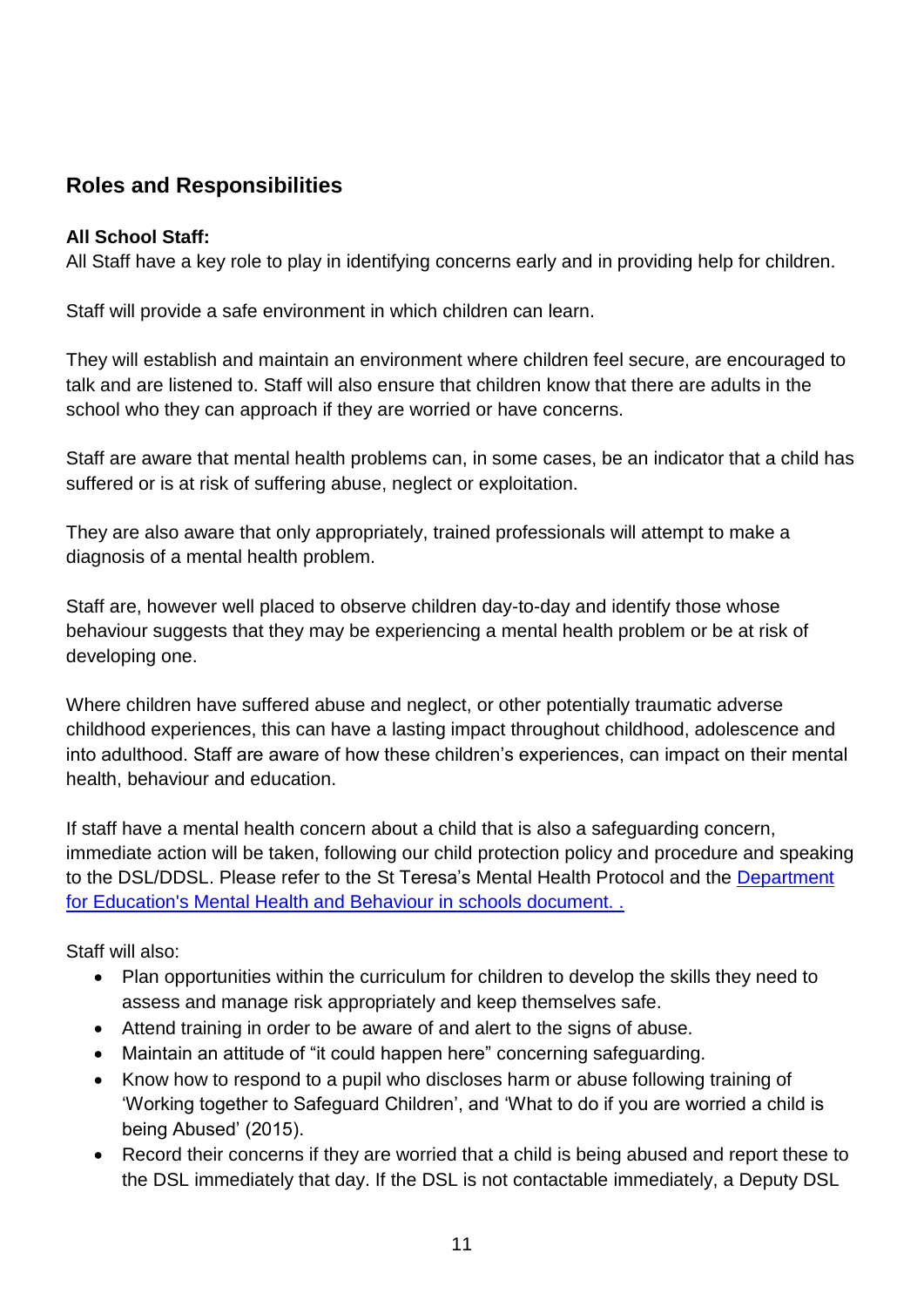should be informed. St Teresa's uses CPOMS as an online method to record, monitor and collect data on pupil's safety. Staff are given training during their induction program.

- Be prepared to refer directly to the Children Single Point of Access (C-SPA), and the police if appropriate, if there is a risk of significant harm and the DSL or their Deputy is not available.
- Follow the allegations procedures if the disclosure is an allegation against a member of staff.
- Report low-level concerns (as defined in KCSIE 2021) about any member of staff/supply staff or contractor to the DSL (or deputy) and where a low-level concern is raised about the DSL it will be shared with the Headteacher.
- Follow the procedures set out by the Surrey Safeguarding Children Partnership and take account of guidance issued by the Department for Education.
- Know the procedures to manage a report of child-on-child sexual violence or harassment.
- Provide support for children subject to Early Help, Child in Need or Child Protection that is in keeping with their plan.
- Treat information with confidentiality but never promising to "keep a secret".
- Notify the DSL or the DSL of any child on a child protection plan or child in need plan who has unexplained absence.
- Have an understanding of early help and be prepared to identify and support children who may benefit from Early Help.
- Will identify children who may benefit from early help, liaising with the DSL in the first instance. (Options may include managing support for the child internally via the school's pastoral support process or an early help assessment). In some circumstances, it may be appropriate for a member of school staff to act as the lead professional in early help cases.
- Liaise with other agencies that support pupils and provide early help.
- Know who the DSL and DDSL are and how to contact them.
- Have an awareness of the role of the DSL, the school's Child Protection Policy, Behaviour Policy and Staff Code of Conduct, and procedures relating to the safeguarding response for children who go missing from education.
- Be mindful that the Teacher Standards state that teachers should safeguard children's wellbeing and maintain public trust in the teaching profession as part of their professional duties.
- Assist the Governing Body and Headteacher in fulfilling their safeguarding responsibilities set out in legislation and statutory guidance.

#### **The Headteacher/Headmistress**

In addition to the role and responsibilities of all staff, the Headteacher will ensure that:

- The school fully contributes to inter-agency working in line with Working Together to Safeguard Children 2018 guidance.
- The Child Protection and Safeguarding Policy and procedures are implemented and followed by all staff.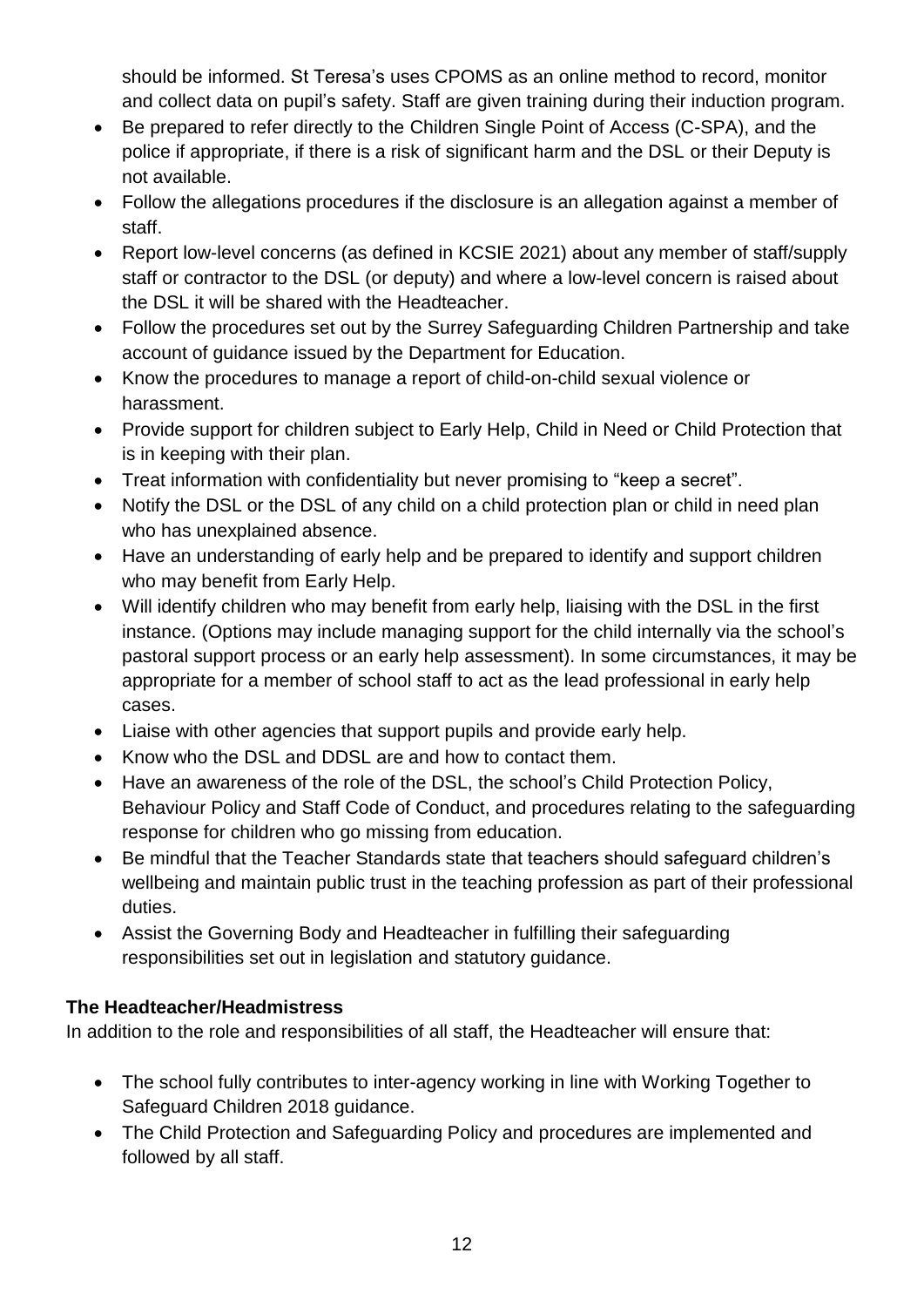- That the school has appropriate policies in place that make it clear that sexual harassment, online sexual abuse and sexual violence (including sexualised language) is unacceptable, with appropriate sanctions and support in place.
- That the school staff have appropriate knowledge of part 5 the government's 'Keeping children safe in education' guidance.
- That all children are supported to report concerns about harmful sexual behaviour freely. That concerns are taken seriously and dealt with swiftly and appropriately, and children are confident that this is case. In addition, that comprehensive records of all allegations are kept.
- All staff are aware of the role of the designated safeguarding lead (DSL), including the identity of the DSL and any deputies.
- Sufficient time, training, support, funding, resources, including cover arrangements where necessary, is allocated to the DSL to carry out their role effectively. This includes the provision of advice and support to school staff on child welfare and child protection matters, to take part in strategy discussions/meetings and other inter-agency meetings and/or support other staff to do so; and to contribute to the assessment of children.
- That opportunities are provided for a co-ordinated offer of early help when additional needs of children are identified.
- Deputy DSLs are trained to the same standard as the DSL and the role is explicit in their job description.
- Adequate and appropriate DSL cover arrangements are in place for any out of hours/out of term activities.
- Where there is a safeguarding concern that the child's wishes, and feelings are taken into account when determining what action to take and what services to provide.
- Child-centred systems and processes are in place for children to express their views and give feedback.
- All staff feel able to raise concerns about poor or unsafe practice and that such concerns are handled sensitively and in accordance with the whistle-blowing procedures.
- Pupils are provided with opportunities throughout the curriculum to learn about safeguarding, including keeping themselves safe online.
- That allegations or concerns against staff are dealt with in accordance with guidance from the Department for Education (DfE), Surrey Safeguarding Children Partnership (SSCP) and Surrey County Council (SCC).
- That statutory requirements are met to make a referral to the Disclosure and Barring Service and additionally in the case of teaching staff the Teacher Regulation Agency where they think an individual has engaged in conduct that harmed (or is likely to harm) a child; or if the person otherwise poses a risk of harm to a child.
- Record "low level concerns" in cases which concern a member of staff/supply staff/contractor or a volunteer. The record should include details of the concern, the context in which the concern arose, and action taken. The name of the individual sharing their concerns should also be noted, if the individual wishes to remain anonymous then that will be respected as far as reasonably possible.

#### **The Designated Safeguarding Lead:**

In addition to the role and responsibilities of all staff, the DSL will: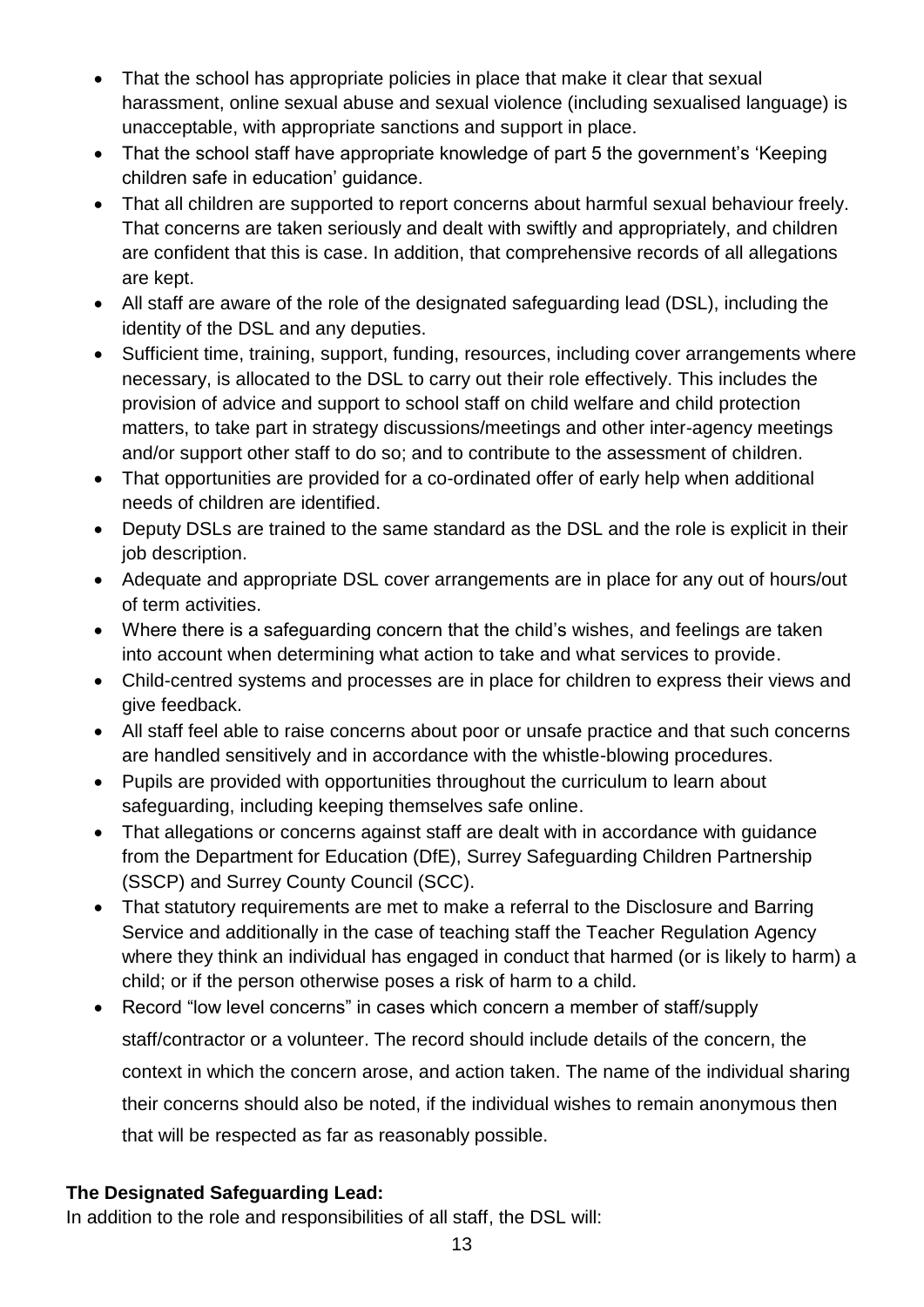- Hold the lead responsibility for safeguarding and child protection (including online safety) in the school, this responsibility cannot be delegated.
- Have an "it could happen here" approach to safeguarding.
- Liaise with the local authority and work in partnership with other agencies in line with Working Together to Safeguard Children.
- Manage and submit a Request for Support Form for a child if there are concerns about suspected harm or abuse, to the Children's Single Point of Access (C-SPA), and act as a point of contact and support for school staff. Requests for support should be made securely by email to **[cspa@surreycc.gov.uk](mailto:cspa@surreycc.gov.uk)** using the [Request for Support Form](https://www.surreyscb.org.uk/resources-category/sscbmultiagencyforms/) urgent referrals should be made by telephone 0300 470 9100 (and ask for the priority line).
- Report concerns that a pupil may be at risk of radicalisation or involvement in terrorism, following the [Prevent referral process](https://www.surreyscb.org.uk/2018/12/16/prevent-referral-process-september-2018/) and use the Prevent referral form to refer cases by e-mail to [preventreferrals@surrey.pnn.police.uk](mailto:preventreferrals@surrey.pnn.police.uk) . If the matter is urgent then Police must be contacted by dialling 999. In cases where further advice from the Police is sought dial 101 or 01483 *632982* and ask to speak to the Prevent Supervisor for Surrey.
- The Department of Education has also set up a dedicated telephone helpline for staff and governors to raise concerns around Prevent (020 7340 7264).
- Refer cases where a crime may have been committed to the Police as required.
- Liaise with the "case manager" and Local Authority Designated Officer for child protection concerns in cases which concern a member of staff or a volunteer; and refer cases where a person is dismissed or left service due to risk/harm to a child to the Disclosure and Barring Service and Teaching Regulation Agency, as required.
- Follow DfE and KCSIE guidance on 'Peer on Peer/child on child Abuse' when a concern is raised that there is an allegation of a pupil abusing another pupil within the school.
- Be available during term time (during school hours) for staff in school to discuss any safeguarding concerns. Appropriate and adequate cover arrangements will be arranged by the DSL and the school leadership for any out of hours/term activities.
- Act as a source of support and expertise in carrying out safeguarding duties for the whole school community.
- Encourage and promote a culture of listening to children and taking account of their wishes and feelings, amongst all staff.
- Access training and support to ensure they have the knowledge and skills required to carry out the role. DSL training should be updated at least every two years and their knowledge and skills refreshed at regular intervals but at least annually.
- Have a secure working knowledge of SSCP procedures and understand the assessment process for providing early help and statutory intervention, including the local authority levels of need criteria and referral arrangements.
- Have a clear understanding of access and referral to the local early help offer and will support and advise members of staff where early help intervention is appropriate.
- Understand and support The School delivery concerning the requirements of the Prevent duty and provide advice and guidance to staff on protecting children from radicalisation.
- Liaise with school staff (especially pastoral support, behaviour leads, school health colleagues and the SENDCO) on matters of safety and safeguarding and consult the SSCP Levels of Need document to inform decision-making and liaison with relevant agencies.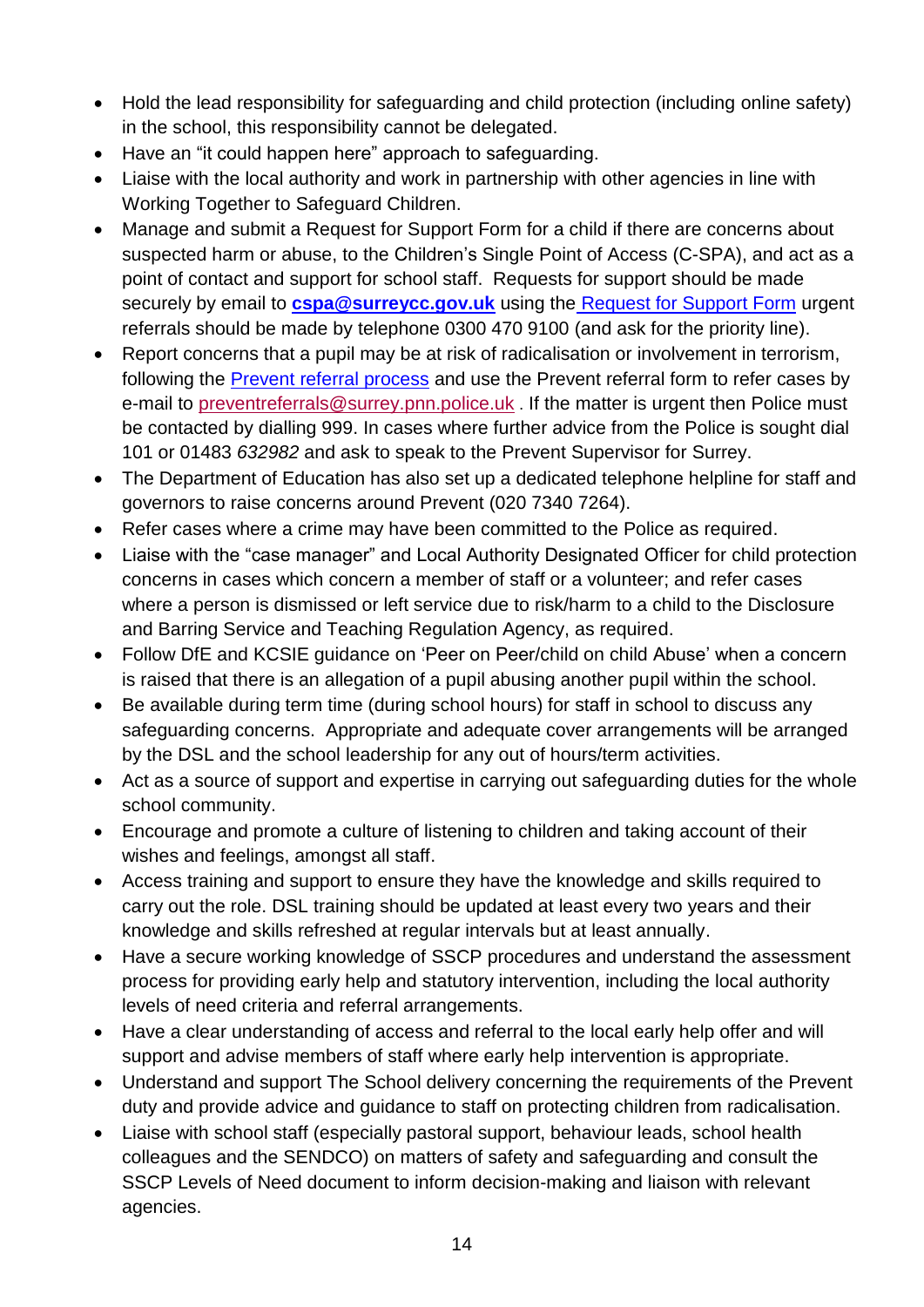- Support the Head in "low level concerns" in cases which concern a member of staff/supply staff/contractor or a volunteer.
- Follow DfE and KCSIE guidance on 'Peer on Peer/Child on Child Abuse' when a concern is raised that there is an allegation of a child abusing another child within the school/college.
- Follow KCSIE and DfE guidance contained in [Sexual violence and sexual harassment](https://www.gov.uk/government/publications/sexual-violence-and-sexual-harassment-between-children-in-schools-and-collegesBe)  [between children in schools and colleges 2021](https://www.gov.uk/government/publications/sexual-violence-and-sexual-harassment-between-children-in-schools-and-collegesBe) and be confident as to what local specialist support is available to support all children involved (including victims and alleged perpetrators) in sexual violence and sexual harassment and be confident as to how to access this support when required.
- When there has been a report of sexual violence, make an immediate risk and needs assessment. Additionally, where there has been a report of sexual harassment, the need for a risk assessment should be considered on a case-by-case basis and will be put in place as required.
- Be alert to the specific needs of children in need, those with SEND and young carers.
- Understand the risks associated with online activity and be confident that they have the up to date knowledge and capability to keep children safe whilst they are online at school; in particular that they understand the additional risks that children with SEND face online and the associated and appropriate support they require.
- Keep detailed, accurate records (either written or using appropriate secure online software), that include all concerns about a child even if there is no need to make an immediate referral and record the rationale for decisions made and action taken.
- Ensure that an indication of the existence of the additional child protection file is marked on the pupil school file record.
- Ensure that when a pupil transfers school (including in-year), their child protection file is passed to the new school as soon as possible, and within statutory timescales (separately from the main pupil file and ensuring secure transit) and that confirmation of receipt is received.
- Ensure that where a pupil transfers school and is on a child protection plan or is a child looked after, their information is passed to the new school immediately and that the child's social worker is informed. In addition, consideration should be given to a multiagency schools transition meeting if the case is complex or on-going.
- If the transit method requires that a copy of the Child Protection file is retained until such a time that the new school acknowledges receipt of the original file, the copy should be securely destroyed on confirmation of receipt.
- Ensure that all appropriate staff members have a working knowledge and understanding of their role in case conferences, core groups and other multi-agency planning meetings, to ensure that they attend and are able to effectively contribute when required to do so; where a report is required, this should be shared with the parents prior to the meeting.
- Report to the Headteacher any significant issues for example, use of the [SSCP](https://surreyscb.procedures.org.uk/skptp/complaints-and-disagreements/inter-agency-escalation-policy-and-procedure) multi[agency escalation procedures,](https://surreyscb.procedures.org.uk/skptp/complaints-and-disagreements/inter-agency-escalation-policy-and-procedure) enquiries under section 47 of the Children Act 1989 and police investigations.
- Ensure that the case holding Social Worker is informed of any child currently with a child protection plan who is absent without explanation.
- Ensure that all staff sign to say they have read, understood and agree to work within the school's child protection policy, staff behaviour policy (code of conduct) and Keeping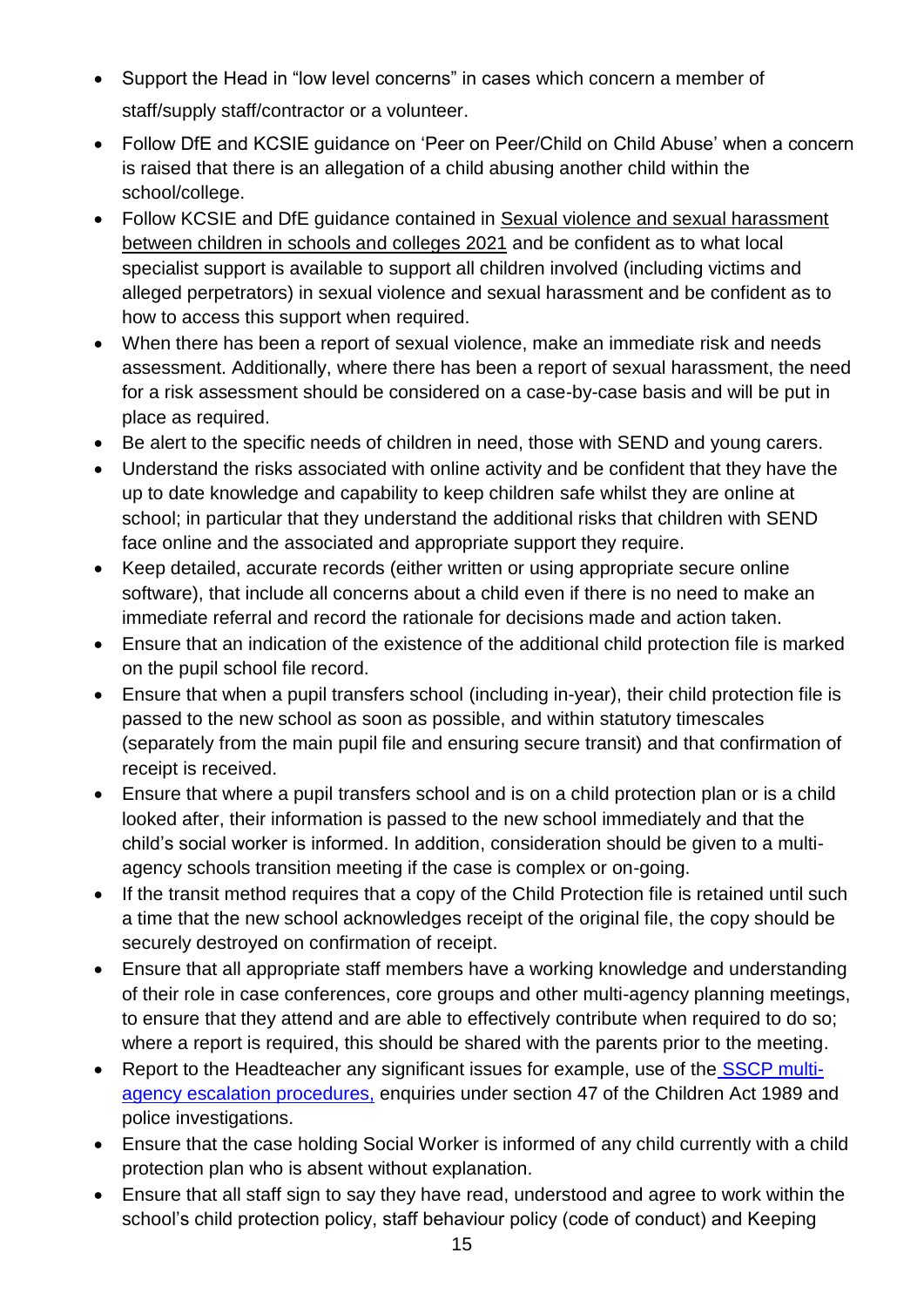Children Safe in Education (KCSIE) Part 1 and annex A and ensure that the policies are used effectively.

- Organise child protection and safeguarding induction, regularly updated training and a minimum of annual updates (including online safety) for all school staff, keep a record of attendance and address any absences.
- Ensure that in collaboration with the school leadership and governors, the child protection policy is reviewed annually, and the procedures and implementation are updated and reviewed regularly.
- Ensure that the Child Protection Policy is available publicly and that parents are aware that referrals about suspected harm and abuse will be made and the role of the school in this.
- Establish and maintain links with the Local Authority safeguarding partners to make sure staff are aware of training opportunities and the latest policies on local safeguarding arrangements.
- Contribute to and provide, with the Headteacher and Co-Chair of Governors, the "Audit of Statutory Duties and Associated Responsibilities" to be submitted annually to the Surrey County Council, Education Safeguarding Team.
- Ensure that the names of the Designated Safeguarding and Child Protection Lead and deputies, are clearly advertised, with a statement explaining the school's role in referring and monitoring cases of suspected abuse.
- Meet all other responsibilities as set out for DSLs in Keeping Children Safe in Education 2021.

#### **The Deputy Designated Safeguarding Lead(s):**

In addition to the role and responsibilities of all staff the Deputy DSL will:

- Be trained to the same standard as the Designated Safeguarding Lead and the role is explicit in their job description.
- Provide support and capacity to the DSL in carrying out delegated activities of the DSL; however, the lead responsibility of the DSL cannot be delegated.
- In the absence of the DSL, the Deputy DSL carries out the activities necessary to ensure the ongoing safety and protection of children. In the event of the long-term absence of the DSL, the deputy will assume all of the functions above.

### **All members of The Governing Body understand and fulfil their responsibilities to ensure that:**

- There is a whole school approach to Safeguarding.
- The school has effective safeguarding policies and procedures including a Child Protection Policy, a Staff Behaviour Policy or Code of Conduct, a Behaviour Policy and a response to children who go missing from education.
- Policies are consistent with Surrey Safeguarding Children Partnership (SSCP) and statutory requirements, are reviewed annually and that the Child Protection policy is available on the school website.
- The SSCP is informed in line with local requirements about the discharge of duties via the annual safeguarding audit.
- The school operates a safer recruitment procedure that includes statutory checks on staff suitability to work with children and disqualification by association regulations and by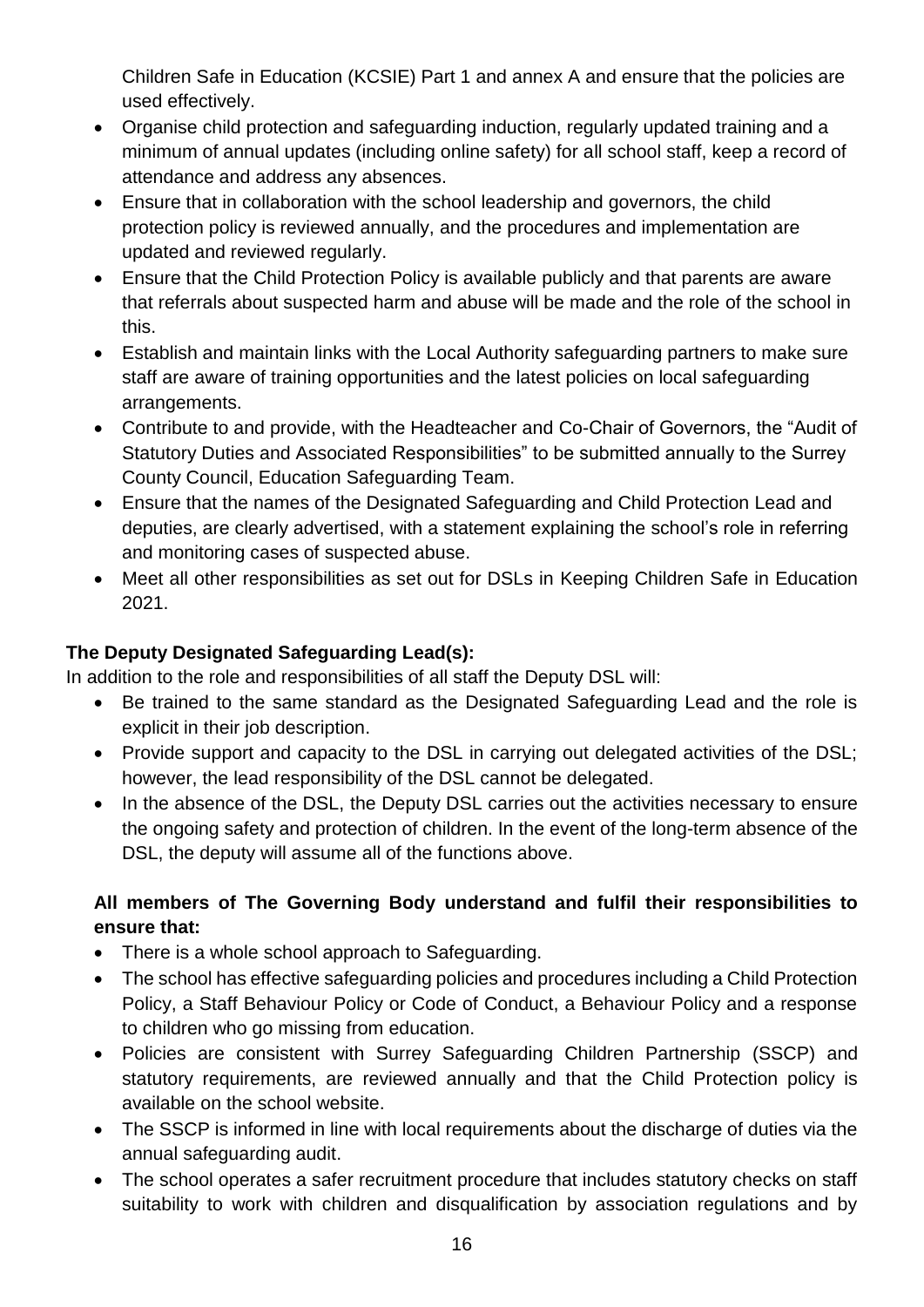ensuring that there is at least one person on every recruitment panel who has completed safer recruitment training, if there is not a panel conducting interviews then the individual will have completed the safer recruitment training.

- At least one member of the governing body has completed safer recruitment training to be repeated every five years.
- Staff have been trained appropriately and this is updated in line with guidance and all staff have read Keeping Children Safe in Education (2021) part 1 and Annex A and that mechanisms are in place to assist staff in understanding and discharging their roles and responsibilities as set out in the guidance.
- All staff including temporary staff and volunteers are provided with the school's child protection policy and if applicable the staff behaviour policy.
- The school has procedures for dealing with allegations of abuse against staff (including the Headteacher), volunteers and against other children and that a referral is made to the DBS and/or the Teaching Regulation Agency (as applicable) if a person in regulated activity has been dismissed or removed due to safeguarding concerns or would have had they not resigned.
- A nominated governor for safeguarding is identified.
- A member of the senior leadership team has been appointed by the Governing Body as the Designated Safeguarding Lead (DSL) who will take lead responsibility for safeguarding and child protection and that the role is explicit in the role holder's job description.
- On appointment, the DSL and deputy(s) undertake interagency training (SSCP Foundation Modules 1&2) and also undertake DSL 'New to Role' and 'Update' training every two years as well as attending DSL network events, to refresh knowledge and skills.
- Children are taught about safeguarding (including online safety) as part of a broad and balanced curriculum covering relevant issues through personal, social, health and economic education (PSHE) and relationships and sex education (RSE).
- The governors, proprietors and school will ensure application filters and monitoring systems are in place to safeguard children online.
- The school will comply with DfE and Surrey County Council [Children Missing Education](https://www.surreycc.gov.uk/__data/assets/pdf_file/0005/109589/Final-CME-Policy-2017-ver-2-updated-nov17.pdf) requirements.
- The school will comply with regular data returns requested by the Local Authority, regarding all pupils, of statutory school age, attending alternative provision and/or on a reduced or modified timetable
- Appropriate online filtering and monitoring systems are in place.
- Mental health problems can, in some cases, be an indicator that a child has suffered or is at risk of suffering abuse, neglect or exploitation. Governing bodies and proprietors will ensure they have clear systems and processes in place for identifying possible mental health problems, including routes to escalate and clear referral and accountability systems.
- Enhanced DBS checks (without barred list checks unless the governor is also a volunteer at the school) are in place for all Governors.
- Any weaknesses in Safeguarding are remedied immediately.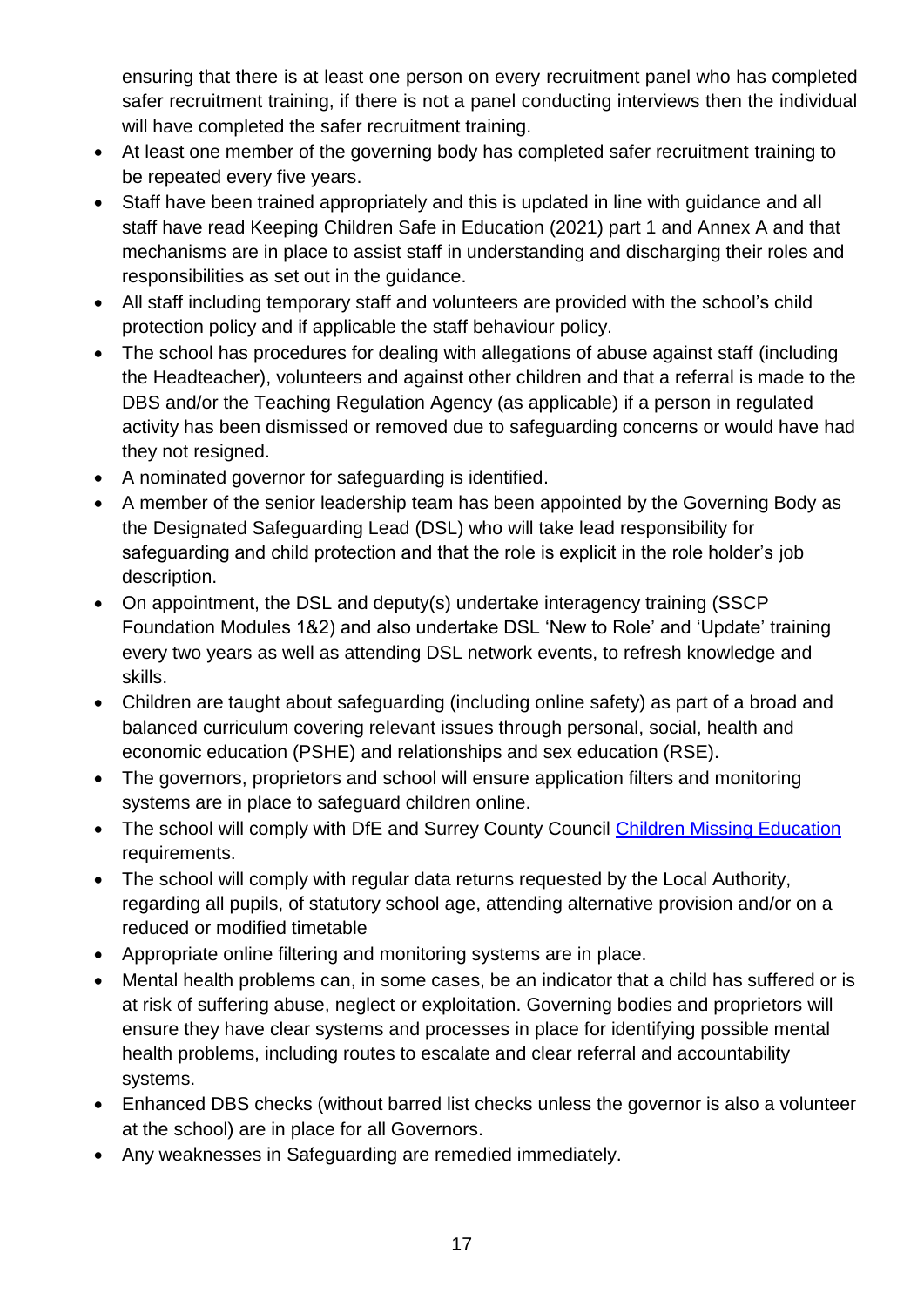## **Confidentiality, Sharing and Withholding Information**

All matters relating to child protection will be treated as confidential and only shared as per the ['Information Sharing Advice for Practitioners' \(DfE 2018\) guidance.](https://www.gov.uk/government/publications/safeguarding-practitioners-information-sharing-advice) The school will refer to the guidance in the [Data protection: toolkit for schools](https://www.gov.uk/government/publications/data-protection-toolkit-for-schools) to support school with data protection activity, including compliance with General Data Protection Regulation (GDPR).

Information will be shared with staff within St Teresa's who 'need to know'. Relevant staff have due regard to Data Protection principles which allow them to share (and withhold) information.

All staff must be aware that they have a professional responsibility to share information with other agencies in order to safeguard children and that the Data Protection Act 1998 and GDPR are not a barrier to sharing information where a failure to do so would place a child at risk of harm. There is a lawful basis for child protection concerns to be shared with agencies who have a statutory duty for child protection.

All staff must be aware that they cannot promise a child to keep secrets which might compromise the child's safety or wellbeing.

All staff will undertake to gain parent/carers consent to refer a child to Social Care unless to do so could put the child at greater risk of harm, impede a criminal investigation or it's a Level 4 referral to CSPA.

## **Child Protection Procedures**

The following procedures apply to all staff working at St Teresa's and will be covered by training to enable staff to understand their role and responsibility. The aim of our procedures is to provide a robust framework which enables staff to take appropriate action when they are concerned that a child is being harmed or abused or is at risk of harm or abuse.

The prime concern at all stages must be the interests and safety of the child. Where there is a conflict of interest between the child and an adult, the interests of the child must be paramount.

All staff are aware that very young children and those with disabilities, special needs or with language delay may be more likely to communicate concerns with behaviours rather than words. Additionally, staff will question the cause of knocks and bumps in children who have limited mobility.

When making a Level 4 referral to CSPA, the school will endeavour to gain consent. It is important to note that at this level consent is not required. Consent will never be requested if it would put the child at greater risk of harm or impede a criminal investigation.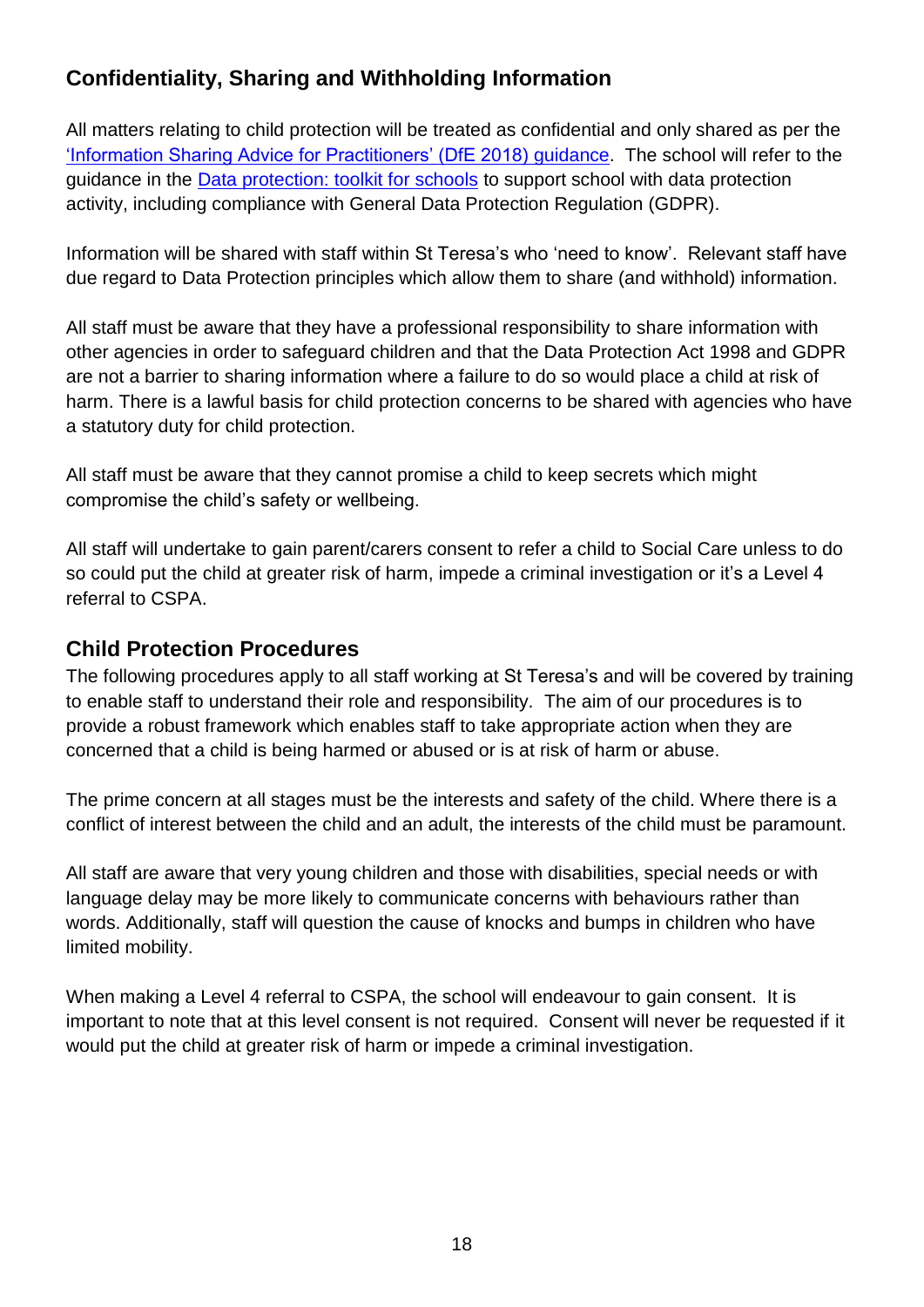## **What to do if you are worried or have a disclosure**

#### **If a member of staff suspects abuse, spots signs or indicators of abuse, or they have a disclosure of abuse made to them they must:**

- 1. Make an initial record of the information related to the concern.
- 2. Report it to the DSL immediately. This could be by logging the incident on CPOMS.
- 3. The DSL will consider if there is a requirement for immediate medical intervention, however urgent medical attention should not be delayed if the DSL is not immediately available.
- 4. Make an accurate record (which may be used in any subsequent court proceedings) as soon as possible and within 24 hours of the occurrence, of all that has happened, including details of:
	- Dates and times of their observations
	- Dates and times of any discussions in which they were involved.
	- Any injuries
	- Explanations given by the child / adult
	- Rationale for decision-making and action taken
	- Any actual words or phrases used by the child
- 5. The records must be signed and dated by the author or / equivalent on electronic based records
- 6. In the absence of the DSL or their Deputy, staff must be prepared to refer directly to C-SPA (and the Police if appropriate) if there is the potential for immediate significant harm.

#### **` Following a report of concerns the DSL must:**

- 1. [Using the SSCP](https://www.surreyscp.org.uk/resources-category/effectivefamilyresiliencelevelsofneed/) Levels of Need, decide whether or not there are sufficient grounds for suspecting harm, in which case a request for support must be made to the C-SPA and the police if it is appropriate.
- 2. Normally the school should try to discuss any concerns about a child's welfare with the family and where possible to seek their agreement before making a referral to the C-SPA. However, this should only be done when it will not place the child at increased risk or could impact a police investigation. The child's views should also be considered.

If there are grounds to suspect a child is suffering, or is likely to suffer, significant harm or abuse the DSL must contact the C-SPA. By sending a [Request for Support Form](mailto:Multi-Agency%20Request%20for%20Support%20Form) by secure email to: [cspa@surreycc.gov.uk](mailto:cspa@surreycc.gov.uk) contact the C-SPA consultation line on 0300 470 9100 to discuss the concerns. If a child is in immediate danger and urgent protective action is required, the Police (dial 999) must be called. The DSL must also notify the C-SPA of the occurrence and what action has been taken.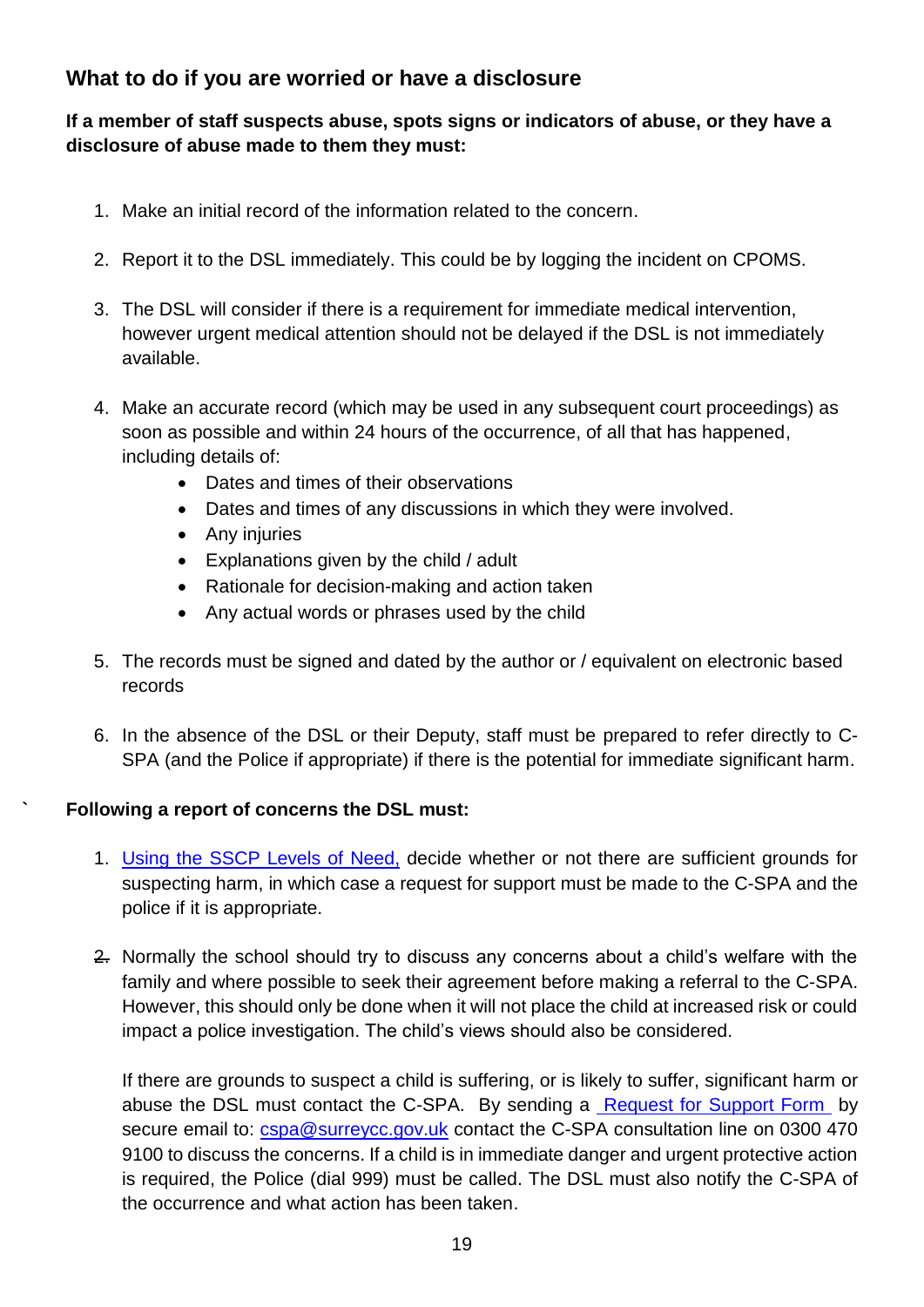- 3. If the DSL feels unsure about whether a referral is necessary, they can phone the C-SPA to discuss concerns
- 4. If there is not a risk of significant harm, the DSL will either actively monitor the situation or consider offering early help.
- 5. Where there are doubts or reservations about involving the child's family, the DSL should clarify with the C-SPA or the police whether the parents should be told about the referral and, if so, when and by whom. This is important in cases where the police may need to conduct a criminal investigation.
- 6. When a pupil requires urgent medical attention and there is suspicion of abuse the DSL or their Deputy should take the child to the accident and emergency unit at the nearest hospital, having first notified the C-SPA. The DSL should seek advice about what action the C-SPA will take and about informing the parents, remembering that parents should normally be informed that a child requires urgent hospital attention.
- 7. The exception to this process will be in those cases of known FGM where there is a mandatory requirement for the teacher to report directly to the police. The DSL should also be made aware.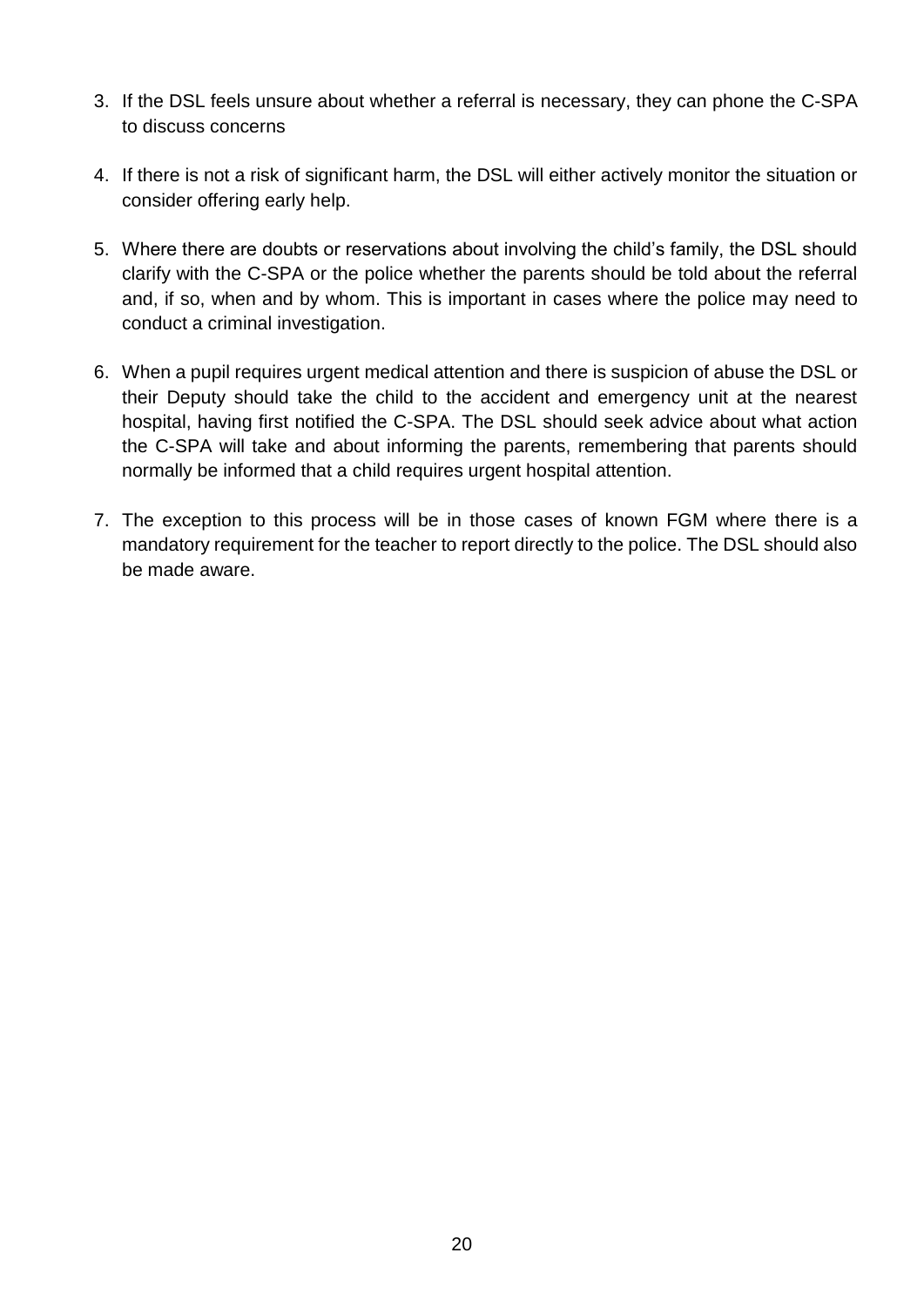## **Child Protection Procedures Flowchart**



\* In the cases of known FGM, the teacher who was made aware will also make contact with the police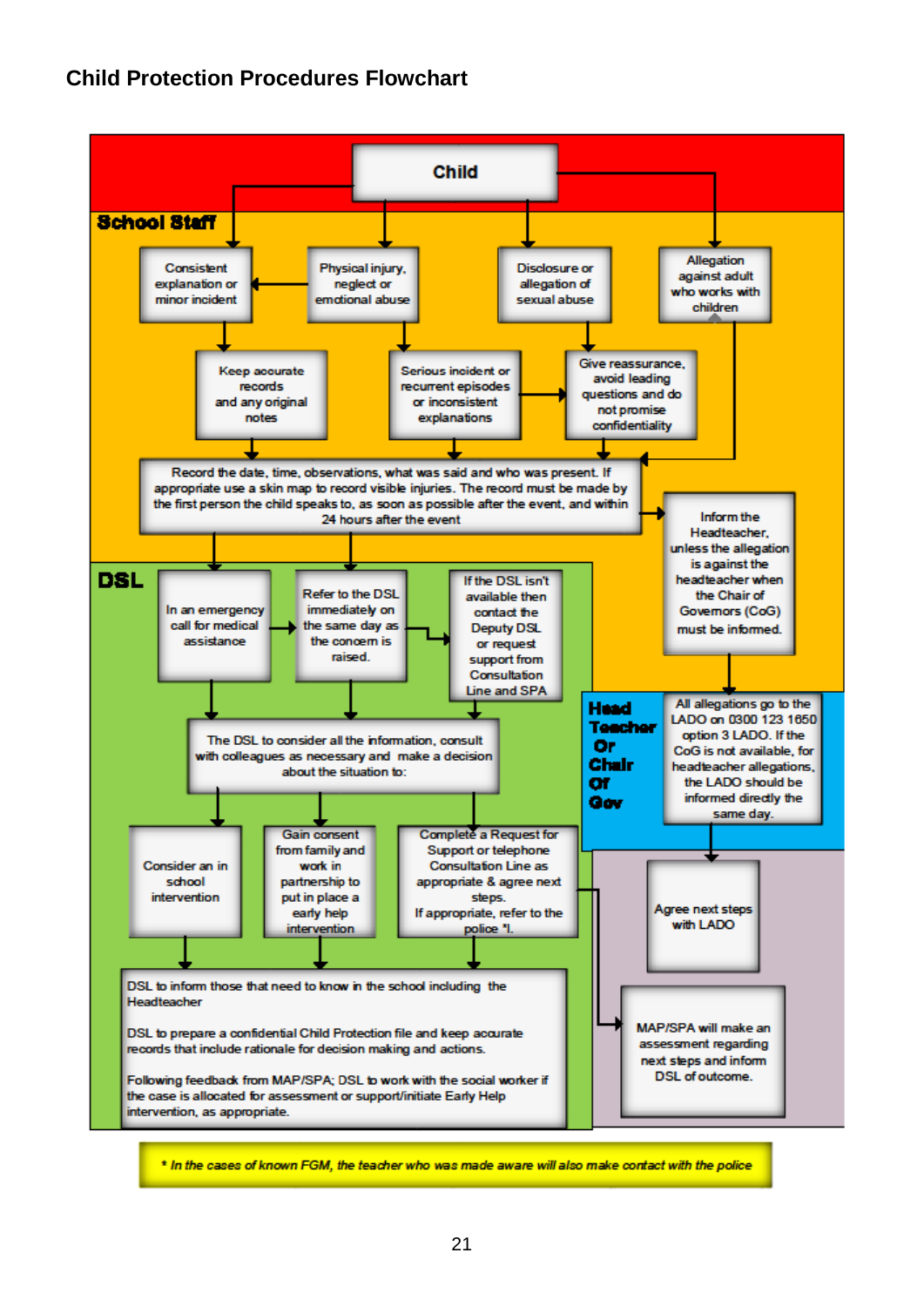## **Dealing with disclosures**

#### **All staff**

A member of staff who is approached by a child should listen positively and try to reassure them. They cannot promise complete confidentiality and should explain that they may need to pass information to other professionals to help keep the child or other children safe. The degree of confidentiality should always be governed by the need to protect the child.

Additional consideration needs to be given to children with communication difficulties and for those whose preferred language is not English. It is important to communicate with them in a way that is appropriate to their age, understanding and preference.

All staff should know who the DSL is and who to approach if the DSL is unavailable. All staff have the right to make a referral to the C-SPA or Police directly and should do this if, for whatever reason, there are difficulties following the agreed protocol, for example, they are the only adult on The School premises at the time and have concerns about sending a child home.

#### **Guiding principles, the seven R's**

- **1. Receive**
	- Listen to what is being said, without displaying shock or disbelief
	- Accept what is said and take it seriously
	- Make a note of what has been said as soon as practicable

#### **2. Reassure**

- Reassure the pupil, but only so far as is honest and reliable
- Don't make promises you may not be able to keep e.g. 'I'll stay with you' or 'everything will be alright now' or 'I'll keep this confidential'
- Do reassure, for example, you could say: 'I believe you', 'I am glad you came to me', 'I am sorry this has happened', 'We are going to do something together to get help'

#### **3. Respond**

- Respond to the pupil only as far as is necessary for you to establish whether or not you need to refer this matter, but do not interrogate for full details
- Do not ask 'leading' questions i.e. 'did he touch your private parts?' or 'did she hurt you?' Such questions may invalidate your evidence (and the child's) in any later prosecution in court
- Do not ask the child why something has happened
- Do not criticise the alleged perpetrator; the pupil may care about him/her, and reconciliation may be possible
- Do not ask the pupil to repeat it all for another member of staff. Explain what you have to do next and whom you have to talk to. Reassure the pupil that it will be a senior member of staff

#### **4. Report**

- Share concerns with the DSL immediately
- If you are not able to contact your DSL or the Deputy DSL, and the child is at risk of immediate harm, contact the C-SPA or Police, as appropriate directly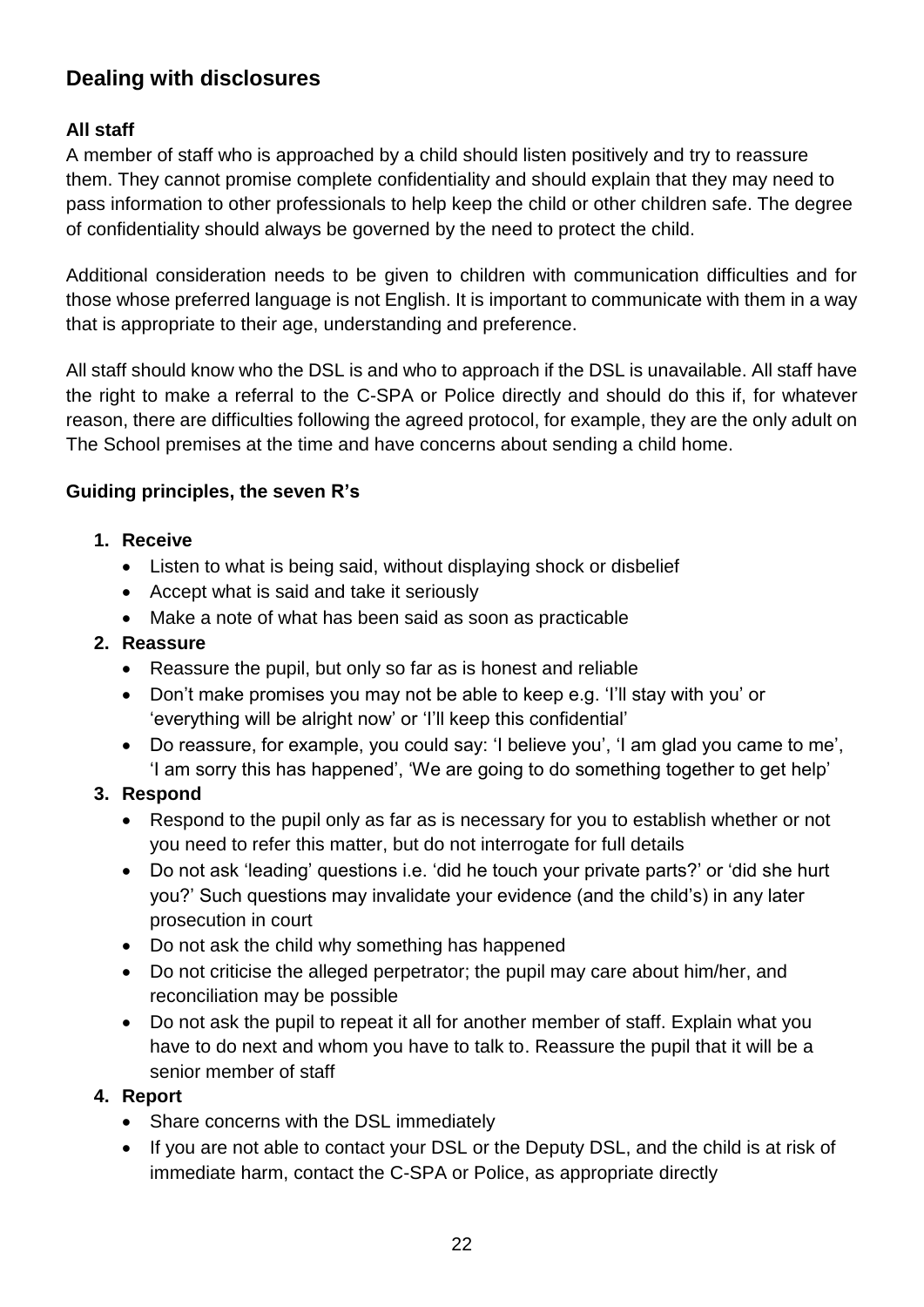• If you are dissatisfied with the level of response you receive following your concerns, you should press for re-consideration

#### **5. Record**

- If possible, make some very brief notes at the time, and write them up as soon as possible
- Keep your original notes on file
- Record the date, time, place, person/s present and noticeable nonverbal behaviour, and the words used by the child. If the child uses sexual 'pet' words, record the actual words used, rather than translating them into 'proper' words
- If appropriate, complete a body map to indicate the position of any noticeable bruising
- Record facts and observable things, rather than your 'interpretations' or 'assumptions'

#### **6. Remember**

- Support the child: listen, reassure, and be available
- Complete confidentiality is essential. Share your knowledge only with appropriate professional colleagues
- Get some support for yourself if you need it

#### **7. Review (led by DSL)**

- Has the action taken provided good outcomes for the child?
- Did the procedure work?
- Were any deficiencies or weaknesses identified in the procedure? Have these been remedied?
- Is further training required?

#### **What happens next?**

It is important that concerns are followed up and it is everyone's responsibility to ensure that they are. The member of staff should be informed by the DSL what has happened following a report being made. If they do not receive this information they should seek it out.

If they have concerns that the disclosure has not been acted upon appropriately they might inform the Headteacher or Safeguarding Governor and/or may contact the C-SPA.

Receiving a disclosure can be upsetting for the member of staff and schools should have a procedure for supporting them after the disclosure. This might include reassurance that they have followed procedure correctly and that their swift actions will enable the allegations to be handled appropriately.

In some cases, additional counselling might be needed, and staff should be encouraged to recognise that disclosures can have an impact on their own emotions.

## **Safeguarding concerns and allegations against adults who work with children**

#### **Procedure**

This procedure should be used in all cases in which it is alleged a member of staff, including supply staff or volunteer in a school, or another adult who works with children has: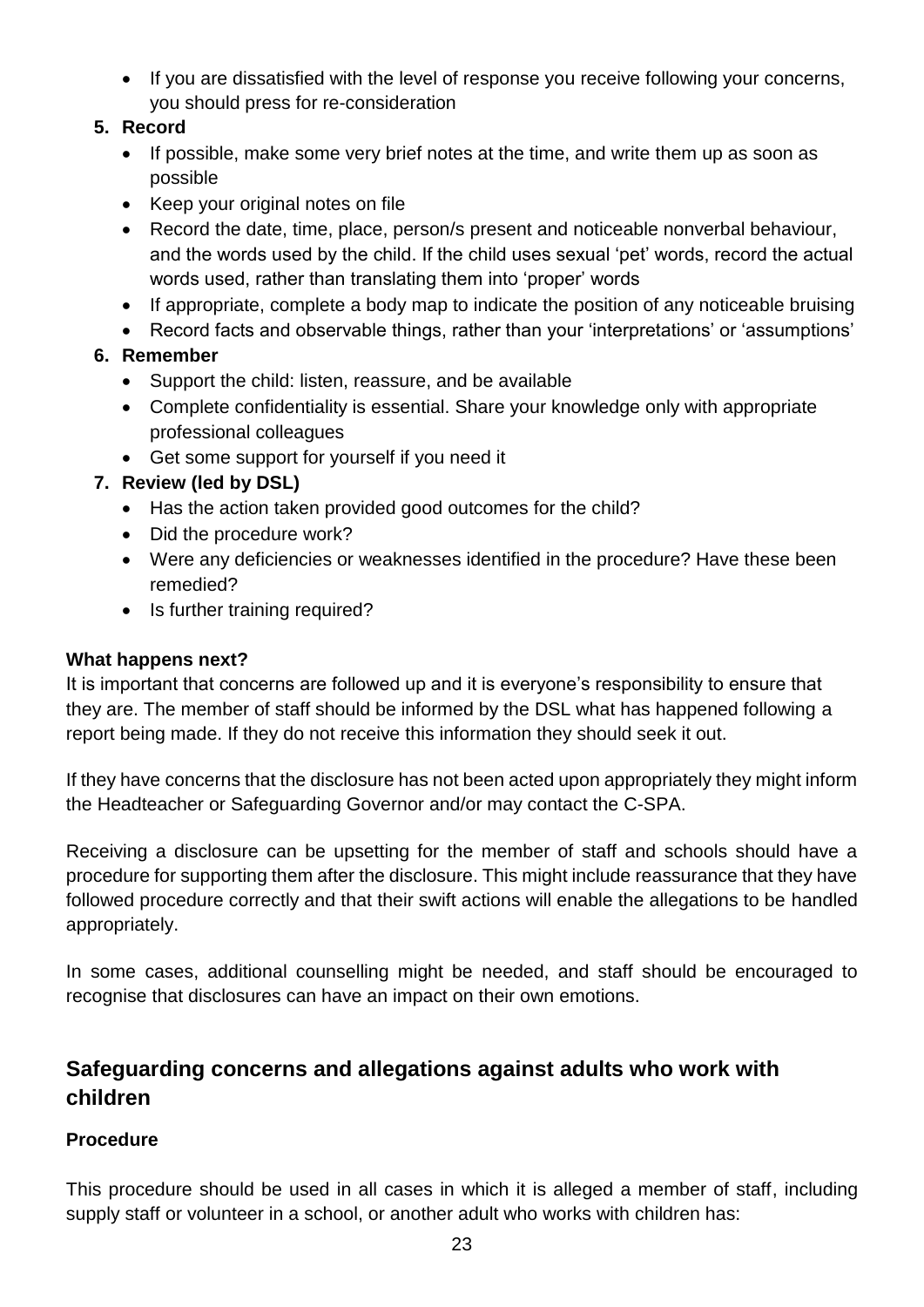- behaved in a way that has harmed a child, or may have harmed a child;
- possibly committed a criminal offence against or related to a child; or
- behaved towards a child or children in a way that indicates he or she would pose a risk of harm to children
- behaved or been involved in an incident outside of a setting which did not involve children but could impact on their suitability to work with children

In dealing with allegations or concerns against an adult, staff must:

- Report any concerns about the conduct of any member of staff or volunteer to the **Headteacher** immediately. In the Heads' absence, the concern should immediately be passed to one of the Co-Chair of Governors. The Head or the Co-Chair of Governors will be the case manager to lead any investigation. Only basic enquiries will be made to establish facts to determine whether there are any foundations to the allegations. Acceptable questions are provided in KCSIE 2021 (Part 4).
- If an allegation is made against the Headteacher, the concerns need to be raised with the Co-Chair of Governors as soon as possible. If the Co-Chair of Governors is not available, then the LADO should be contacted directly.
- There may be situations when the Headteacher or Co-Chair of Governors will want to involve the police immediately if the person is deemed an immediate risk to children or there is evidence of a possible criminal offence. A decision to contact the police will be based on whether the school identifies:
	- That the child has been harmed
	- That there is immediate risk of harm to the child
	- **If the situation is an emergency**
- Once an allegation has been received by the Headteacher, or Co-Chair of Governors, they will contact the LADO (as part of their mandatory duty) immediately on 0300123 1650 option 3 *LADO.* Email: [LADO@surreycc.gov.uk](mailto:LADO@surreycc.gov.uk) immediately and before taking any action or investigation. The LADO should be informed within one working day of the allegation which has come to the employer's attention.
- Following consultation with the LADO inform the parents of the allegation unless there is a good reason not to.

In liaison with the LADO, the school will determine how to proceed and if necessary, the LADO will refer the matter to Children Social Care and/or the Police. There are two aspects which will be considered when an allegation is made:

- Looking after the welfare of the child
- Investigating and supporting the person subject to the allegation

If the matter is investigated internally, the LADO will advise the school to seek guidance from the local authority colleagues in the following procedures set out in part 4 of 'Keeping Children Safe in Education' (2021) and the SSCP procedures.

All investigations will be recorded in writing and kept for the term of the independent enquiry.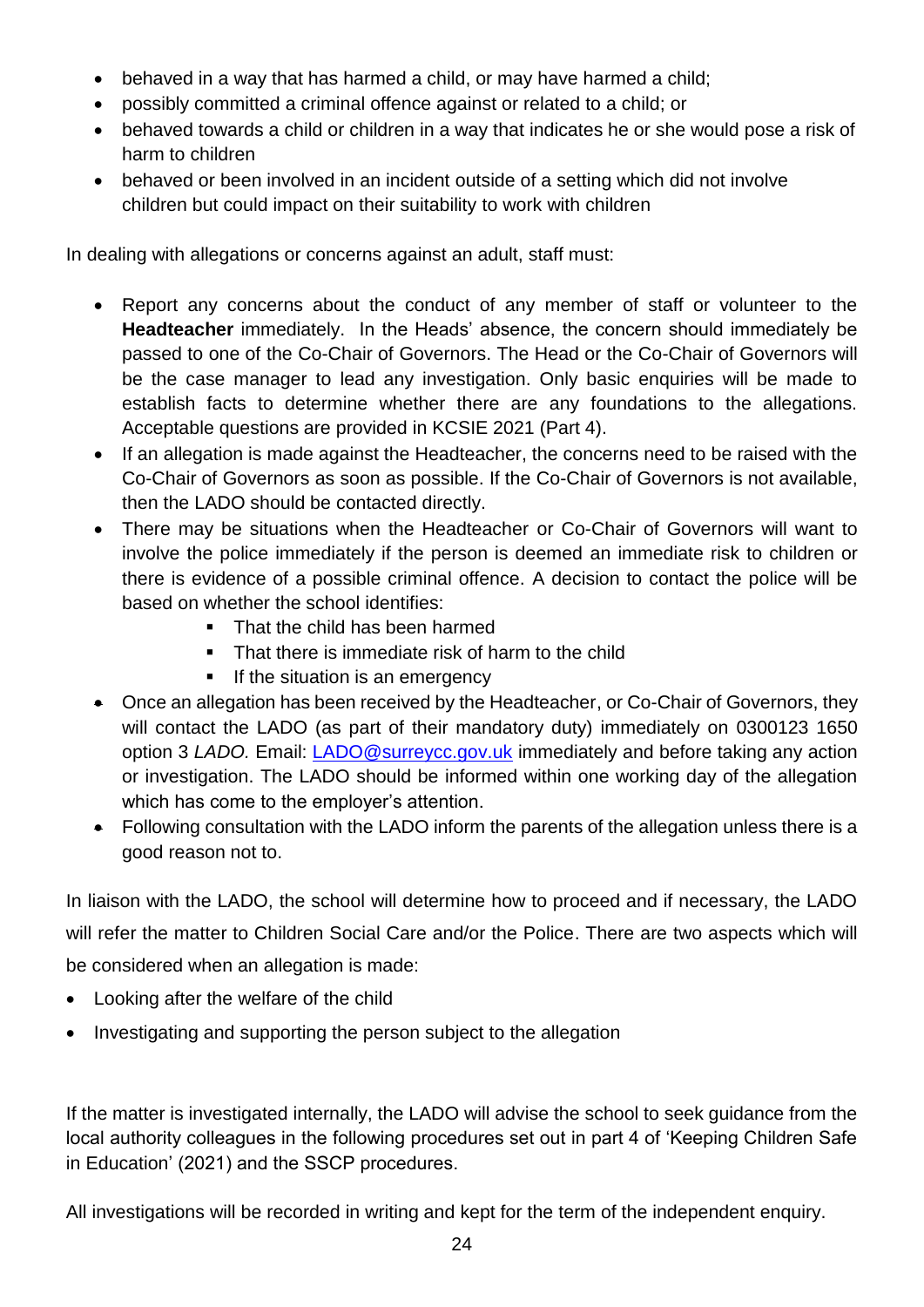For all allegations, except those that are malicious or false, the following information will be kept on file for the person accused:

- Clear and comprehensive summary of the allegation
- Details of how the allegation was followed-up and resolved
- Notes of actions taken and decisions reached
- Whether the outcomes were substantiated, unsubstantiated or unfounded
- A copy provided for the person involved where agreed by social care and the police
- A declaration on whether the information will be referred to in any future reference

This will be kept until the accused has reached pension age or for 10 years from the date if the allegation is longer.

The school has a duty to consider making a referral to the Teaching Regulation Agency (TRA) where a teacher has been dismissed and a prohibition order may be appropriate.

The school is committed to report promptly to the DBS any person whose services are no longer used for regulated activity if they have caused harm or posed a risk of harm to a child.

In the unlikely event of using supply agency staff, if an allegation is made, the school will usually take the lead whilst keeping the supply agency fully informed.

In no circumstances will Data Protection be allowed to stand in the way of safeguarding children.

Substantiated allegations from September 2021 will be included in references, provided the information is factual and does not include opinions.

If the outcome is ceasing to use the persons services (e.g. dismissal), a report to the DBS is required if the situation constitutes a criminal offence. The school will also consider making a referral to the Teaching Regulation Agency, where the teacher has been dismissed and a prohibition order may be appropriate.

#### **Concerns that do not meet the Harm Threshold (Low level concerns)**

The school has a culture in which all concerns about adults are shared responsibly with the right person. This enables an open and transparent culture and the early identification of concerning, problematic or inappropriate behaviour. It allows for the minimising the risk of abuse, ensures adults in school are clear about professional boundaries.

A low-level concern is any concern, no matter how small, or even if no more than causing a sense of unease of a 'nagging doubt'. To have a concern, the staff member would have acted in a way that:

• Is inconsistent with the staff code of conduct, including inappropriate contact outside of work and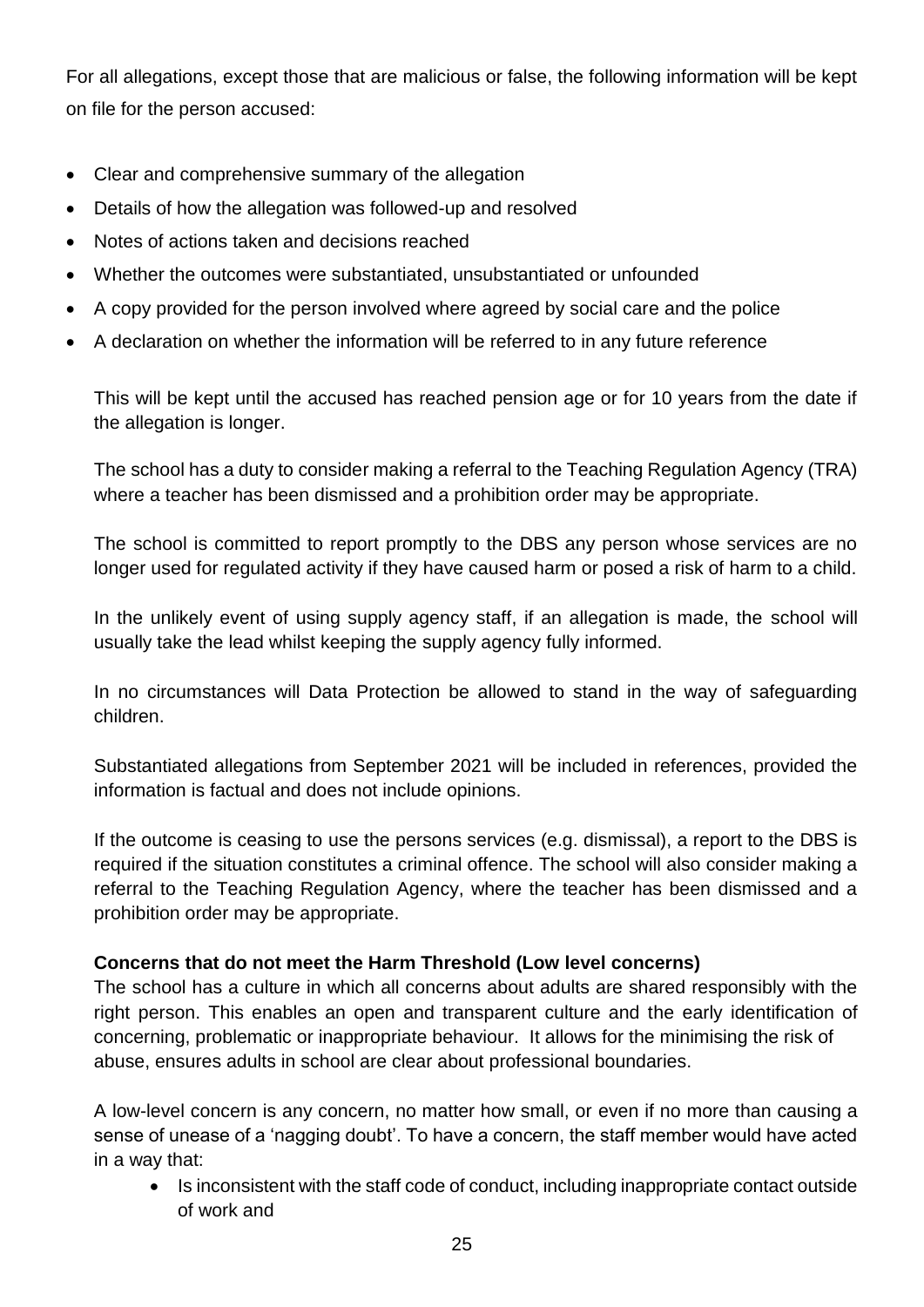- Does not mean the allegation threshold or is otherwise not considered serious enough to consider a referral to the LADO Examples of this type of behaviour are:
- Being overly friendly with children
- Having favourites
- Taking photos of children on their mobile phones
- Engaging with children one to one, behind closed doors
- Using inappropriate sexualised, intimidating, or offensive language

Low level concerns about a member of staff, including supply agency or contractor, should be reported to the Head Teacher. Self-referral is possible. The concern will be recorded and if appropriate, the employer notified so that patterns can be identified.

The Head Teacher should record all low-level concerns including the following information:

- Details of the concern
- Context in which it arose
- Any evidence from the DSL
- A decision categorising the type of behaviour
- The action taken
- The rationale for decision and action taken
- The name of the individual sharing the concern

All records will be kept confidentially, secure and comply with the Data Protection Act 2018, and UK GDPR. They will be reviewed so that potential patterns can be identified. If a pattern is identified, the school will look at taking action through its' disciplinarian procedures or if it meets the harm threshold, refer to the LADO. More details are available in KCSIE Part 4, 2021. Documentation will be kept until the 7 years after employment.

Consideration will be given on whether there are wider cultural issues within the school, that enable the behaviour to occur and where appropriate, policies could be revised, or extra training delivered to minimise the risk of it happening again.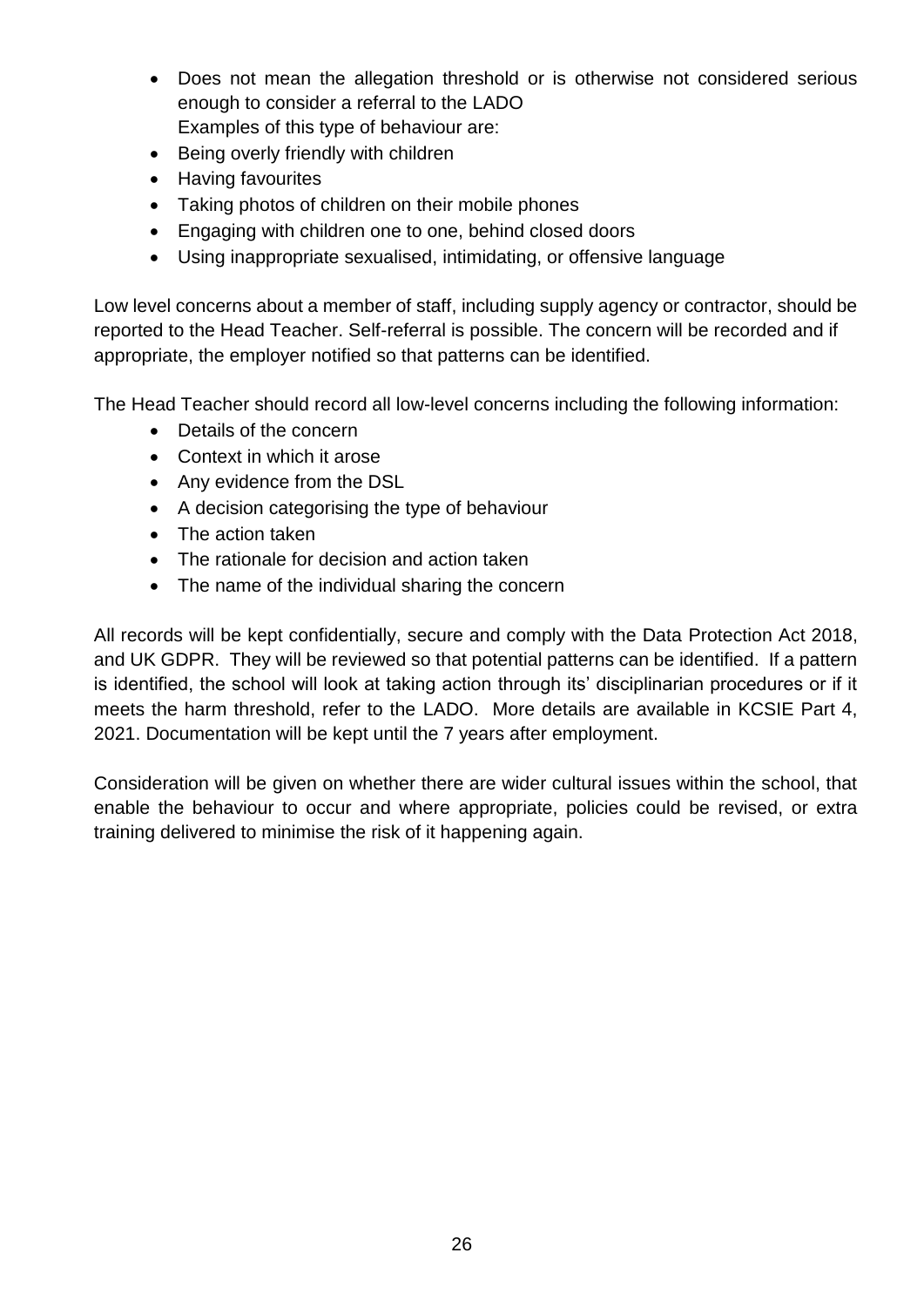#### **What happens next?**

It is important that concerns are followed up and it is everyone's responsibility to ensure that they are. The member of staff should be informed by the DSL what has happened following a report being made. If they do not receive this information, they should seek it out.

If they have concerns that the disclosure has not been acted upon appropriately, they might inform the Headteacher or Safeguarding Governor of the school and/or may contact the C-SPA.

Receiving a disclosure can be upsetting for the member of staff and school/colleges should have a procedure for supporting them after the disclosure. This might include reassurance that they have followed procedure correctly and that their swift actions will enable the allegations to be handled appropriately.

In some cases, additional support might be needed, and staff should be encouraged to recognise that disclosures can have an impact on their own emotions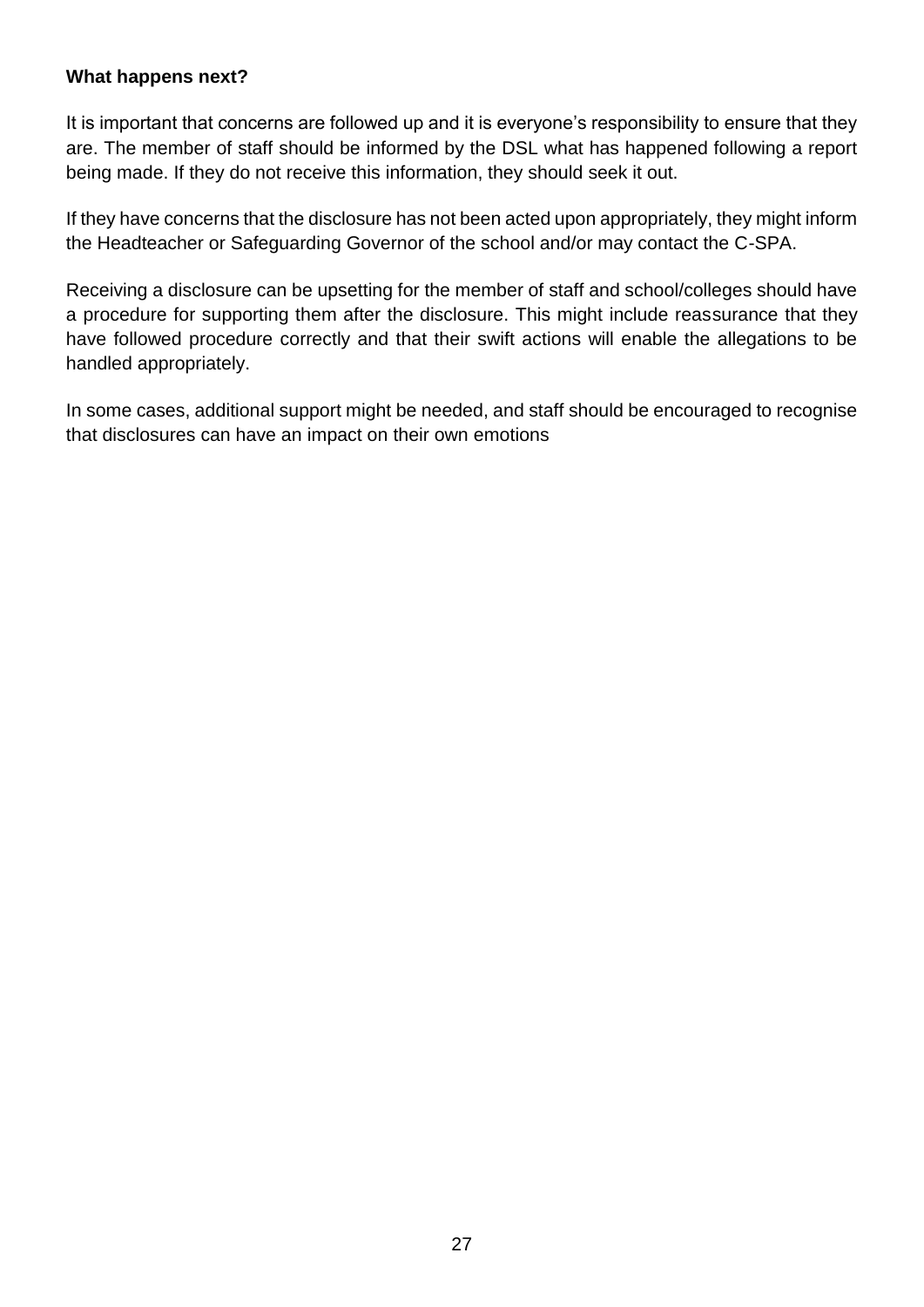## **What is child abuse?**

The following definitions are taken from W*orking Together to Safeguard Children* HM Government (2018). In addition to these definitions, it should be understood that children can also be abused by being sexually exploited, honour-based violence, forced marriage or female genital mutilation. To support the local context, all staff have access to the [Surrey Safeguarding](https://www.surreyscb.org.uk/wp-content/uploads/2018/12/Effective-family-resilience-SSCB-Final-March-2019-1.pdf)  Children Partnership [Levels of Need Threshold Document.](https://www.surreyscb.org.uk/wp-content/uploads/2018/12/Effective-family-resilience-SSCB-Final-March-2019-1.pdf)

#### **What is abuse and neglect?**

Abuse and neglect are forms of maltreatment of a child. Somebody may abuse or neglect a child by inflicting harm, or by failing to act to prevent harm. Children may be abused in a family or in an institutional or community setting by those known to them or, more rarely, by a stranger. An adult, adults, another child or children may abuse them.

#### **Physical abuse**

Physical abuse may involve hitting, shaking, throwing, poisoning, burning or scalding, drowning, suffocating, or otherwise causing physical harm to a child. Physical harm may also be caused when a parent or carer fabricates the symptoms of, or deliberately induces, illness in a child.

#### **Emotional abuse**

The persistent emotional maltreatment of a child such as to cause severe and persistent adverse effects on the child's emotional development.

It may involve conveying to a child that they are worthless or unloved, inadequate, or valued only insofar as they meet the needs of another person. It may include not giving the child opportunities to express their views, deliberately silencing them or 'making fun' of what they say or how they communicate. It may feature age or developmentally inappropriate expectations being imposed on children.

These may include interactions that are beyond a child's developmental capability, as well as overprotection and limitation of exploration and learning, or preventing the child participating in normal social interaction. It may involve seeing or hearing the ill-treatment of another.

It may involve serious bullying (including cyber bullying), causing children frequently to feel frightened or in danger, or the exploitation or corruption of children. Some level of emotional abuse is involved in all types of maltreatment of a child, although it may occur in isolation.

#### **Sexual abuse**

Involves forcing or enticing a child or young person to take part in sexual activities, not necessarily involving a high level of violence, whether or not the child is aware of what is happening.

The activities may involve physical contact, including assault by penetration (for example, rape or oral sex) or non-penetrative acts such as masturbation, kissing, rubbing and touching outside of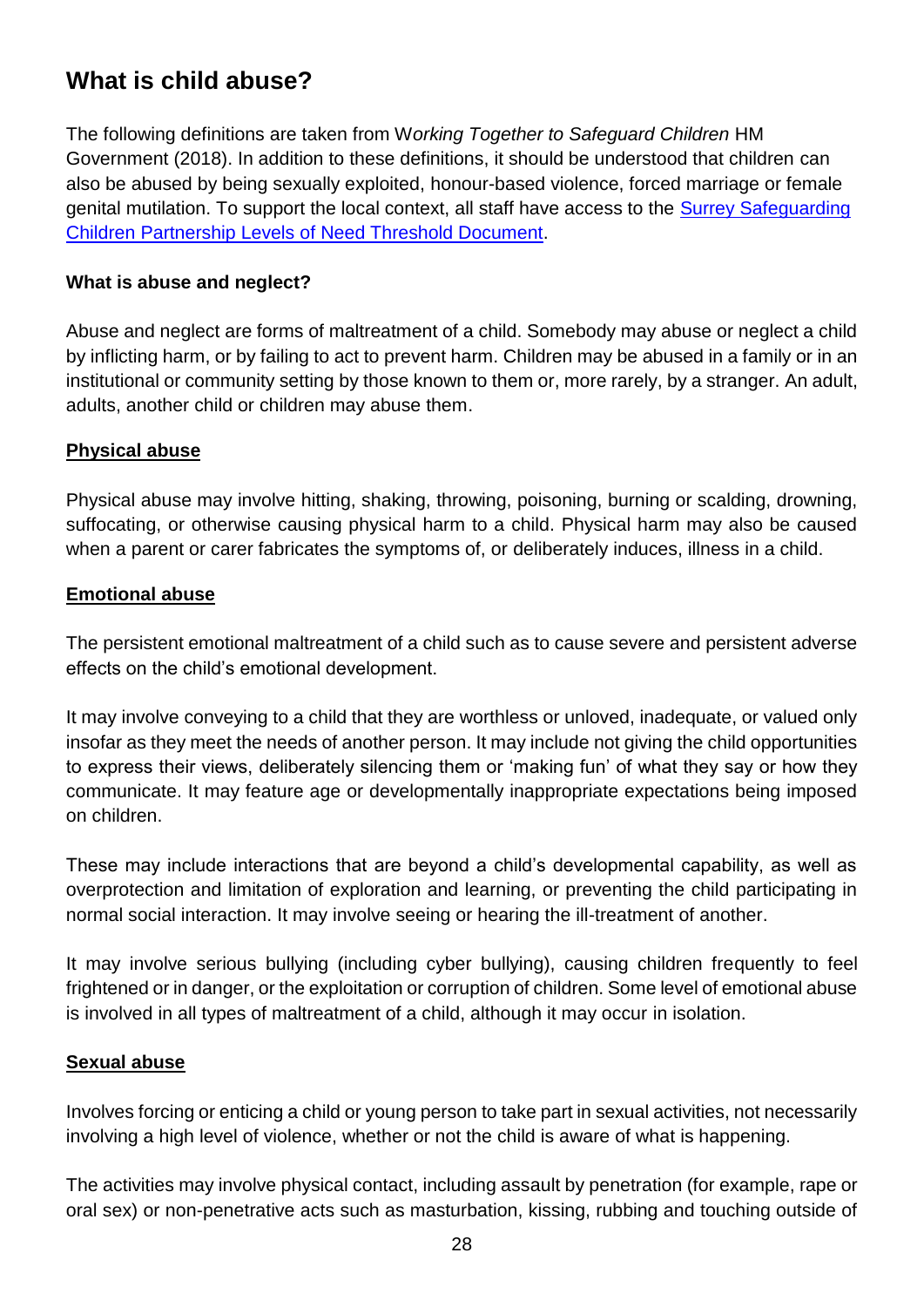clothing. They may also include non-contact activities, such as involving children in looking at, or in the production of, sexual images, watching sexual activities, encouraging children to behave in sexually inappropriate ways, or grooming a child in preparation for abuse (including online).

Sexual abuse is not solely perpetrated by adult males. Women can also commit acts of sexual abuse, as can other children.

#### **Neglect**

Neglect is the persistent failure to meet a child's basic physical and/or psychological needs, likely to result in the serious impairment of the child's health or development.

Neglect may occur during pregnancy as a result of maternal substance abuse. Once a child is born, neglect may involve a parent or carer failing to:

- provide adequate food, clothing and shelter (including exclusion from home or abandonment)
- protect a child from physical and emotional harm or danger
- ensure adequate supervision (including the use of inadequate caregivers)
- ensure access to appropriate medical care or treatment

It may also include neglect of, or unresponsiveness to, a child's basic emotional needs.

The [Neglect Risk Assessment Tool is](https://www.surreyscb.org.uk/resources-category/sscbmultiagencyforms/) available to provide a more detailed information regarding the assessment of neglect.

## **Indicators of abuse**

#### **Neglect**

Neglect is a lack of care, but poverty and lack of information or adequate services can be contributory factors.

Far more children are registered to the category of neglect on Child in Need and Child Protection plans than to the other categories. As with abuse, the number of children experiencing neglect is likely to be much higher than the numbers on the plans. Neglect can include parents or carers failing to:

- provide adequate food, clothing and shelter
- protect a child from physical and emotional harm or danger
- ensure adequate supervision or stimulation
- ensure access to appropriate medical care or treatment

NSPCC research has highlighted the following examples of the neglect of children under 12 years old:

- frequently going hungry
- frequently having to go to school in dirty clothes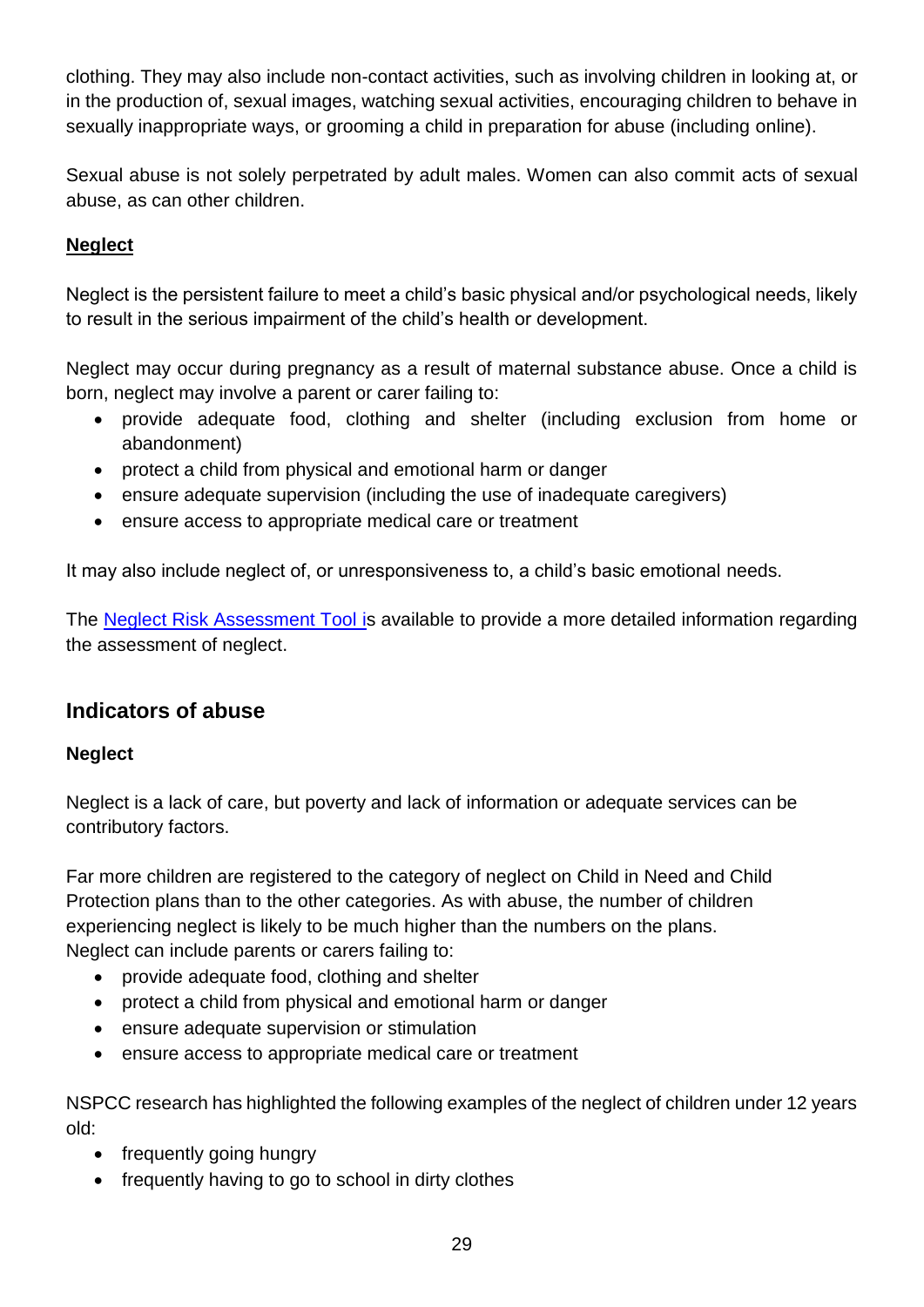- regularly having to look after themselves because of parents being away or having problems such as drug or alcohol misuse
- being abandoned or deserted
- living at home in dangerous physical conditions
- not being taken to the doctor when ill
- not receiving dental care.

Neglect is a difficult form of abuse to recognise and is often seen as less serious than other categories. It is, however, very damaging: children who are neglected often develop more slowly than others and may find it hard to make friends and fit in with their peer group.

Neglect is often noticed at a stage when it may not pose a risk to the child. The duty to safeguard and promote the welfare of children (*What to do if You're Worried a Child is Being Abused* DfE 2015) would suggest that an appropriate intervention or conversation at this early stage can address the issue and prevent a child continuing to suffer until it reaches a point when they are at risk of harm or in significant need.

Neglect is often linked to other forms of abuse, so any concerns school/college staff have should be discussed with the DSL.

#### **Indicators of neglect**

The following is a summary of some of the indicators that may suggest a child is being abused or is at risk of harm.

It is important to recognise that indicators alone cannot confirm whether a child is being abused. Each child should be seen in the context of their family and wider community and a proper assessment carried out by appropriate persons. What is important to keep in mind is that if you feel unsure or concerned, do something about it. Do not keep it to yourself. The [Neglect Risk](https://www.surreyscb.org.uk/resources-category/sscbmultiagencyforms/)  [Assessment Tool](https://www.surreyscb.org.uk/resources-category/sscbmultiagencyforms/) provides staff with a resource to identify and act on concerns regarding neglect.

#### **Physical indicators of neglect**

- Constant hunger and stealing food
- Poor personal hygiene unkempt, dirty or smelly
- Underweight
- Dress unsuitable for weather
- Poor state of clothing
- Illness or injury untreated

#### **Behavioural indicators of neglect**

- Constant tiredness
- Frequent absence from school or lateness
- Missing medical appointments
- Isolated among peers
- Frequently unsupervised
- Stealing or scavenging, especially food
- Destructive tendencies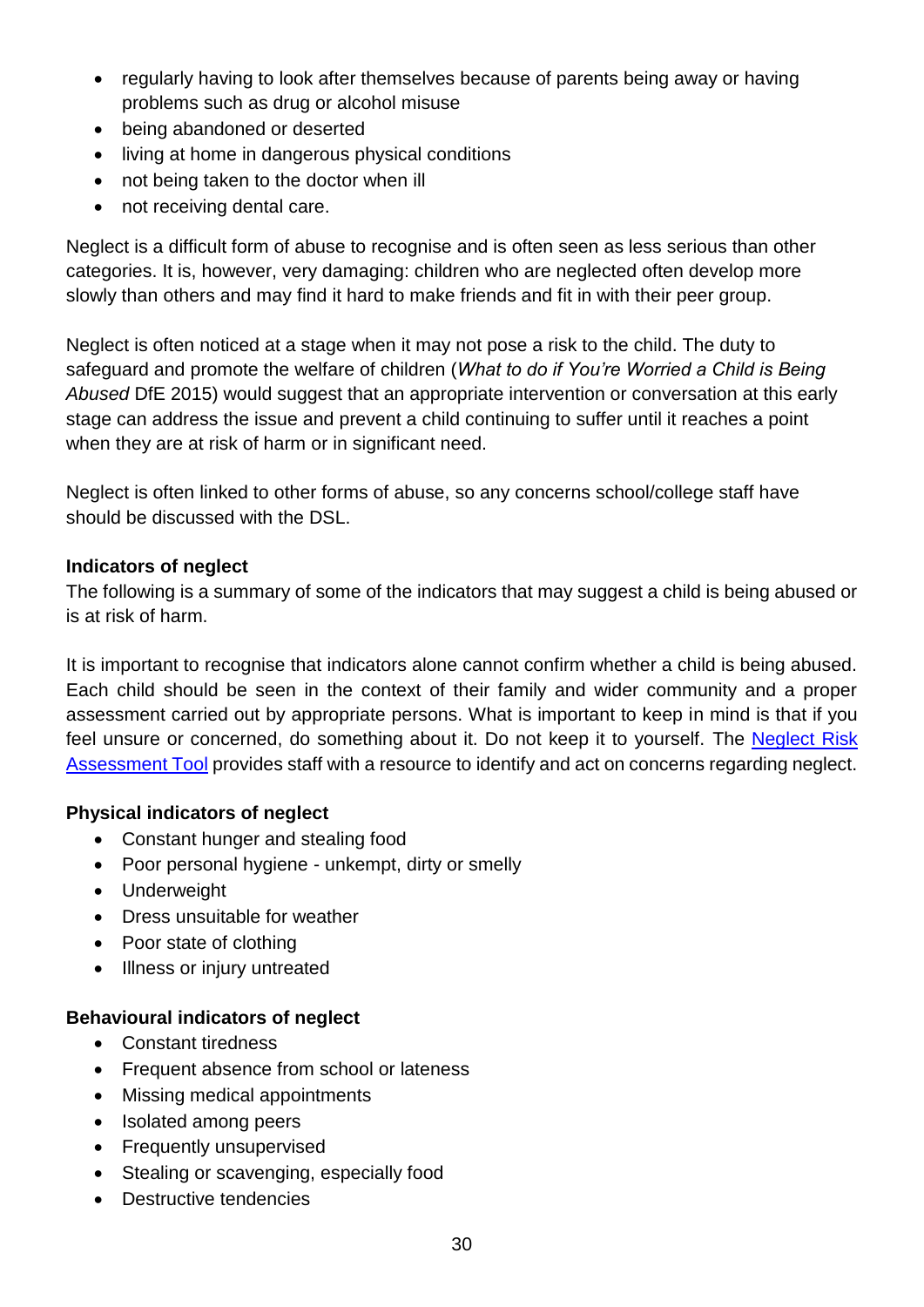#### **Emotional Abuse**

It is sometimes possible to spot emotionally abusive behaviour from parents and carers to their children, by the way that the adults are speaking to, or behaving towards children. An appropriate challenge or intervention could affect positive change and prevent more intensive work being carried out later

- Emotional abuse is difficult to define, identify/recognise and/or prove.
- Emotional abuse is chronic and cumulative and has a long-term impact.
- All kinds of abuse and neglect have emotional effects although emotional abuse can occur by itself.
- Children can be harmed by witnessing someone harming another person as in domestic abuse.
- Most harm is produced in low warmth, high criticism homes, not from single incidents.
- It is sometimes possible to spot emotionally abusive behaviour from parents and carers to their children, by way that the adults are speaking to, or behaving towards children. An appropriate challenge or intervention could affect positive change and prevent more intensive work being carried out later.

#### **Indicators of emotional abuse**

#### **Developmental issues**

- Delays in physical, mental and emotional development
- Poor school performance
- Speech disorders, particularly sudden disorders or changes.

#### **Behaviour**

- Acceptance of punishment which appears excessive
- Over-reaction to mistakes
- Continual self-deprecation (I'm stupid, ugly, worthless etc)
- Neurotic behaviour (such as rocking, hair-twisting, thumb-sucking)
- Self-mutilation
- Suicide attempts
- Drug/solvent abuse
- Running away
- Compulsive stealing, scavenging
- Acting out
- Poor trust in significant adults
- Regressive behaviour  $-$  e.g: wetting
- Eating disorders
- Destructive tendencies
- Neurotic behaviour
- Arriving early at school, leaving late

#### **Social issues**

Withdrawal from physical contact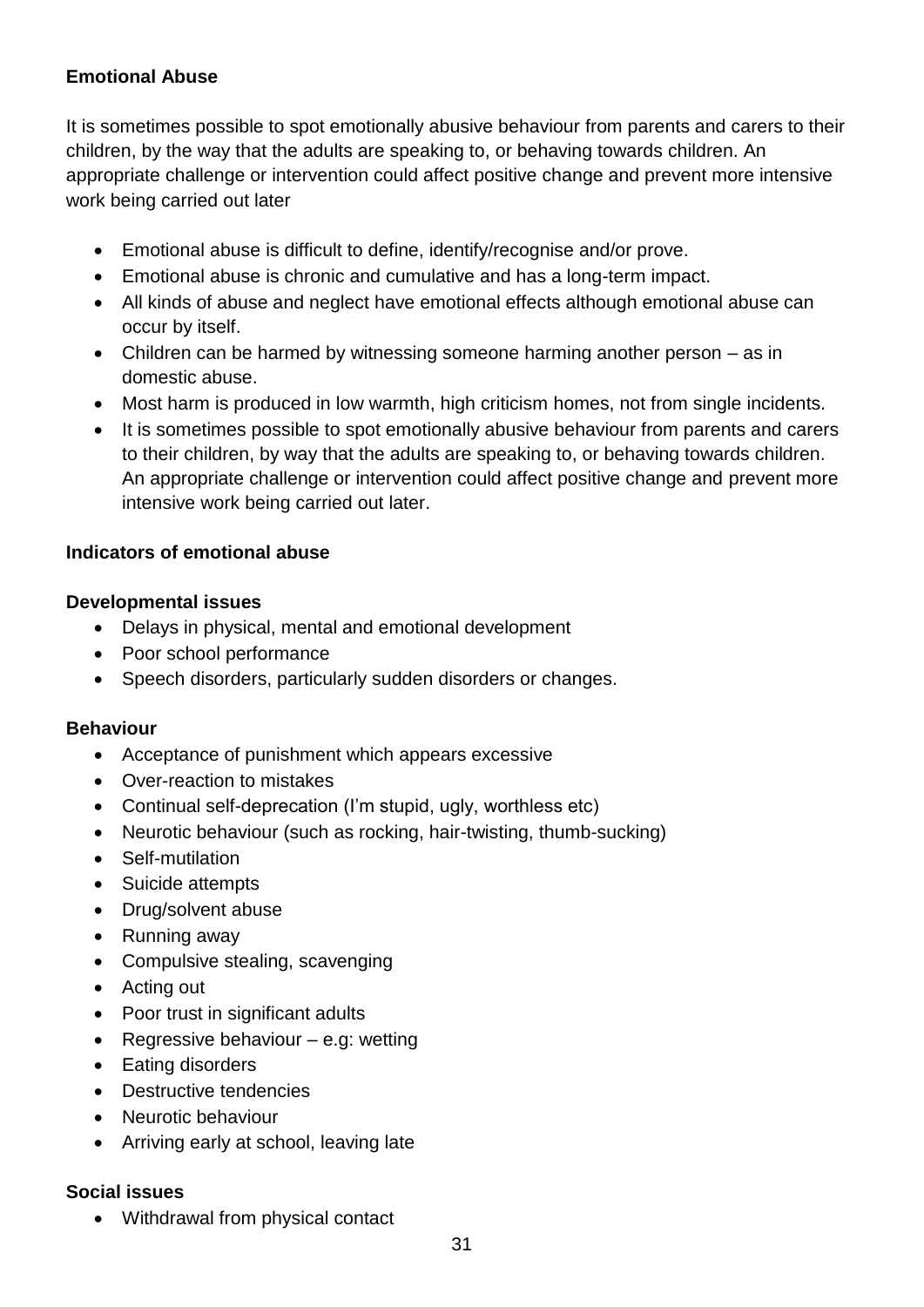- Withdrawal from social interaction
- Over-compliant behaviour
- Insecure, clinging behaviour
- Poor social relationships

#### **Emotional responses**

- Extreme fear of new situations
- Inappropriate emotional responses to painful situations ("I deserve this")
- Fear of parents being contacted
- Self-disgust
- Low self-esteem
- Unusually fearful with adults
- Lack of concentration, restlessness, aimlessness
- Extremes of passivity or aggression

## **Physical abuse**

Most children collect cuts and bruises quite routinely as part of the rough and tumble of daily life. But accidental injuries normally occur on the bony prominences – e.g : knees, shins.

Injuries on the *soft* areas of the body are more likely to be inflicted intentionally and should therefore make us more alert to other concerning factors that may be present.

A body map can assist in the clear recording and reporting of physical abuse. The body map should only be used to record observed injuries and no child should be asked to remove clothing by a member of staff of the school/college.

## **Indicators of physical abuse / factors that should increase concern**

- Multiple bruising or bruises and scratches (especially on the head and face)
- Clusters of bruises  $-$  e.g: fingertip bruising (caused by being grasped)
- Bruises around the neck and behind the ears the most common abusive injuries are to the head
- Bruises on the back, chest, buttocks, or on the inside of the thighs
- Marks indicating injury by an instrument e.g: linear bruising (stick), parallel bruising (belt), marks of a buckle
- Bite marks
- $\bullet$  Deliberate burning may also be indicated by the pattern of an instrument or object  $-$  e.g: electric fire, cooker, cigarette
- Scalds with upward splash marks or *tide marks*
- Untreated injuries
- Recurrent injuries or burns
- Bald patches.

In the context of the school, it is normal to ask about a noticeable injury. Concern should be increased when:

• the explanation given does not match the injury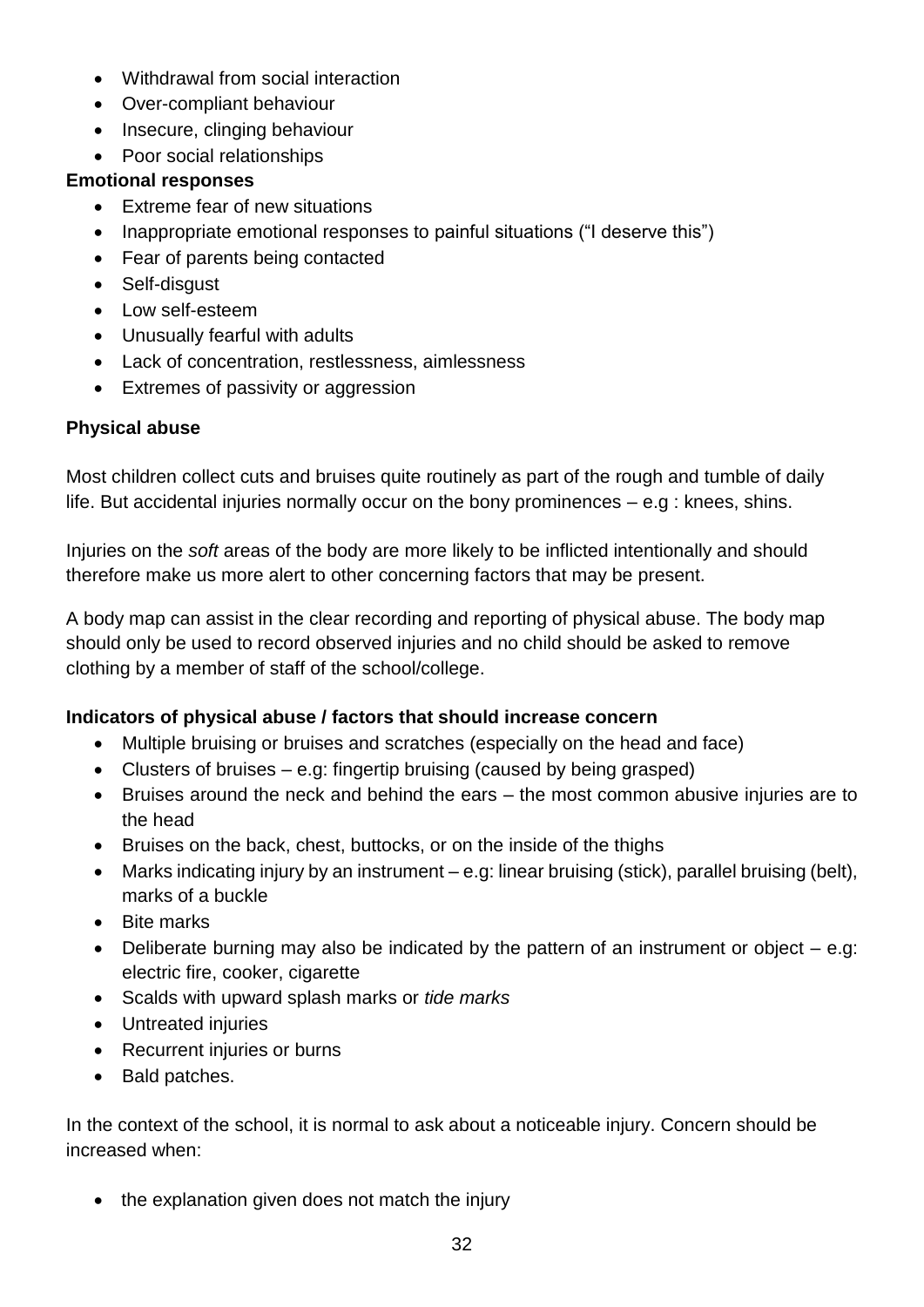- the explanation uses words or phrases that do not match the vocabulary of the child (adult words)
- no explanation is forthcoming
- the child (or the parent/carer) is secretive or evasive
- the injury is accompanied by allegations of abuse or assault

You should be concerned if a child:

- is reluctant to have parents/carers contacted
- runs away or shows fear of going home
- is aggressive towards themselves or others
- flinches when approached or touched
- is reluctant to undress to change clothing for sport
- wears long sleeves during hot weather
- is unnaturally compliant in the presence of parents/carers.
- has a fear of medical help or attention
- admits to a punishment that appears excessive.

#### **Sexual Abuse**

Sexual abuse is often perpetrated by people who are known and trusted by the child – e.g: relatives, family friends, neighbours, babysitters, and people working with the child in school/college, faith settings, clubs or activities. Children can also be subject to child sexual exploitation.

Sexual exploitation is seen as a separate category of sexual abuse. The SSCP professional [guidance](https://www.surreyscp.org.uk/resources-category/cse/) provides school staff with information regarding indicators of CSE (further information is found on page 45/46).

Characteristics of child sexual abuse:

- it is often planned and systematic people do not sexually abuse children by accident, though sexual abuse can be opportunistic
- grooming the child people who abuse children take care to choose a vulnerable child and often spend time making them dependent (this may occur online)
- grooming the child's environment abusers try to ensure that potential adult protectors (parents and other carers especially) are not suspicious of their motives.

Most people who sexually abuse children are men, but women and other children can commit sexual abuse too.

#### **Indicators of sexual abuse**

Physical observations:

- Damage to genitalia, anus or mouth
- Sexually transmitted diseases
- Unexpected pregnancy, especially in very young girls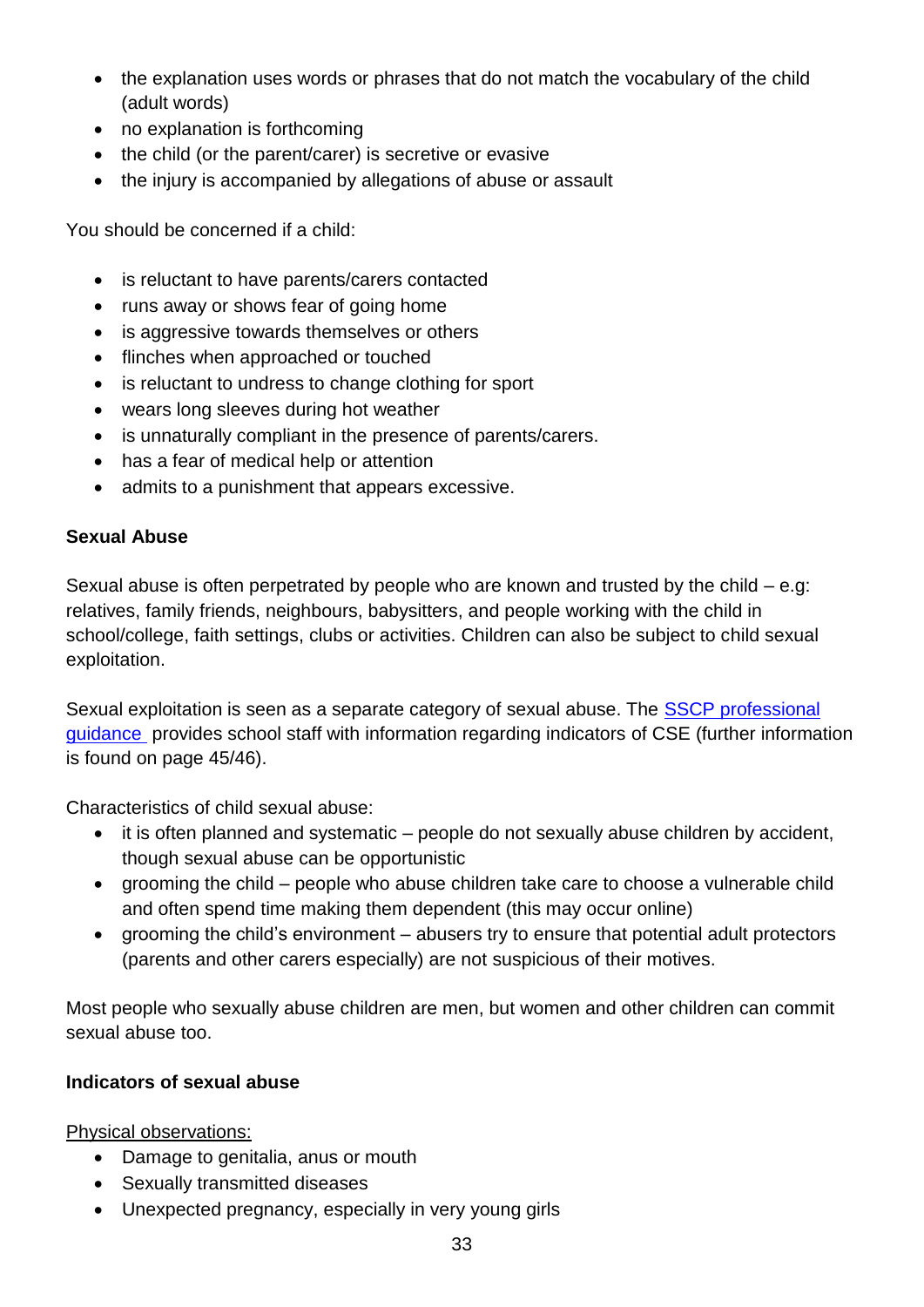- Soreness in genital area, anus or mouth and other medical problems such as chronic itching
- Unexplained recurrent urinary tract infections and discharges or abdominal pain

#### Behavioural observations:

- Sexual knowledge inappropriate for age
- Sexualised behaviour or affection inappropriate for age
- Sexually inappropriate behaviour
- Hinting at sexual activity
- Inexplicable decline in education progress
- Depression or other sudden apparent changes in personality as becoming insecure
- Lack of concentration, restlessness, aimlessness
- Socially isolated or withdrawn
- Overly compliant behaviour
- Acting out, aggressive behaviour
- Poor trust or fear concerning significant adults
- Regressive behaviour
- Onset of wetting, by day or night; nightmares
- Arriving early at school, leaving late, running away from home
- Suicide attempts, self-mutilation,
- Suddenly drawing sexually explicit pictures
- Eating disorders or sudden loss of appetite or compulsive eating
- Regressing to younger behaviour patterns such as thumb sucking or bringing out discarded cuddly toys
- Become worried about clothing being removed
- Trying to be 'ultra-good' or perfect; overreacting to criticism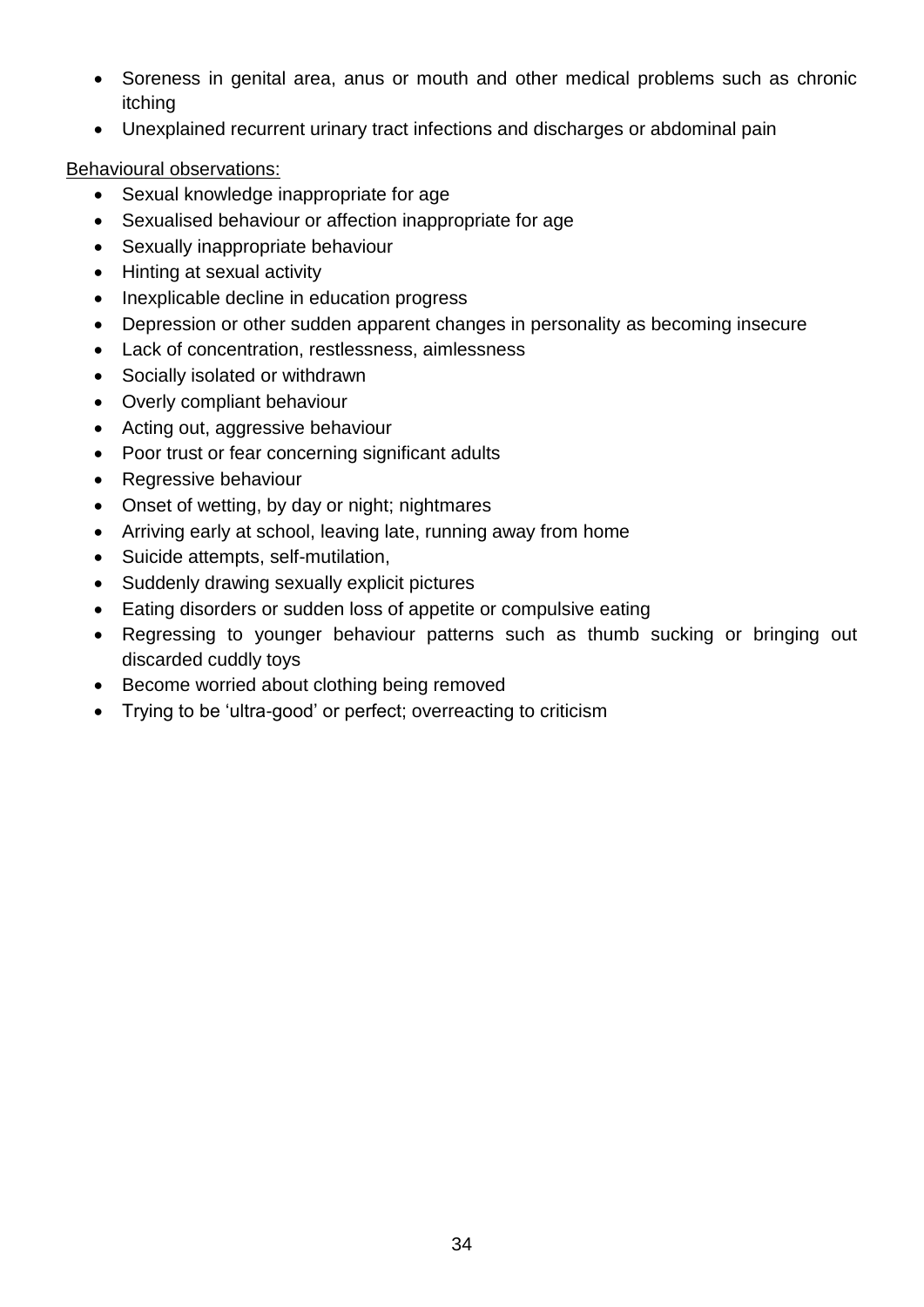## **Sexual violence and sexual harassment between children in schools**

## **Peer on Peer/Child on Child Abuse – Policy Framework**

#### **Context**

The many different forms of peer-on-peer abuse can take bullying, online bullying, sexual violence, sexual harassment, physical abuse, up skirting, sexting (youth produced sexual images), initiations/hazing type violence and rituals.

Sexual violence and sexual harassment can occur between two children of any age and sex. It can also occur through a group of children sexually assaulting or sexually harassing a single child or group of children.

Children who are victims of sexual violence and sexual harassment will likely find the experience stressful and distressing. This adversely may affect their education attainment as well as their emotional well-being. Sexual violence and sexual harassment exist on a continuum and may overlap; they can occur online and offline (both physically and verbally) and are never acceptable. It is important that all victims are taken seriously and offered appropriate support.

Reports of sexual violence and sexual harassment are extremely complex to manage. It is essential that victims are protected, offered appropriate support and every effort is made to ensure their education is not disrupted. It is also important that other children, adult students and school staff are supported and protected as appropriate.

All peer-on-peer abuse is unacceptable and will be taken seriously. It is recognised that it is more likely that girls will be victims and boys the perpetrators.

St Teresa's is committed to providing a safe environment for pupils. Abuse is abuse and should never be tolerated or passed off as "banter" or "just having a laugh" or "part of growing up".

#### **Policy**

We believe that all children have a right to attend school and learn in a safe environment. Children should be free from harm by adults and other children in school

We recognise that children are capable of abusing other children and their peers and this will be dealt with under our child protection policy and in line with KCSiE (2021) and following the recommendations from the Sexual Violence and Sexual Harassment between Children in Schools and Colleges guidance (DfE 2021).

We are clear that sexual violence and sexual harassment is not acceptable, will never be tolerated and is not an inevitable part of growing up

We will minimise the risk of peer on peer/child on child abuse by:

#### **1. Prevention**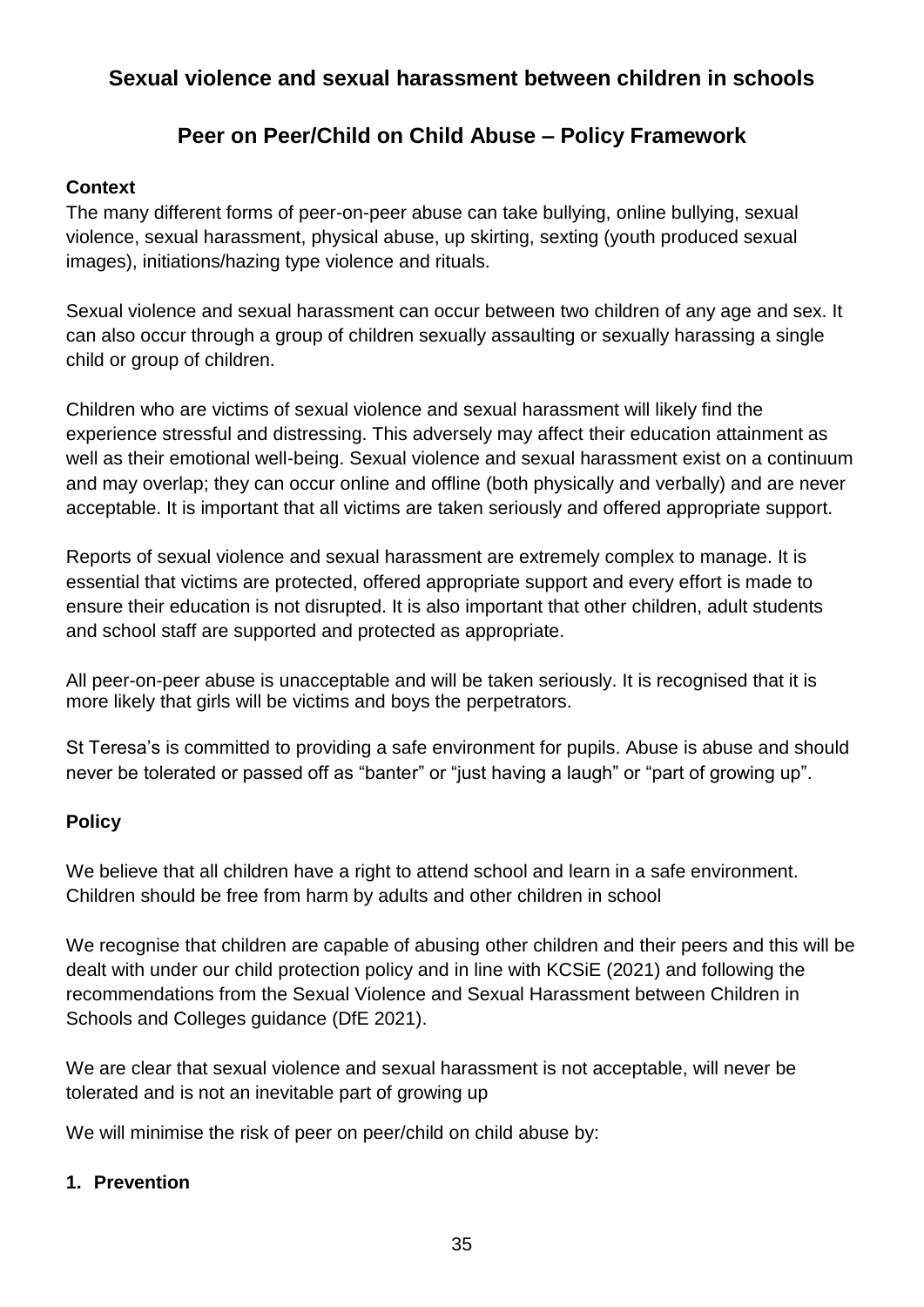St Teresa's takes a whole school approach to safeguarding & child protection by:

- Taking a whole school approach to Safeguarding and child protection
- Providing regular training to staff
- Providing a clear set of values and standards, underpinned by the school's behaviour policy and pastoral support; and by a planned programme of evidence-based content delivered through the curriculum.
- Engaging with specialist support and interventions.
- Listening to pupils

#### **2. Procedures to minimise the risk of peer on peer/ child on child abuse**

The school site is a rural location with a diffuse campus. During times where students are able to walk freely round, staff members on duty patrol areas of potential risk, minimising the risk associated with isolated areas.

The pastoral team logs concerns about students, which is used to identify trends. If these trends lead to an increased risk to the students, the DSL team will create a risk assessment or address the problem.

Staff and students understand that there is a zero-tolerance policy for sexual violence and sexual harassment. This includes statements which are used as banter. The phrase 'Boys will be Boys" is not an acceptable excuse of an explanation for inappropriate behaviour.

#### **3. Responding to reports of sexual violence and sexual harassment**

Children making a report of sexual violence or sexual harassment including "up skirting" (The Voyeurism Offences Act 2019) will be taken seriously, kept safe and be well supported.

If the report includes an online element staff will be mindful of the Searching, Screening and Confiscation: advice for schools (DfE 2018) guidance.

Staff taking the report will inform the DSL or the Deputy DSL immediately and will never promise confidentiality.

Parents or carers should usually be informed (unless this would put the child at greater risk).

If a child is at risk of harm, is in immediate danger, or has been harmed, a Request for Support will be made to the C-SPA securely email: **[cspa@surreycc.gov.uk](mailto:cspa@surreycc.gov.uk)** or telephone 0300 470 9100, as appropriate.

In all cases both the victim and perpetrator will be given appropriate support.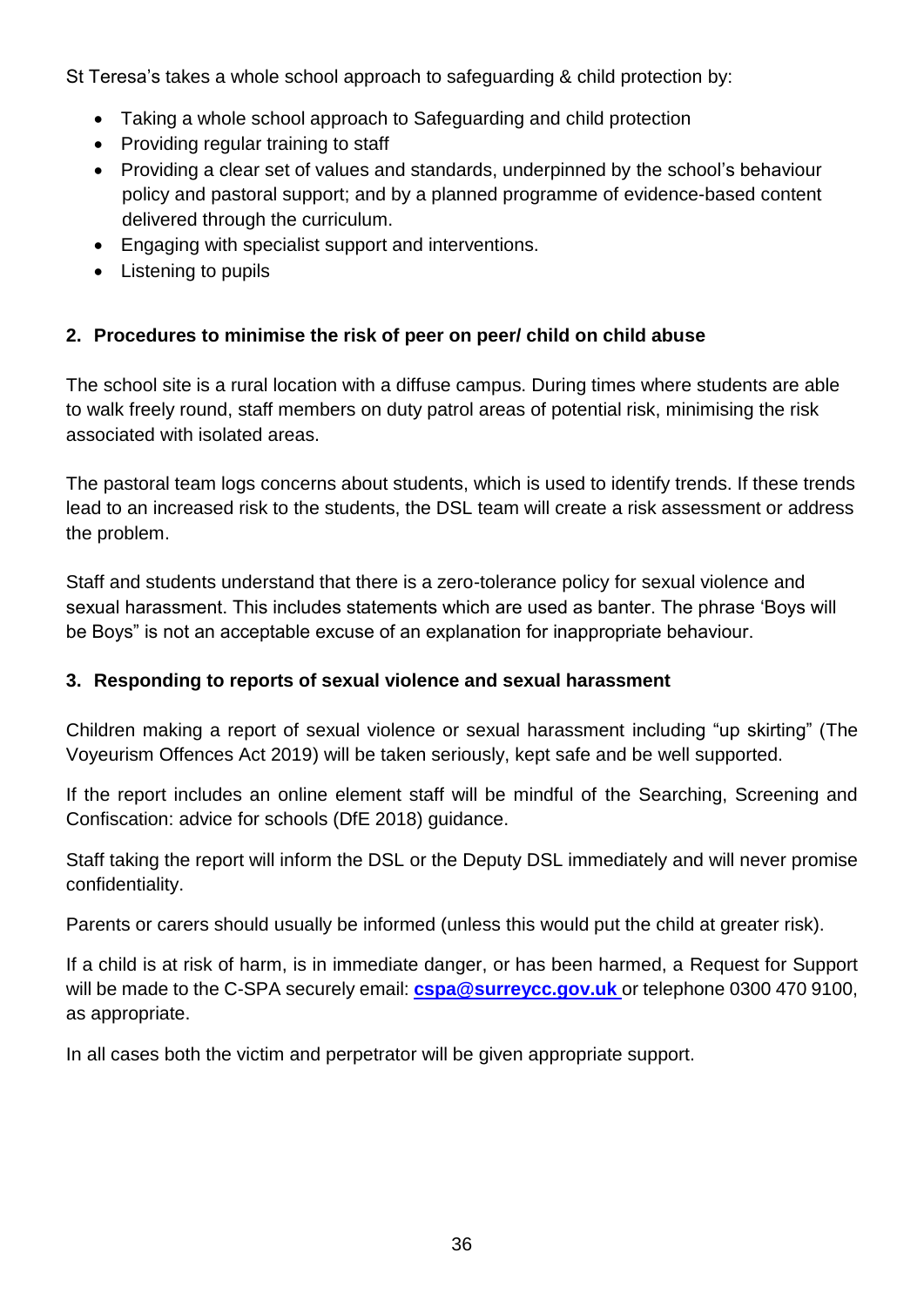#### **Risk Assessment:**

Following a report of any sexual harassment or sexual violence, the DSL will make an immediate risk and needs assessment on a case-by-case basis.

The risk assessment will consider.

- The victim, especially their protection and support.
- The alleged perpetrator, their support needs and any discipline action.
- All other children at the school.
- The victim and the alleged perpetrator sharing classes and space at school.

The risk assessment will be recorded and kept under review by the DSL.

Where there has been other professional intervention and/or other specialist risk assessments, these professional assessments will be used to inform the school's approach to supporting and protecting pupils.

Support regarding risk assessments can be accessed from the **Education Safeguarding Team** – [education.safeguarding@surreycc.gov.uk](mailto:education.safeguarding@surreycc.gov.uk)

#### **Action: The DSL will consider: -**

- The wishes of the victim.
- The nature of the incident including whether a crime has been committed and the harm caused.
- Ages of the children involved.
- Developmental stages of the children.
- Any power imbalance between the children.
- Any previous incidents.
- Ongoing risks.
- Other related issues or wider context.

#### **Options:**

- Manage internally
- Early Help intervention
- Request for support to the C-SPA
- Report to the police (generally in parallel with a request for support to the C-SPA)

#### **Ongoing Response:**

The DSL will manage each case individually and will ensure the risk assessment is reviewed regularly with relevant partner agencies, for example the Police and Children's Social Care.

Where there is a criminal investigation into a rape, assault by penetration or sexual assault, the alleged perpetrator should be removed from any classes they share with the victim.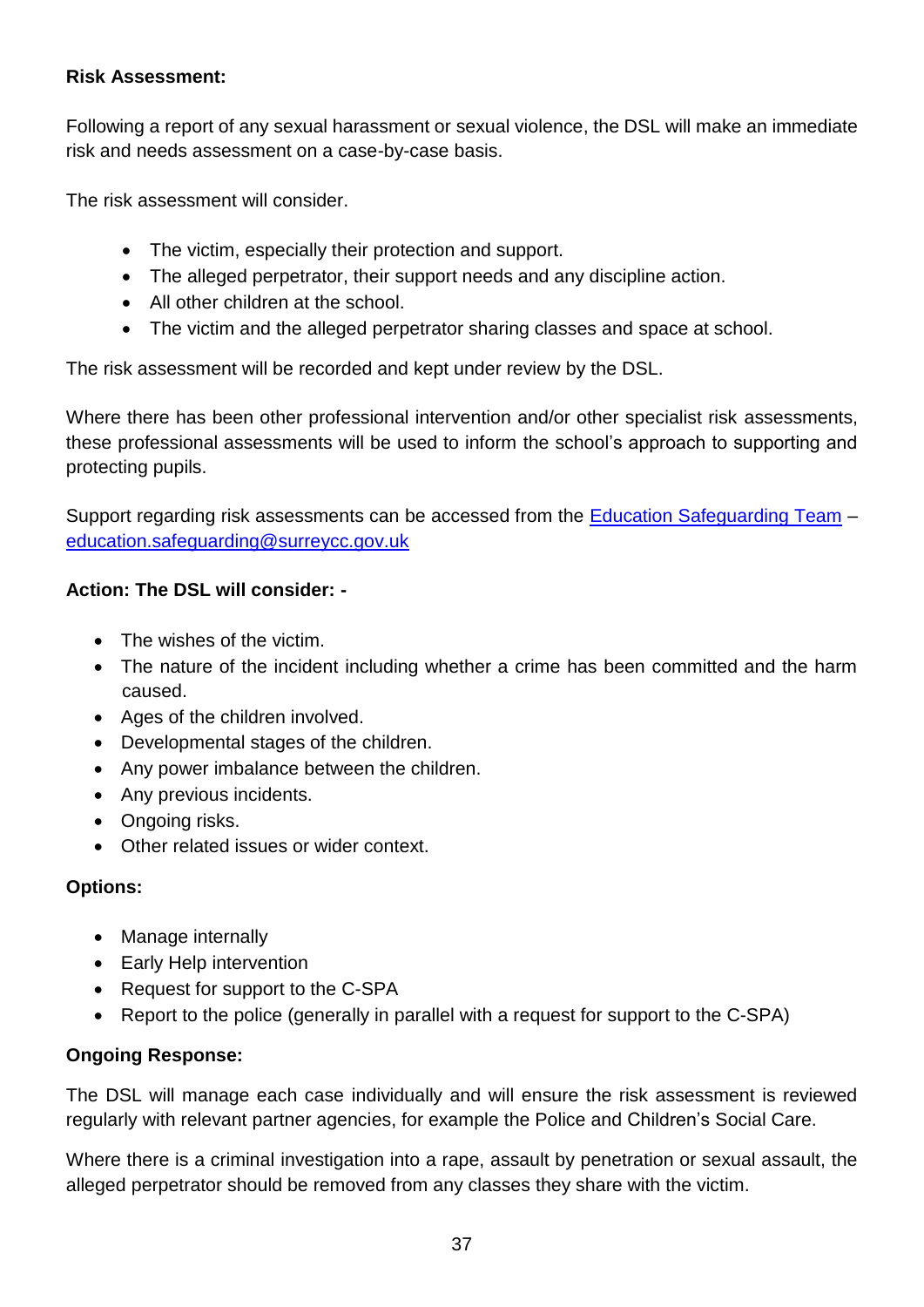The DSL will consider how best to keep the victim and perpetrator a reasonable distance apart on school premises and on transport where appropriate.

Where a criminal investigation into a rape or assault by penetration leads to a conviction or caution, the school will take suitable action. In all but the most exceptional of circumstances, the rape or assault is likely to constitute a serious breach of discipline and may lead to the view that allowing the perpetrator to remain in the same school or college would seriously harm the education or welfare of the victim (and potentially themselves and other pupils).

Where a criminal investigation into sexual assault leads to a conviction or caution, the school or college will, if it has not already, consider any suitable sanctions in light of their behaviour policy, which may include consideration of permanent exclusion. Where the perpetrator is going to remain at the school or college, the Headteacher should continue keeping the victim and perpetrator in separate classes and continue to consider the most appropriate way to manage potential contact on school and college premises and transport. The nature of the conviction or caution and wishes of the victim will be especially important in determining how to proceed in such cases.

The victim, alleged perpetrator and any other children & adults affected will receive appropriate support and safeguards on a case-by-case basis.

St Teresa's will take any disciplinary action against the alleged perpetrator in accordance with the school behaviour policy. We recognise that taking disciplinary action and providing appropriate support are not mutually exclusive actions and will occur at the same time if necessary.

#### **Physical Abuse**

While a clear focus of peer on peer/child on child abuse is around sexual abuse and harassment, physical assaults and initiation violence and rituals from pupils to pupils can also be abusive.

These are equally not tolerated and if it is believed that a crime has been committed, will be reported to the police.

The principles from the anti-bullying policy will be applied in these cases, with recognition that any police investigation will need to take priority.

#### *References:*

[DfE Keeping Children Safe in Education 2021](https://www.gov.uk/government/publications/keeping-children-safe-in-education--2) [Sexual Violence and Sexual Harassment between Children in Schools and Colleges guidance](https://www.gov.uk/government/publications/sexual-violence-and-sexual-harassment-between-children-in-schools-and-collegesBe)  [\(DfE 2021\)](https://www.gov.uk/government/publications/sexual-violence-and-sexual-harassment-between-children-in-schools-and-collegesBe)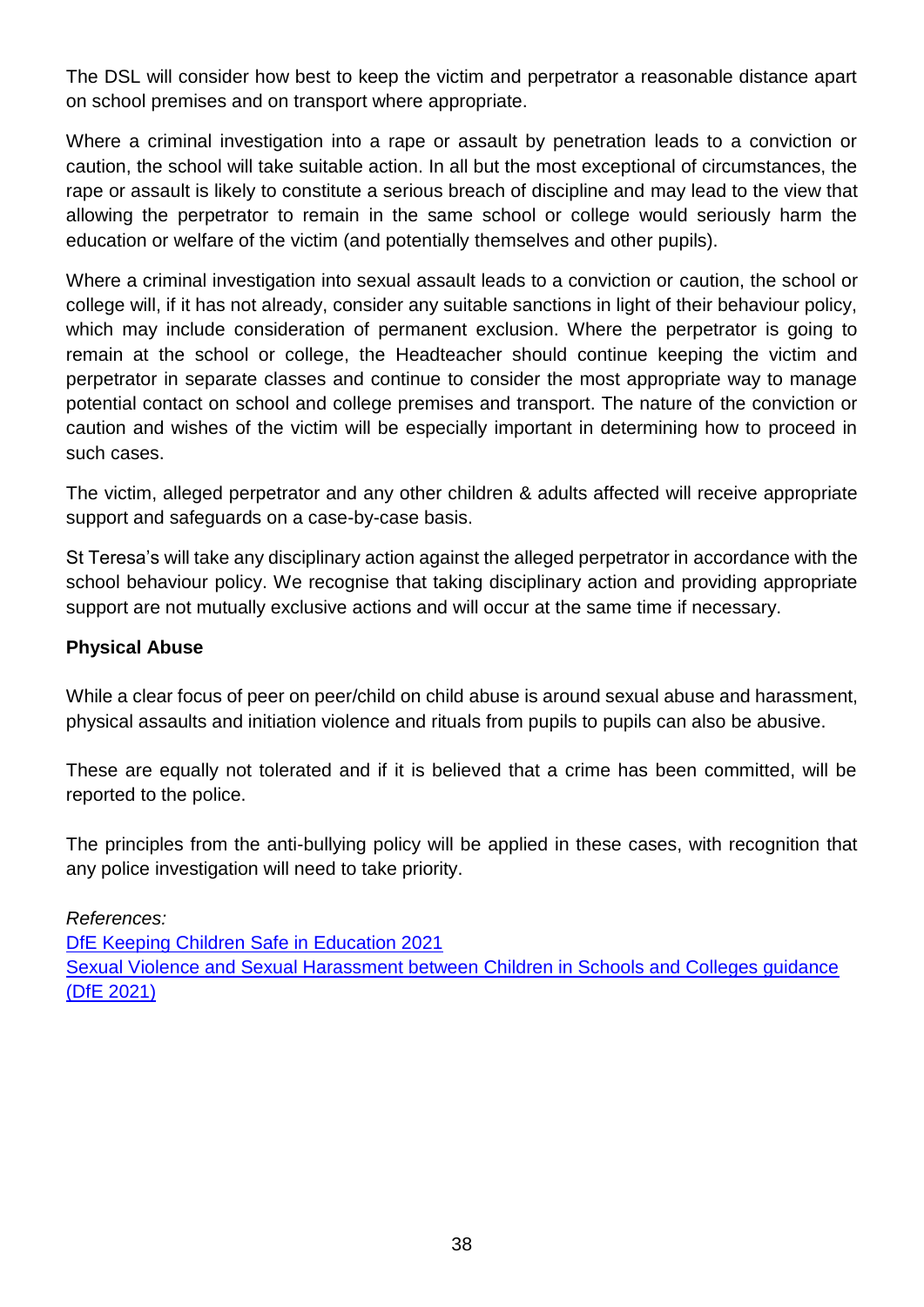## **Harmful Sexual Behaviour**

The [Brook Traffic Light Tool](https://www.brook.org.uk/our-work/the-sexual-behaviours-traffic-light-tool) uses a traffic light system to categorise the sexual behaviours of young people and [once Brook training has been undertaken](https://www.brook.org.uk/training/wider-professional-training/sexual-behaviours-traffic-light-tool/#tlttraining) it can be used to help professionals:

- Make decisions about safeguarding children and young people
- Assess and respond appropriately to sexual behaviour in children and young people
- Understand healthy sexual development and distinguish it from harmful behaviour

By categorising sexual behaviours, the school can work with other agencies to the same standardised criteria when making decisions and can protect children and young people with a multi-agency approach.

The school recognises that it is vital that professionals agree on how behaviours should be categorised regardless of culture, faith, beliefs, and their own experiences or values.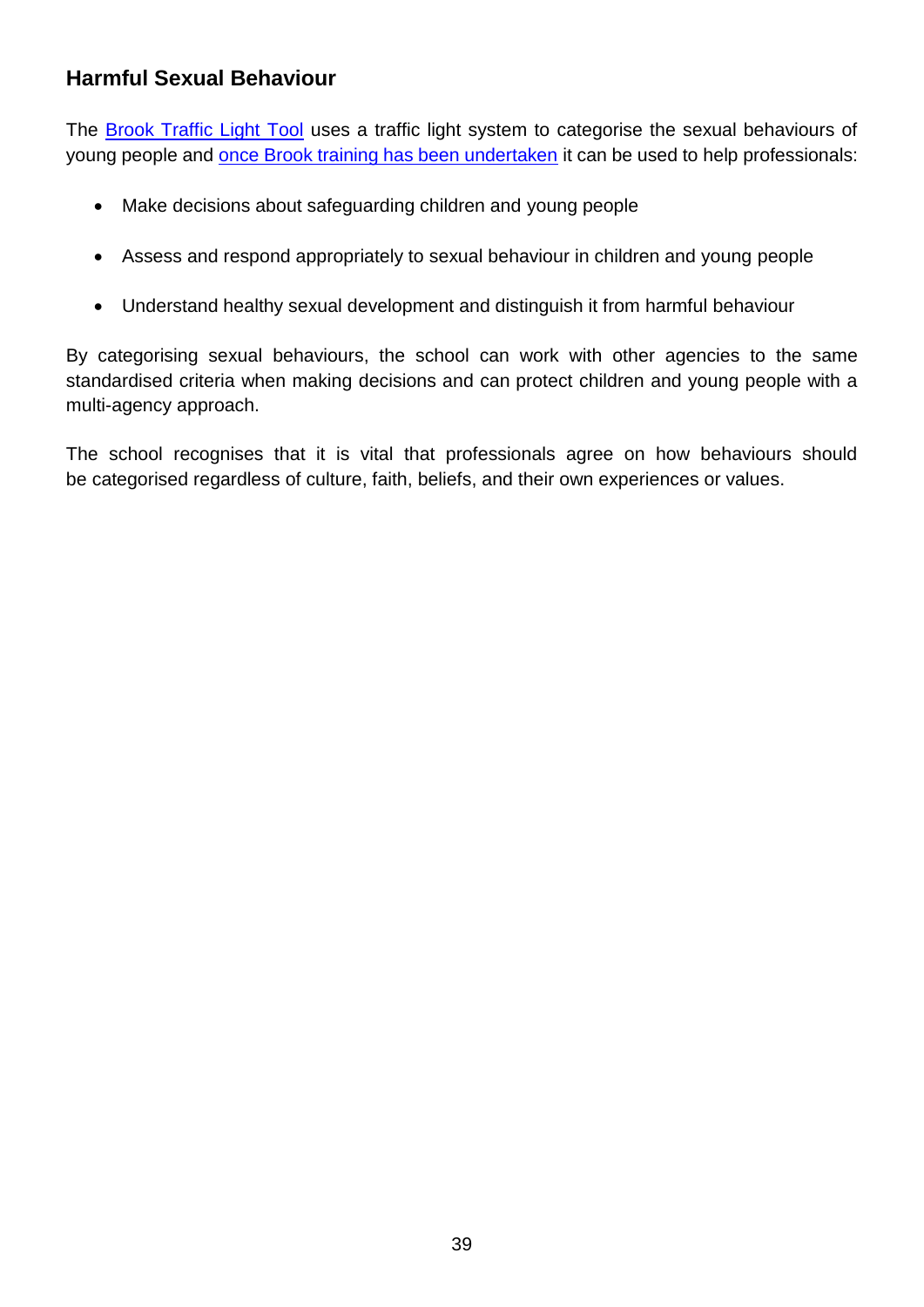## **Brook sexual behaviours traffic light tool**

## **Behaviours: age 0 to 5**

All green, amber and red behaviours require some form of attention and response. It is the level of intervention that will vary.

#### **What is a green behaviour?**

Green behaviours reflect safe and healthy sexual development. They are displayed between children or young people of similar age or developmental ability. They are reflective of natural curiosity, experimentation. consensual activities and positive choices

#### **What can you do?**

Green behaviours provide opportunities to give positive feedback and additional information.

#### **Green behaviours**

- holding or playing with own genitals
- attempting to touch or curiosity about other children's genitals
- attempting to touch or curiosity about breasts, bottoms or genitals of adults
- games e.g: mummies and daddies,
- doctors and nurses
- enjoying nakedness
- interest in body parts and what they do
- Curiosity about the differences between boys and girls

#### **What is an amber behaviour?**

Amber behaviours have the potential to be outside of safe and healthy behaviour. They may be of potential concern due to age, or developmental differences. potential concern due to activity type, frequency, duration or context in which they occur.

#### **What can you do?**

Amber behaviours signal the need to take notice and gather information to assess the appropriate action.

#### **Amber behaviours**

- preoccupation with adult sexual behaviour
- pulling other children's pants down/skirts up/trousers down against their will
- talking about sex using adult slang
- preoccupation with touching the genitals of other people
- following others into toilets or changing rooms to look at them or touch them
- talking about sexual activities seen on TV/online

#### **What is a red behaviour?**

Red behaviours are outside of safe and healthy behaviour. They may be excessive, secretive, compulsive, coercive, degrading or threatening and involving significant age, developmental, or power differences. They may pose a concern due to the activity type, frequency, duration or the context in which they occur

#### **What can you do?**

Red behaviours indicate a need for immediate intervention and action.

#### **Red behaviours**

- persistently touching the genitals of other children
- persistent attempts to touch the genitals of adults
- simulation of sexual activity in play
- sexual behaviour between young children involving penetration with objects
- forcing other children to engage in sexual play

This is intended to be used as a guide only. Please refer to the guidance tool at **[https://www.brook.org.uk/our](https://www.brook.org.uk/our-work/the-sexual-behaviours-traffic-light-tool)**[work/the-sexual-behaviours-traffic-light-tool](https://www.brook.org.uk/our-work/the-sexual-behaviours-traffic-light-tool) for further information

Print date: 01/10/2015 - Brook has taken every care to ensure that the information contained in this publication is accurate and upto-date at the time of being published. As information and knowledge is constantly changing, readers are strongly advised to use this information for up to one month from print date. Brook accepts no responsibility for difficulties that may arise as a result of an individual acting on the advice and recommendations it contains.

Brook sexual behaviours traffic light tool adapted from Family Planning Queensland. (2012). Traffic Lights guide to sexual behaviours. Brisbane: Family Planning Queensland, Australia.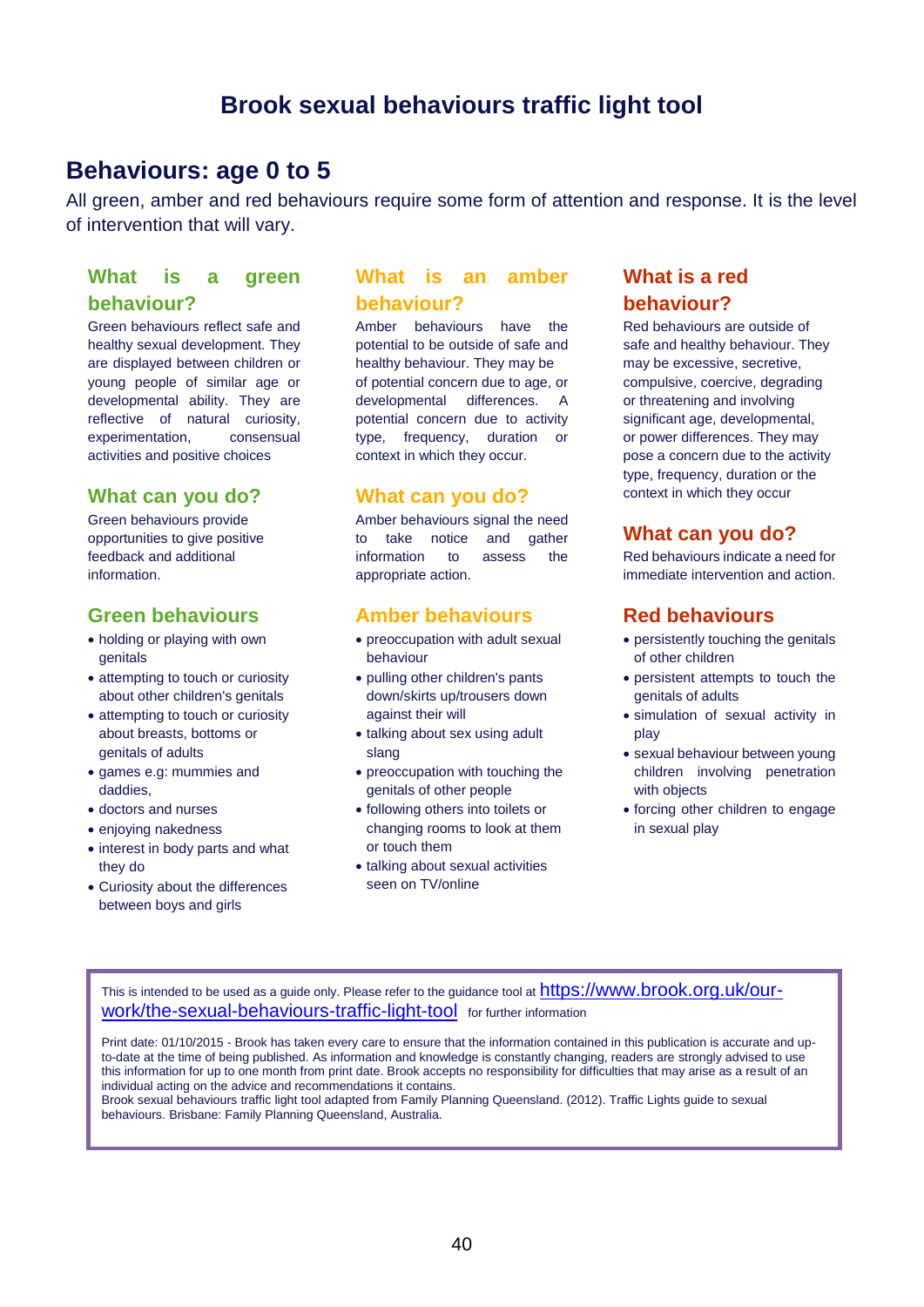## **Behaviours: age 5 to 9 and 9 to 13**

All green, amber and red behaviours require some form of attention and response. It is the level of intervention that will vary.

#### **What is a green behaviour?**

Green behaviours reflect safe and healthy sexual development. They are displayed between children or young people of similar age or developmental ability and reflective of natural curiosity, experimentation, consensual activities and positive choices

#### **What can you do?**

Green behaviours provide opportunities to give positive feedback and additional information.

#### **Green behaviours 5-9**

- feeling and touching own genitals
- curiosity about other children's genitals
- curiosity about sex and relationships, e.g: differences between boys and girls, how sex happens, where babies come from, same-sex relationships
- sense of privacy about bodies
- telling stories or asking questions using swear and slang words for parts of the body

#### **Green behaviours 9-13**

- solitary masturbation
- use of sexual language including swear and slang words
- having girl/boyfriends who are of the same, opposite or any gender
- interest in popular culture, e.g: fashion, music, media, online games, chatting online
- need for privacy
- consensual kissing, hugging, holding hands with peers

#### **What is an amber behaviour?**

Amber behaviours have the potential to be outside of safe and healthy behaviour. They may be of potential concern due to age, or developmental differences. A potential concern due to activity type, frequency, duration or context in which they occur.

#### **What can you do?**

Amber behaviours signal the need to take notice and gather information to assess the appropriate action.

#### **Amber behaviours 5-9**

- questions about sexual activity which persist or are repeated frequently, despite an answer having been given
- sexual bullying face to face or through texts or online messaging
- engaging in mutual masturbation
- persistent sexual images and ideas in talk, play and art
- use of adult slang language to discuss sex
- $\bullet$

#### **Amber behaviours 9-13**

- uncharacteristic and risk-related behaviour, e.g: sudden and/or provocative changes in dress, withdrawal from friends, mixing with new or older people, having more or less money than usual, going missing
- verbal, physical or cyber/virtual sexual bullying involving sexual aggression
- LGBT (lesbian, gay, bisexual, transgender) targeted bullying
- exhibitionism, e.g: flashing or mooning
- giving out contact details online
- viewing pornographic material
- worrying about being pregnant or having STIs

#### **What is a red behaviour?**

Red behaviours are outside of safe and healthy behaviour. They may be excessive, secretive, compulsive, coercive, degrading or threatening and involving significant age, developmental, or power differences. They may pose a concern due to the activity type, frequency, duration or the context in which they occur

#### **What can you do?**

Red behaviours indicate a need for immediate intervention and action.

#### **Red behaviours 5-9**

- frequent masturbation in front of others
- sexual behaviour engaging significantly younger or less able children
- forcing other children to take part in
- sexual activities
- simulation of oral or penetrative sex
- sourcing pornographic material online

#### **Red behaviours 9-13**

- exposing genitals or masturbating in public
- distributing naked or sexually provocative images of self or others
- sexually explicit talk with younger
- children
- sexual harassment
- arranging to meet with an online acquaintance in secret
- genital injury to self or others
- forcing other children of same age, younger or less able to take part in sexual activities
- sexual activity e.g: oral sex or intercourse
- presence of sexually transmitted infection (STI)
- evidence of pregnancy

This is intended to be used as a guide only. Please refer to the guidance tool a[t https://www.brook.org.uk/our-work/the-sexual](https://www.brook.org.uk/our-work/the-sexual-behaviours-traffic-light-tool)[behaviours-traffic-light-tool](https://www.brook.org.uk/our-work/the-sexual-behaviours-traffic-light-tool) for further information Print date: 01/10/2015 - Brook has taken every care to ensure that the information contained in this publication is accurate and up-

information for up to one month non-pint date: Brook decepto in to-date at the time of being published. As information and knowledge is constantly changing, readers are strongly advised to use this information for up to one month from print date. Brook accepts no responsibility for difficulties that may arise as a result of an

Brook sexual behaviours traffic light tool adapted from Family Planning Queensland. (2012). Traffic Lights guide to sexual behaviours. Brisbane: Family Planning Queensland, Australia.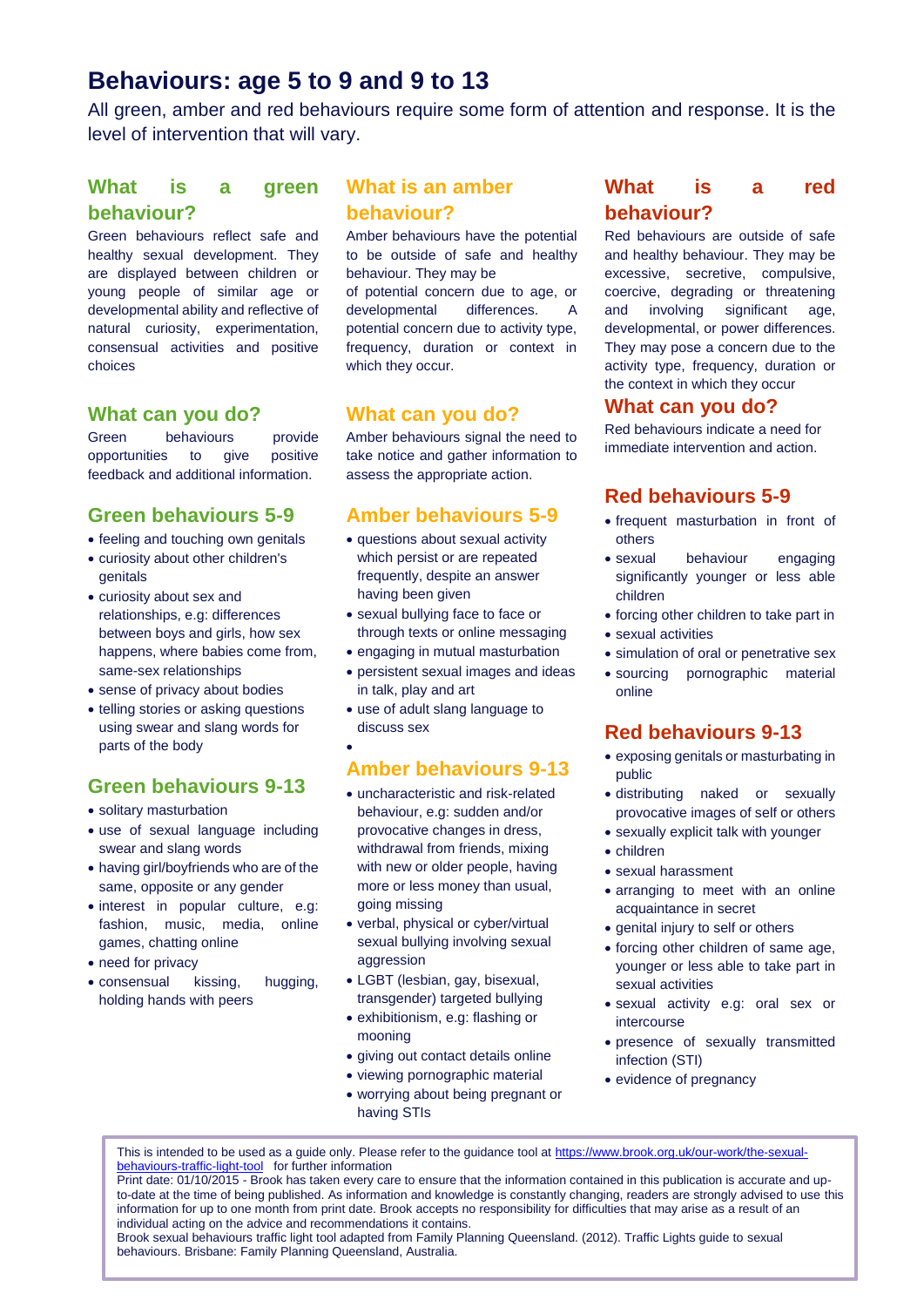## **Behaviours: age 13 to 17**

All green, amber and red behaviours require some form of attention and response. It is the level of intervention that will vary.

> Amber behaviours have the potential to be outside of safe and healthy behaviour. They may be of potential concern due to age, or developmental differences. A potential concern due to activity type, frequency, duration or context in which

#### **What is a green behaviour?**

Green behaviours reflect safe and healthy sexual development. They are displayed between children or young people of similar age or developmental ability and reflective of natural curiosity, experimentation, consensual activities and positive choices

#### **What can you do?**

Green behaviours provide opportunities to give positive feedback and additional information.

#### **Green behaviours**

- solitary masturbation
- sexually explicit conversations with peers
- obscenities and jokes within the current cultural norm
- interest in erotica/pornography
- use of internet/e-media to chat online
- having sexual or non-sexual relationships
- sexual activity including hugging, kissing, holding hands
- consenting oral and/or penetrative sex with others of the same or opposite gender who are of similar age and developmental ability
- choosing not to be sexually active

they occur.

**What can you do?** Amber behaviours signal the need to take notice and gather information to assess the appropriate action.

#### **Amber behaviours**

- accessing exploitative or violent pornography
- uncharacteristic and risk-related behaviour, e.g:sudden and/or provocative changes in dress,
- withdrawal from friends, mixing with new or older people, having more or less money than usual, going missing
- concern about body image
- taking and sending naked or sexually provocative images of self or others
- single occurrence of peeping, exposing, mooning or obscene gestures
- giving out contact details online
- joining adult- only social networking sites and giving false personal information
- arranging a face-to-face meeting with an online contact alone

#### **What is an amber behaviour? What is a red behaviour?**

Red behaviours are outside of safe and healthy behaviour. They may be excessive, secretive, compulsive, coercive, degrading or threatening and involving significant age, developmental,

or power differences. They may pose a concern due to the activity type, frequency, duration or the context in which they occur

#### **What can you do?**

Red behaviours indicate a need for immediate intervention and action.

#### **Red behaviours**

- exposing genitals or masturbating in public
- preoccupation with sex, which interferes with daily function
- sexual degradation/humiliation of self or others
- attempting/forcing others to expose genitals
- sexually aggressive/exploitative behaviour
- sexually explicit talk with younger children
- sexual harassment
- non-consensual sexual activity
- use of/acceptance of power and control in sexual relationships
- genital injury to self or others
- sexual contact with others where there
- is a big difference in age or ability
- sexual activity with someone in authority and in a position of trust
- sexual activity with family members
- involvement in sexual exploitation and/or trafficking
- sexual contact with animals
- receipt of gifts or money in exchange for sex

This is intended to be used as a quide only. Please refer to the quidance tool at [https://www.brook.org.uk/our-work/the](https://www.brook.org.uk/our-work/the-sexual-behaviours-traffic-light-tool)[sexual-behaviours-traffic-light-tool](https://www.brook.org.uk/our-work/the-sexual-behaviours-traffic-light-tool) for further information

Print date: 01/10/2015 - Brook has taken every care to ensure that the information contained in this publication is accurate and up-to-date at the time of being published. As information and knowledge is constantly changing, readers are strongly advised to use this information for up to one month from print date. Brook accepts no responsibility for difficulties that may arise as a result of an individual acting on the advice and recommendations it contains. Brook sexual behaviours traffic light tool adapted from Family Planning Queensland. (2012). Traffic Lights guide to sexual behaviours. Brisbane: Family Planning Queensland, Australia.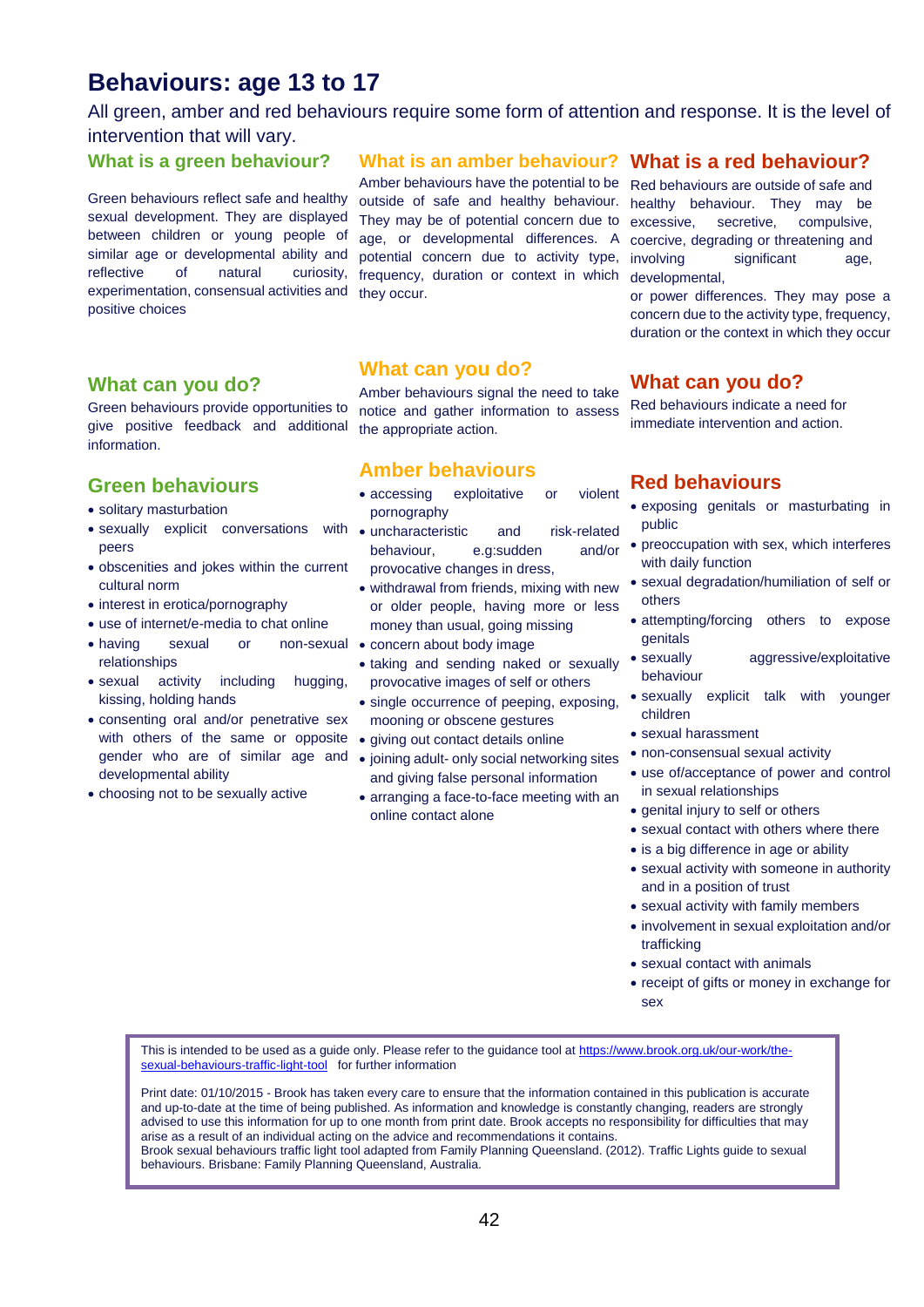## **Anti-Bullying/Cyberbullying**

St Tereas's policy on anti-bullying is set out in a separate document and acknowledges that to allow or condone bullying may lead to consideration under child protection procedures.

We keep a record of known bullying incidents. This record is shared with, and analysed, by the governing body. All staff are aware that children with SEND and/or differences/perceived differences are more susceptible to being bullied/victims of child abuse.

When there is 'reasonable cause to suspect that a child is suffering, or is likely to suffer, significant harm' a bullying incident should be addressed as a child protection concern. If the anti-bullying procedures are seen to be ineffective, the Headteacher and the DSL will also consider child protection procedures.

PSHE education regularly provides opportunities for children to understand that bullying is wrong. its' impact and how to deal with it.

## **Online Safety**

The school has an online safety policy, which explains how we try to keep pupils safe in school and how we respond to online safety incidents.

Children increasingly use electronic equipment on a daily basis to access the internet, share and view content and images via social media sites such as Facebook, Twitter, Instagram, Snapchat and Voodoo and for online gaming. St Teresa's pupils have access to either their own device or a school device. Filters are put in place and pupils' usage is monitored. Mobile phones are currently not permitted in school for Years 7 – 11 and are placed in a Yondr pouch (see separate policy) for the school day.

Staff are able to monitor in real time what the children are doing on their machine using NetSupport. This software also records any internet view when "unsafe words" have been entered on their keyboard.

Some adults and other children use these technologies to harm children. The harm might range from sending hurtful or abusive texts or emails, to grooming and enticing children to engage in extremist or sexual behaviour involving webcam photography or face-to-face meetings.

Pupils may also be distressed or harmed by accessing inappropriate material such as pornographic websites or those which promote extremist behaviour, criminal activity, suicide or eating disorders

Pupils are taught about online safety throughout the curriculum and all staff receive online safety training, which is regularly updated. The Effingham Trust's online safety co-ordinator is Mrs Victoria Low, Director of Operations and CEOPS Ambassador.

Children with particular skill and interest in computing and technology may inadvertently or deliberately stray into cyber-dependent crime. If there are concerns about a child in this area, the DSL (or a deputy), will consider a referral into the [Cyber Choices](http://www.cyberchoices.uk/) programme.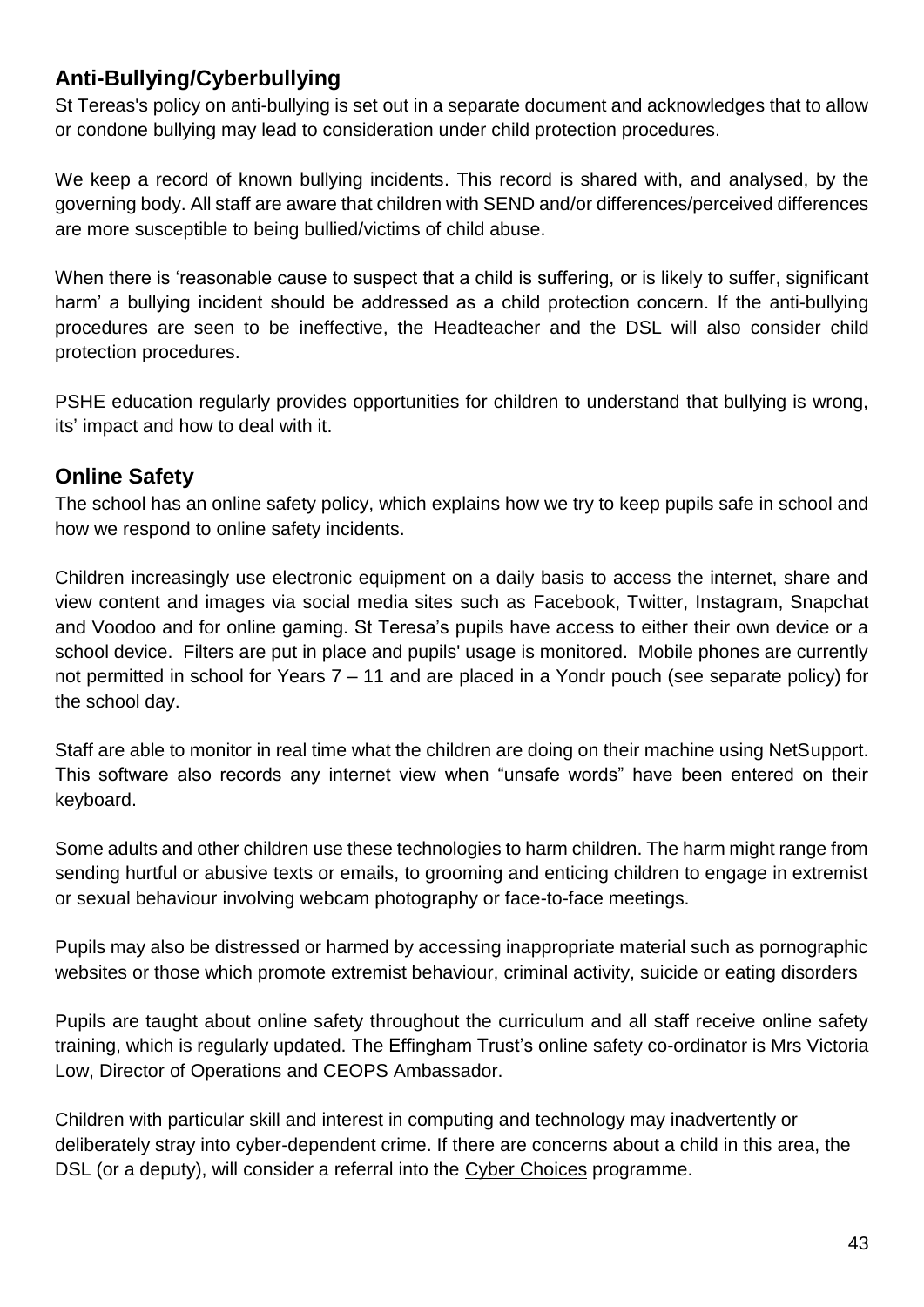This programme aims to intervene where young people are at risk of committing, or being drawn into, low level cyber-dependent offences and divert them to a more positive use of their skills and interests.

## **Mental Health**

St Teresa's understands that when children struggle with their Mental Health, this is a sign that the child is in need. Staff at St Tereas's are trained in mental health every second year. Key members of staff undergo Mental Health First Aid training. Mental Health and wellbeing is taught to all students within the school.

St Teresa's has a procedure for students to directly access counselling, support and a wellbeing centre. Staff have the ability to send concerns to the Counsellors via the Medical Center which allow concerns to be flagged early. CPOMS also has a medical flag for staff to immediate log incidents so that the medical team can address them.

Further details can be found within the Mental Health Protocol.

### **Racist Incidents**

Racist incidents are acknowledged in this policy, the school's anti-bullying policy and prevent strategy. St Teresa's acknowledges that repeated racist incidents or a single serious incident may lead to consideration under child protection procedures. We keep a record of racist incidents in Well-Being Manager.

#### **Radicalisation, Extremism and Terrorism**

[The Prevent Duty for England and Wales \(2015\)](https://www.gov.uk/government/publications/protecting-children-from-radicalisation-the-prevent-duty) under section 26 of the Counter-Terrorism and Security Act 2015 places a duty on education and other children's services to have due regard to the need to prevent people from being drawn into terrorism.

Extremism is defined as 'vocal or active opposition to fundamental British values, including democracy, the rule of law, individual liberty and mutual respect and tolerance of different faiths and beliefs.' We also include in our definition of extremism calls for the death of members of our armed forces, whether in this country or overseas.

Terrorism is an action that endangers or causes serious violence to a person/people; causes serious violence to a person/people; causes serious damage to property; or seriously interferes with an electronic system. The use or threat **must** be designed to influence the government or to intimidate the public and is made for the purpose of advancing a political, religious or ideological cause.

Some children are at risk of being radicalised; adopting beliefs and engaging in activities which are harmful, criminal or dangerous. This can happen both online and offline.

The school is clear that exploitation of vulnerable children and radicalisation should be viewed as a safeguarding concern and follows the Department for Education guidance for schools and childcare providers on preventing children and young people from being drawn into terrorism.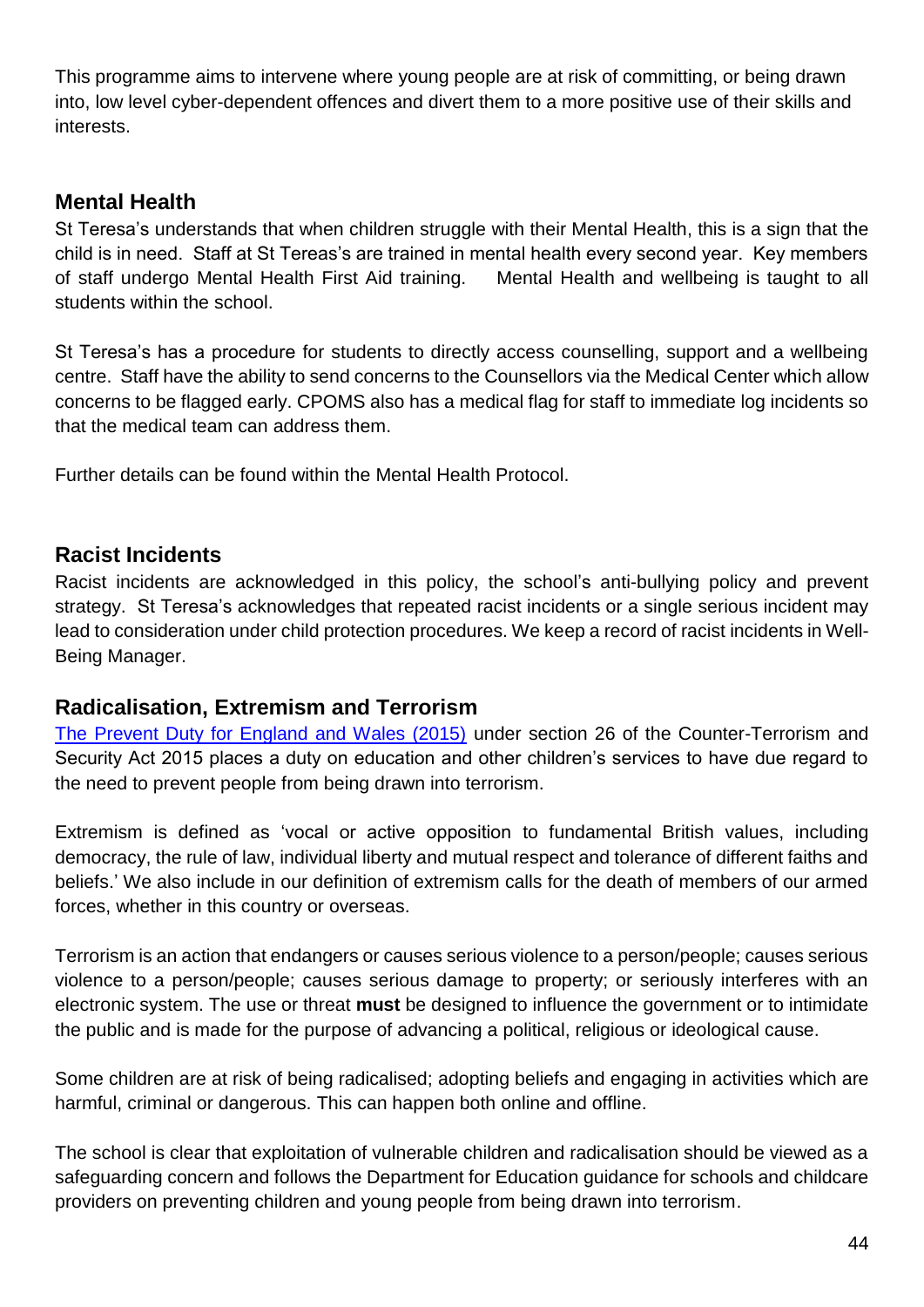The school seeks to protect children and young people against the messages of all violent extremism including, but not restricted to, those linked to Islamist ideology, or to Far Right / Neo Nazi / White Supremacist ideology, Irish Nationalist and Loyalist paramilitary groups, and extremist Animal Rights movements.

School staff receive training to help identify early signs of radicalisation and extremism.

Opportunities are provided in the curriculum to enable pupils to discuss issues of religion, ethnicity and culture and the school follows the [DfE advice Promoting Fundamental British Values as part of](https://www.gov.uk/government/news/guidance-on-promoting-british-values-in-schools-published)  [SMSC \(spiritual, moral, social and cultural education\) in Schools \(2014\).](https://www.gov.uk/government/news/guidance-on-promoting-british-values-in-schools-published)

The School governors, the Headteacher and the Designated Safeguarding Lead (DSL) will assess the level of risk within the school and put actions in place to reduce that risk. Risk assessment may include, [due diligence checks for external speakers and private hire of facilities,](https://www.surreycc.gov.uk/__data/assets/word_doc/0008/154655/Due-diligence-checks-for-External-Speakers-and-Private-Hire-of-Facilities-January-2018.docx) anti-bullying policy and other issues specific to the school's profile, community and philosophy.

When any member of staff has concerns that a pupil may be at risk of radicalisation or involvement in terrorism, they should speak with the DSL in the first instance. They should then follow the safeguarding procedures and refer cases by e-mail to [preventreferrals@surrey.pnn.police.uk](mailto:preventreferrals@surrey.pnn.police.uk), following the [Prevent referral process,](https://www.surreyscb.org.uk/2018/12/16/prevent-referral-process-september-2018/) and use the Prevent referral form. If the matter is urgent, the Police must be contacted by dialling 999. In cases where further advice from the Police is sought dial 101 or 01483 *632982* and ask to speak to the Prevent Supervisor for Surrey.

The Department for Education has also set up a dedicated telephone helpline for staff and governors to raise concerns around Prevent (020 7340 7264).

#### **Indicators of vulnerability to radicalisation**

Radicalisation refers to the process by which a person comes to support terrorism and forms of extremism leading to terrorism.

Extremism is defined by the Crown Prosecution Service as:

- The demonstration of unacceptable behaviour by using any means or medium to express views which:
- Encourage, justify or glorify terrorist violence in furtherance of particular beliefs;
- Seek to provoke others to terrorist acts;
- Encourage other serious criminal activity or seek to provoke others to serious criminal acts; or
- Foster hatred which might lead to inter-community violence in the UK.

There is no such thing as a "typical extremist": those who become involved in extremist actions come from a range of backgrounds and experiences, and most individuals, even those who hold radical views, do not become involved in violent extremist activity.

Pupils may become susceptible to radicalisation through a range of social, personal and environmental factors - it is known that violent extremists exploit vulnerabilities in individuals to drive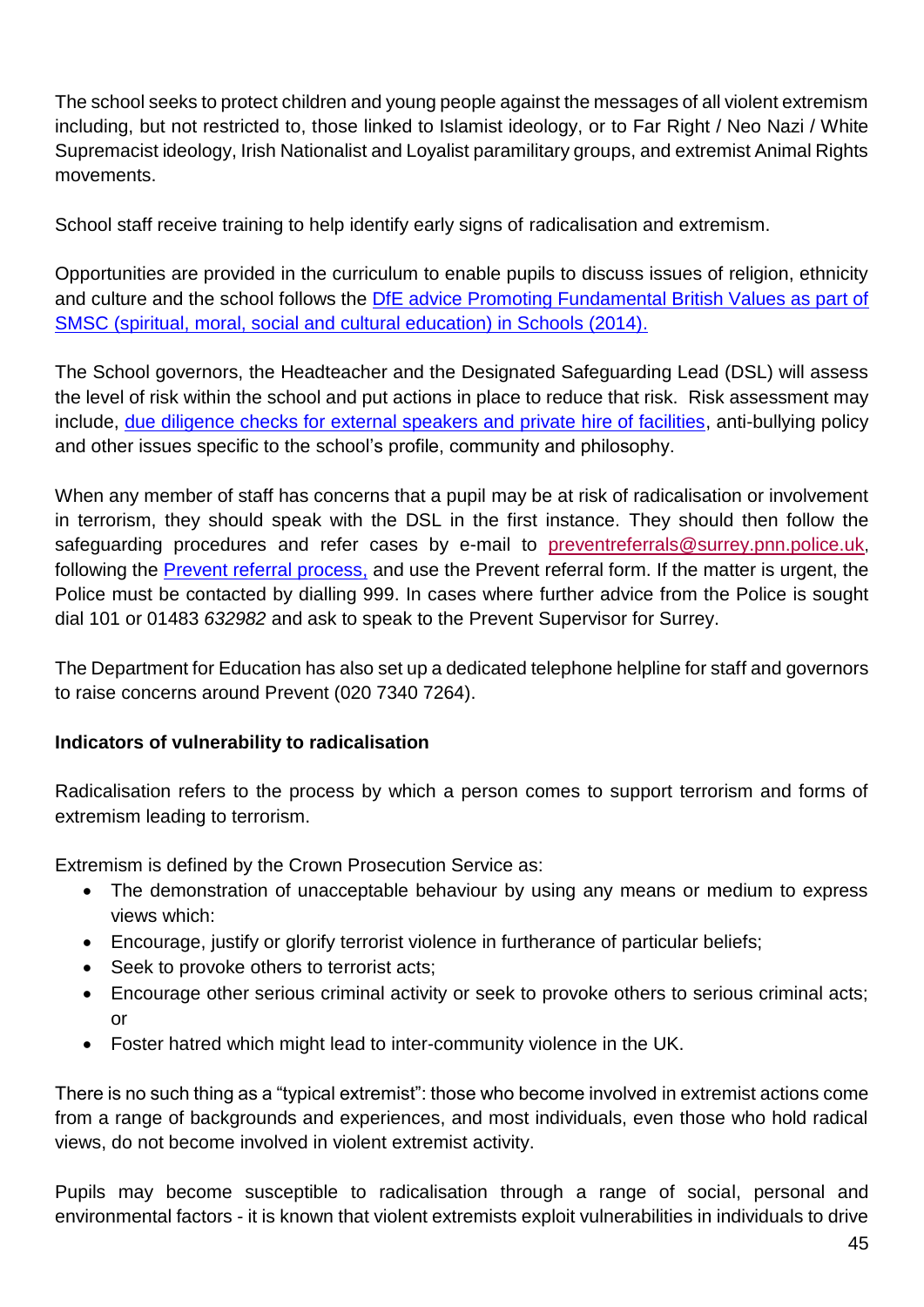a wedge between them and their families and communities. It is vital that school staff are able to recognise those vulnerabilities.

Indicators of vulnerability include:

- **Identity Crisis** the student / pupil is distanced from their cultural / religious heritage and experiences discomfort about their place in society.
- **Personal Crisis** the student / pupil may be experiencing family tensions; a sense of isolation; and low self-esteem; they may have dissociated from their existing friendship group and become involved with a new and different group of friends; they may be searching for answers to questions about identity, faith and belonging.
- **Personal Circumstances** migration; local community tensions; and events affecting the student / pupil's country or region of origin may contribute to a sense of grievance that is triggered by personal experience of racism or discrimination or aspects of Government policy.
- **Unmet Aspirations** the student / pupil may have perceptions of injustice or a feeling of failure,
- **Experiences of Criminality** which may include involvement with criminal groups, imprisonment, and poor resettlement / reintegration.
- **Special Educational Needs and Disability (SEND)** students / pupils may experience difficulties with social interaction, empathy with others, understanding the consequences of their actions and awareness of the motivations of others.

However, this list is not exhaustive, nor does it mean that all young people experiencing the above are at risk of radicalisation for the purposes of violent extremism. The Department of Education guidance [The Prevent Duty](https://www.gov.uk/government/publications/protecting-children-from-radicalisation-the-prevent-duty) should be referred to.

#### **Channel**

Channel is a voluntary, confidential support programme which focuses on providing support at an early stage to people who are identified as being vulnerable to being drawn into terrorism.

Prevent referrals may be passed to a multi-agency Channel panel, which will discuss the individual referred to determine whether they are vulnerable to being drawn into terrorism and consider the appropriate support required. A representative from Cranmore may be asked to attend the Channel panel to help with this assessment. An individual's engagement with the programme is entirely voluntary at all stages.

If a child is to leave Cranmore, the DSL should consider if it would be appropriate to share any information with the new school. For example, information that would allow the new school or college to continue supporting victims of abuse or those who are currently receiving support through the 'Channel' programme and have that support in place for when the child arrives.

Statutory guidance on Channel is available at: [Channel guidance](https://www.gov.uk/government/publications/channel-and-prevent-multi-agency-panel-pmap-guidance)

## **Domestic Abuse**

Domestic abuse represents one quarter of all violent crime. It is actual or threatened physical, emotional, psychological or sexual abuse. It involves the use of power and control by one person over another. It occurs regardless of race, ethnicity, gender, class, sexuality, age, religion, mental or physical ability. Domestic abuse can also involve other types of abuse.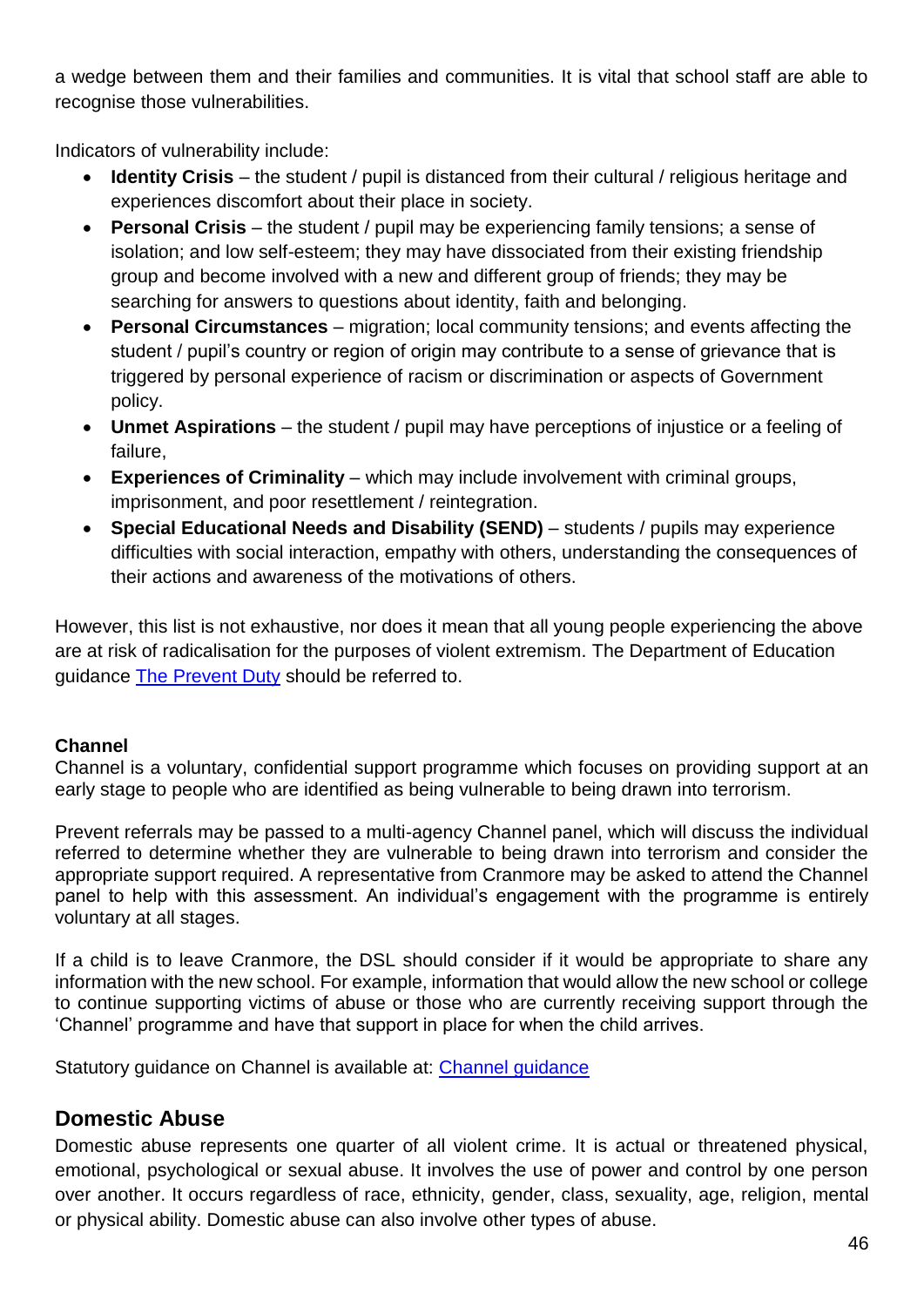The Domestic Abuse Act 2021 received Royal Assent on 29 April 2021. The Act introduces the first ever statutory definition of domestic abuse and recognises the impact of domestic abuse on children, as victims in their own right, if they see, hear or experience the effects of abuse. The statutory definition of domestic abuse, based on the previous cross-government definition, ensures that different types of relationships are captured, including ex-partners and family members. The definition captures a range of different abusive behaviours, including physical, emotional and economic abuse and coercive and controlling behaviour. Both the person who is carrying out the behaviour and the person to whom the behaviour is directed towards must be aged 16 or over and they must be "personally connected" (as defined in section 2 of the 2021 Act).

We use the term domestic abuse to reflect that a number of abusive and controlling behaviours are involved beyond violence. Slapping, punching, kicking, bruising, rape, ridicule, constant criticism, threats, manipulation, sleep deprivation, social isolation, and other controlling behaviours all count as abuse.

Living in a home where domestic abuse takes place is harmful to children and can have a serious impact on their behaviour, wellbeing and understanding of healthy, positive relationships. Children who witness domestic abuse are at risk of significant harm and staff are alert to the signs and symptoms of a child suffering or witnessing domestic abuse.

The school is enrolled onto the Operation Encompass scheme, which is a joint project between Surrey Police, Surrey Domestic Abuse Service and Surrey Schools. On the morning of every school day, the DSL is notified of all domestic abuse incidents that have occurred and have been reported to Police in the previous 24 hours involving a child at St Teresa's (72 hours on a Monday morning). This provides an opportunity for us to ensure the right support is in place at the right time for children who are experiencing domestic abuse.

## **Child Sexual Exploitation (CSE)**

Child sexual exploitation is a form of child sexual abuse. It occurs where an individual or group takes advantage of an imbalance of power to coerce, manipulate or deceive a child or young person under the age of 18 into sexual activity (a) in exchange for something the victim needs or wants, and/or (b) for the financial advantage or increased status of the perpetrator or facilitator.

The victim may have been sexually exploited even if the sexual activity appears consensual.

Child sexual exploitation does not always involve physical contact; it can also occur through the use of technology. All staff are aware of the link between online safety and vulnerability to CSE.

Any concerns that a child is being or is at risk of being sexually exploited should be passed immediately to the DSL.

The school is aware that there is a clear link between regular non-attendance at school and CSE. Staff will consider a child to be at potential CSE risk in the case of regular non-attendance at school and make reasonable enquiries with the child and parents to assess this risk.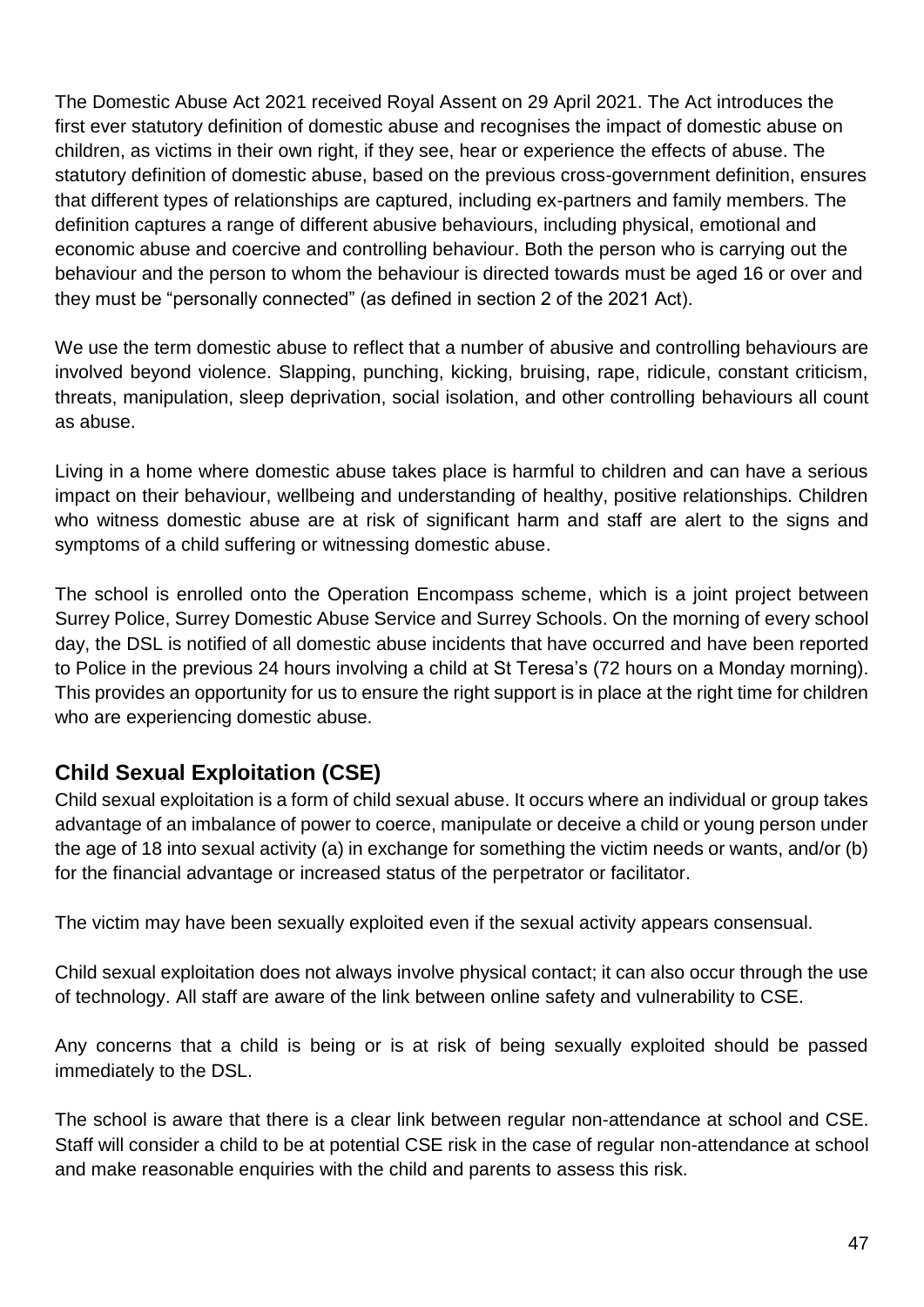All staff are aware that safeguarding incidents and/or behaviours can be associated with factors outside School or college and/or can occur between children outside of these environments. All staff, but especially the designated safeguarding lead (and deputies), will consider whether children are at risk of abuse or exploitation in situations outside their families. Extra-familial harms take a variety of different forms and children can be vulnerable to multiple harms including (but not limited to) sexual exploitation, criminal exploitation, and serious youth violence

The DSL will consider the published Surrey Safeguarding Children Partnership guidance and advice when there is a concern that a child is being or is at risk of being sexually exploited or where indicators have been observed that are consistent with a child who is being or who is at risk of being sexually exploited.

In all cases if the DSL identifies any level of concern the DSL should contact the C-SPA and email a Request for Support Form. If a child is in immediate danger, the police should be called on 999.

St Teresa's is aware that often a child is not able to recognise the coercive nature of the abuse and does not see themselves as a victim. Therefore, the child may resent what they perceive as interference by staff. However, staff must act on their concerns as they would for any other type of abuse. Children also rarely self-report CSE so staff must be particularly vigilant to potential indicators of risk.

The school includes the risks of sexual exploitation in the PSHE and SRE curriculum. Pupils will be informed of the grooming process and how to protect themselves from people who may potentially be intent on causing harm. They will be supported in terms of recognising and assessing risk in relation to CSE, including online, and knowing how and where to get help.

## **Child Criminal Exploitation & Gangs**

Both CSE and CCE are forms of abuse and both occur where an individual or group takes advantage of an imbalance in power to coerce, manipulate or deceive a child into sexual or criminal activity.

There are a number of areas in which young people are put at risk by gang activity, both through participation in, and as victims of, gang violence which can be in relation to their peers or to a ganginvolved adult in their household.

A child who is affected by gang activity or serious youth violence may have suffered, or may be likely to suffer, significant harm through physical, sexual and emotional abuse or neglect.

Teenagers can be particularly vulnerable to recruitment into gangs and involvement in gang violence. This vulnerability may be exacerbated by risk factors in an individual's background, including violence in the family, involvement of siblings in gangs, poor educational attainment, or poverty or mental health problems.

Criminal exploitation of children is a typical feature of county lines criminal activity. Key identifying features of involvement in county lines are when children are missing, when the victim may have been trafficked for transporting drugs, a referral to the National Referral Mechanism should be considered with Social Care and Police colleagues.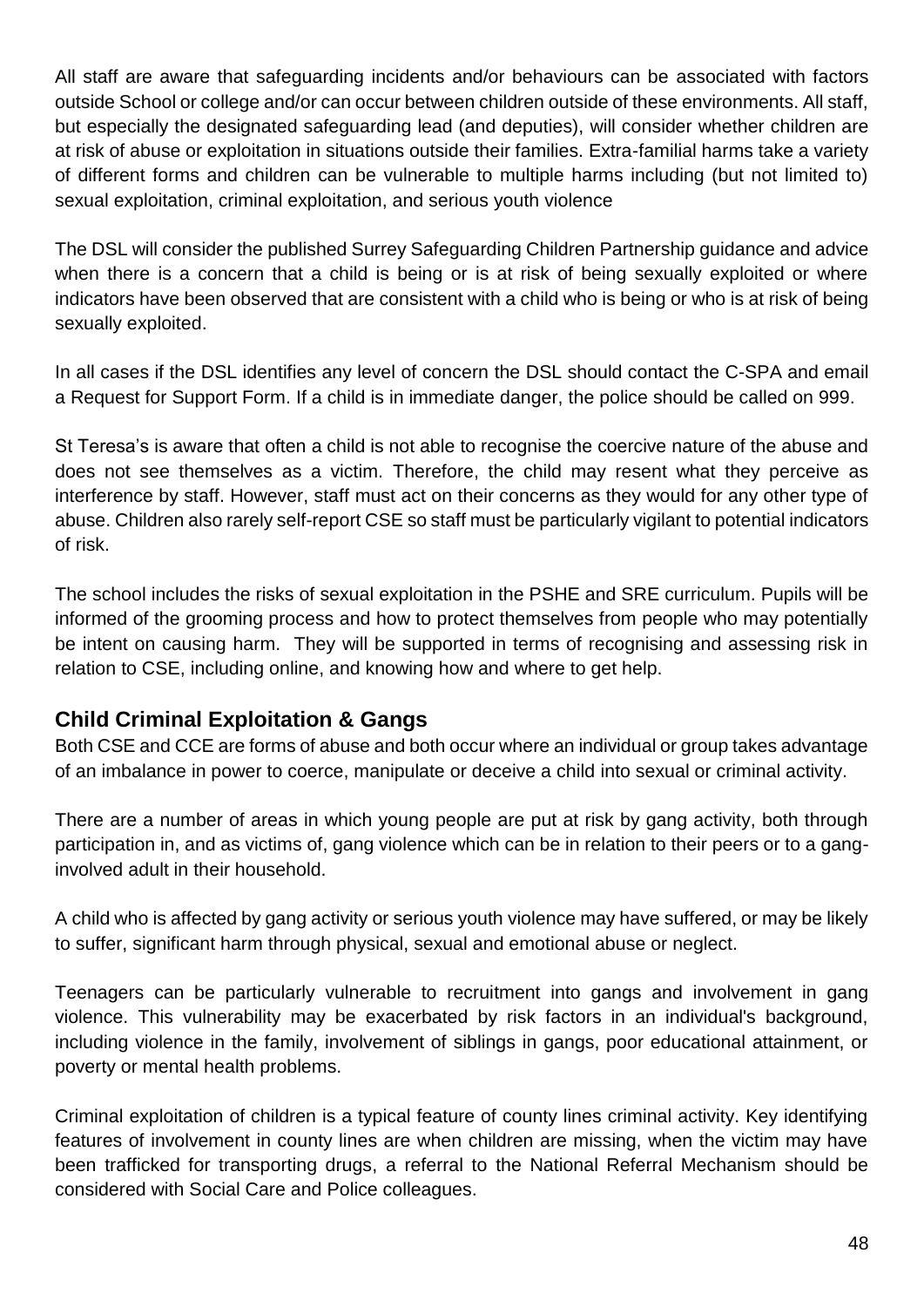A child who is affected by gang activity, criminal exploitation or serious youth violence can be at risk of significant harm through physical, sexual and emotional abuse. Girls may be particularly at risk of sexual exploitation.

Any concerns that a child is being or is at risk of being criminally exploited will be passed without delay to the DSL. St Teresa's is aware there is a clear link between regular non-attendance at school and exploitation. Staff will consider a child to be at potential risk in the case of regular non-attendance at school and make reasonable enquiries with the child and parents to assess this risk.

A request for support to the C-SPA will be made when any concern of harm to a child as a consequence of gang activity including child criminal exploitation becomes known. Any member of staff who has concerns that a child may be at risk of harm should immediately inform the DSL. The DSL will contact the C-SPA. If there is concern about a child's immediate safety, the Police will be contacted on 999.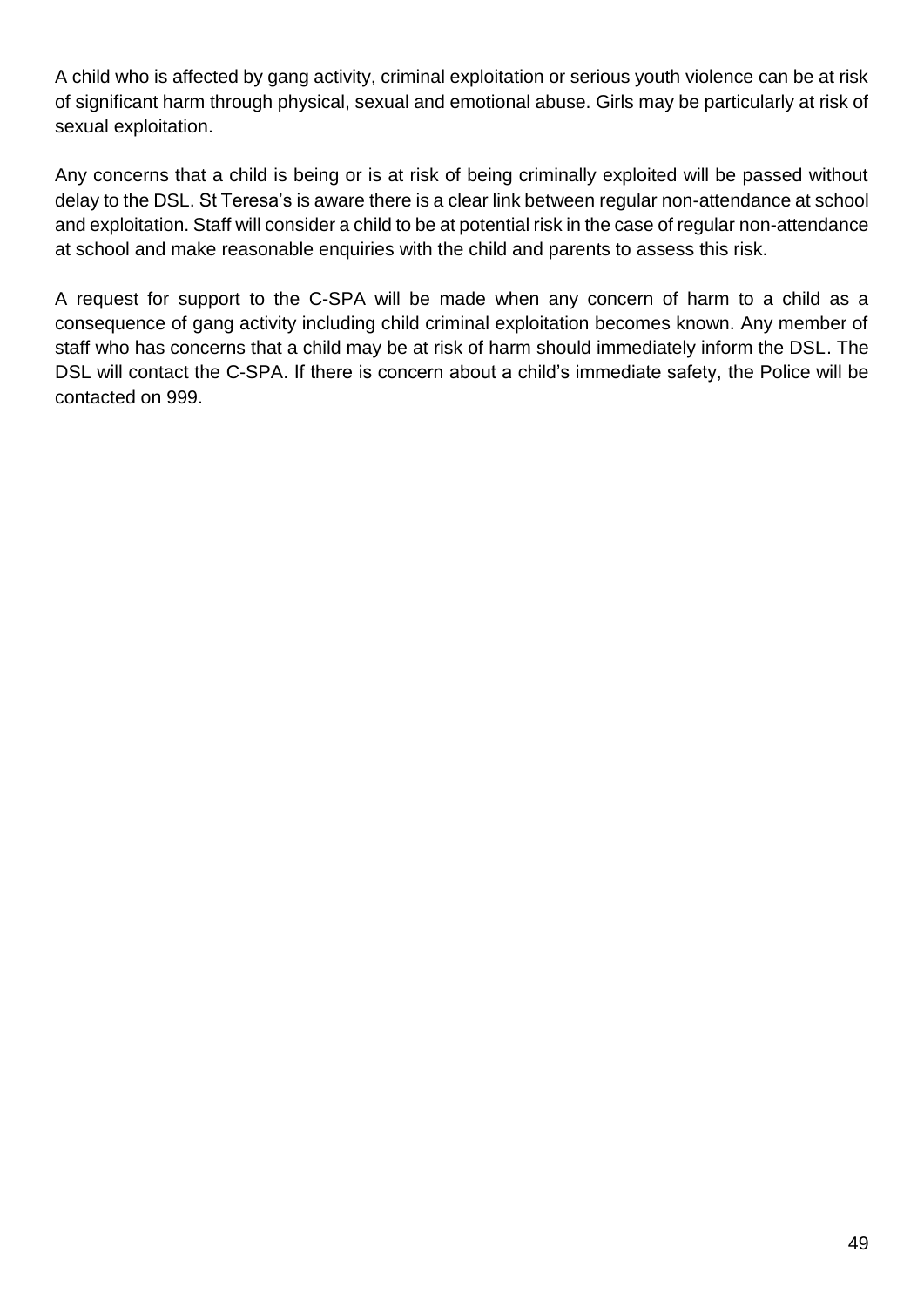## **Sharing Nudes and Semi Nudes**

The practice of children sharing images and videos via text message, email, social media or mobile messaging apps has become commonplace. However, this online technology has also given children the opportunity to produce and distribute sexual imagery in the form of photos and videos. Such imagery involving anyone under the age of 18 is unlawful.

Sharing Nudes/Semi-Nudes refers to both images and videos where:

- A person under the age of 18 creates and shares sexual imagery of themselves with a peer under the age of 18.
- A person under the age of 18 shares sexual imagery created by another person under the age of 18 with a peer under the age of 18 or an adult.
- A person under the age if 18 is in possession of sexual imagery created by another person under the age of 18.

All incidents of this nature should be treated as a safeguarding concern and in line with the UKCCIS guidance [Sharing nudes and semi-nudes: advice for education settings working with](https://www.gov.uk/government/publications/sharing-nudes-and-semi-nudes-advice-for-education-settings-working-with-children-and-young-people/sharing-nudes-and-semi-nudes-advice-for-education-settings-working-with-children-and-young-people)  [children and young people](https://www.gov.uk/government/publications/sharing-nudes-and-semi-nudes-advice-for-education-settings-working-with-children-and-young-people/sharing-nudes-and-semi-nudes-advice-for-education-settings-working-with-children-and-young-people)

Cases where sexual imagery of people under 18 has been shared by adults and where sexual imagery of a person of any age has been shared by an adult to a child is child sexual abuse and should be responded to.

If a member of staff becomes aware of an incident involving making or sharing nudes/semi-nudes, they should follow the child protection procedures and refer to the DSL immediately.

The member of staff should confiscate the device involved and set it to flight mode or, if this is not possible, turn it off. Staff must not view, copy, or print the images.

The DSL should hold an initial review meeting with appropriate school/college staff and subsequent interviews with the children involved (if appropriate).

Parents should be informed at an early stage and involved in the process unless there is reason to believe that involving parents would put the child at risk of harm.

At any point in the process if there is concern a child has been harmed or is at risk of harm a request for support should be made to the C-SPA and/or the Police as appropriate.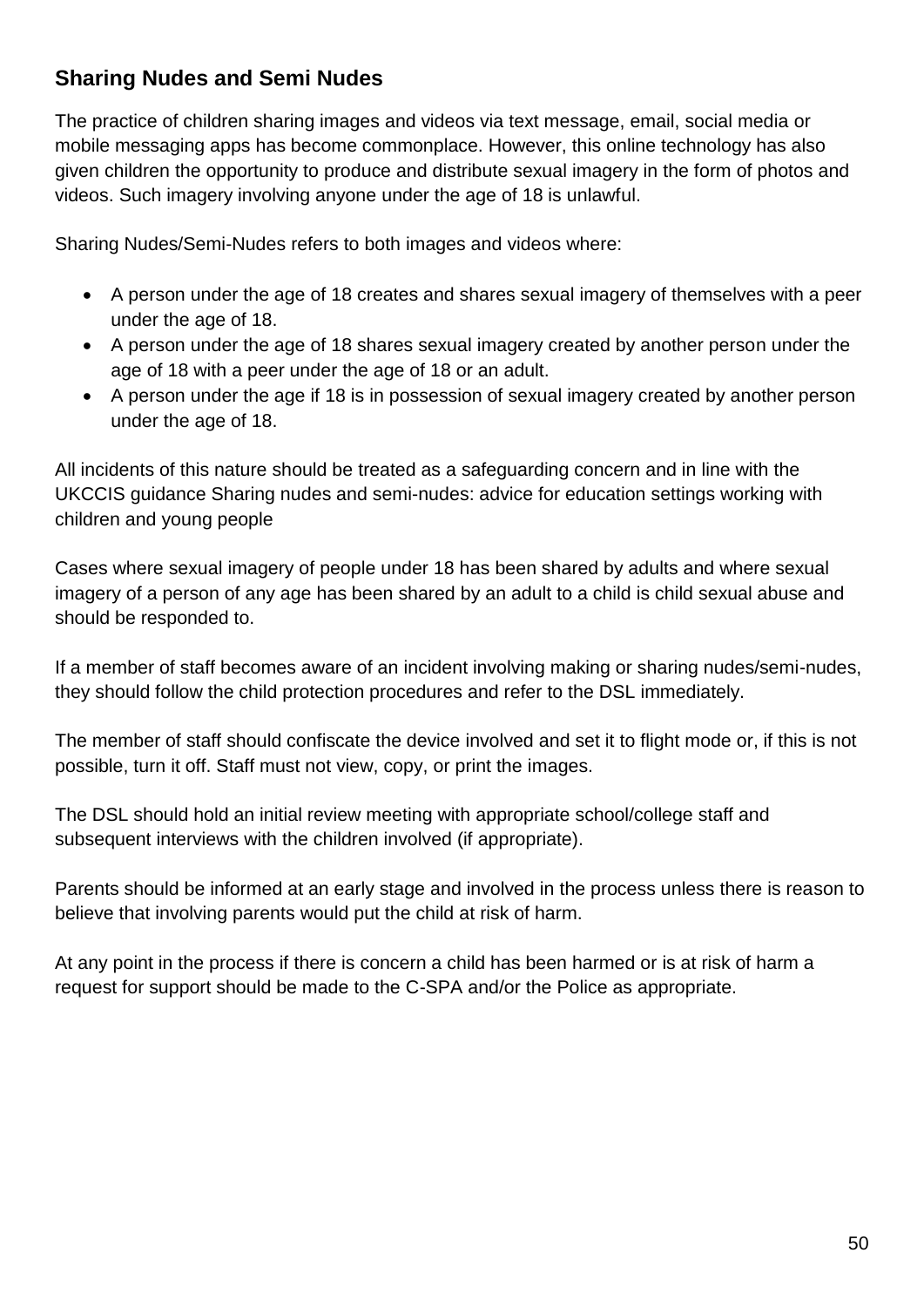Immediate request for support at the initial review stage should be made to Children's Social Care/Police if:

- The incident involves an adult.
- There is good reason to believe that a young person has been coerced, blackmailed or groomed or if there are concerns about their capacity to consent (for example, owing to SEND).
- What you know about the imagery suggests the content depicts sexual acts which are unusual for the child's development stage or are violent.
- The imagery involves sexual acts.
- The imagery involves anyone aged 12 or under.
- There is reason to believe a child is at immediate risk of harm owing to the sharing of the imagery, for example the child is presenting as suicidal or self-harming.

If none of the above apply then the DSL will use their professional judgement to assess the risk to children involved and may decide, with input from the Headteacher/Principal, to respond to the incident without referral to the C-SPA or the Police.

During the decision making the DSL will consider if:

- There is a significant age difference between the sender/receiver.
- There is any coercion or encouragement beyond the sender/receiver.
- The imagery was shared and received with the knowledge of the child in the imagery.
- The child is vulnerable, for example subject to Child in Need, Child Protection or Early Help plans, Looked After, SEND.
- There is a significant impact on the children involved.
- The image is of a severe or extreme nature.
- The child involved understands consent.
- The situation is isolated or if the image been more widely distributed.
- There other circumstances relating to either the sender or recipient that may add cause for concern.
- The children have been involved in incidents relating to youth produced sexual imagery previously.

If any of these circumstances are present the situation will be referred according to our child protection procedures, including referral to the C-SPA or the Police.

The DSL will record all incidents of making, sharing and sending nudes and semi-nudes including the actions taken, rationale for actions and the outcome.

## **Female Genital Mutilation (FGM)**

Female Genital Mutilation (FGM) is illegal in England and Wales under the FGM Act (2003). It is a form of child abuse and violence against women. [A mandatory reporting duty requires teachers to](https://www.gov.uk/government/publications/mandatory-reporting-of-female-genital-mutilation-procedural-information)  [report 'known' cases of FGM in under 18s,](https://www.gov.uk/government/publications/mandatory-reporting-of-female-genital-mutilation-procedural-information) which are identified in the course of their professional work, to the police.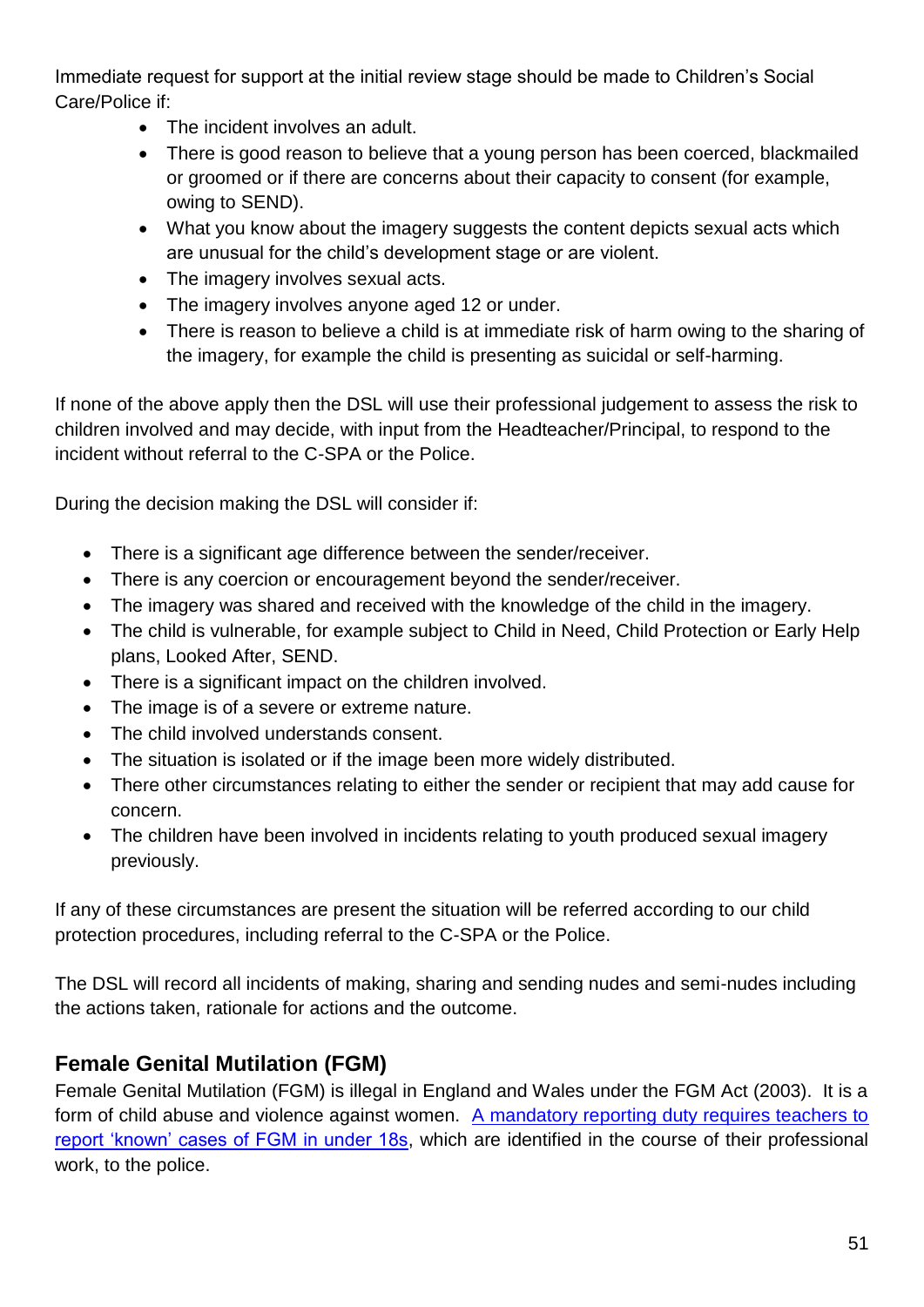The duty applies to all persons in school who are employed or engaged to carry out 'teaching work' at St Teresa's, whether or not they have qualified teacher status.

The duty applies to the individual who becomes aware of the case to make a report. It should not be transferred to the Designated Safeguarding Lead; however, the DSL should be informed.

If a teacher is informed by a girl under 18 that an act of FGM has been carried out on her, or a teacher observes physical signs which appear to show that an act of FGM has been carried out on a girl under 18 and they have no reason to believe the act was necessary for the girl's physical or mental health or for purposes connected with labour or birth, the teacher should personally make a report to the police force in which the girl resides by calling 101. The report should be made immediately.

School staff are trained to be aware of risk indicators of FGM.

Concerns about FGM outside of the mandatory reporting duty should be reported using St Tereas's child protection procedures. Staff should be particularly alert to suspicions or concerns expressed by female pupils about going on a long holiday during the summer holiday.

There should also be consideration of potential risk to other girls in the family and the wider community. Where there is a risk to life or likelihood of serious immediate harm the teacher should report the case immediately to the police, including dialling 999 if appropriate.

There are no circumstances in which a teacher or other member of staff should examine a girl.

#### **Forced Marriage**

A forced marriage is a marriage in which one or both people do not (or in cases of people with learning disabilities cannot) consent to the marriage but are coerced into it. Coercion may include physical, psychological, financial, sexual and emotional pressure. It may also involve physical or sexual violence and abuse.

Forced marriage is recognised in the UK as a form of violence against women and men, domestic/child abuse and a serious abuse of human rights. Since June 2014 forcing someone to marry has become a criminal offence in England and Wales under the Anti-Social Behaviour, Crime and Policing Act 2014.

A forced marriage is not the same as an arranged marriage which is common in many cultures. The families of both spouses take a leading role in arranging the marriage but the choice of whether or not to accept the arrangement remains with the prospective spouses.

School staff should never attempt to intervene directly as a school or through a third party. Contact should be made with the C-SPA and/or the Forced Marriage Unit 200 7008 0151.

#### **Honour-based Abuse**

Honour based abuse (HBA) can be described as a collection of practices, which are used to control behaviour within families or other social groups to protect perceived cultural and religious beliefs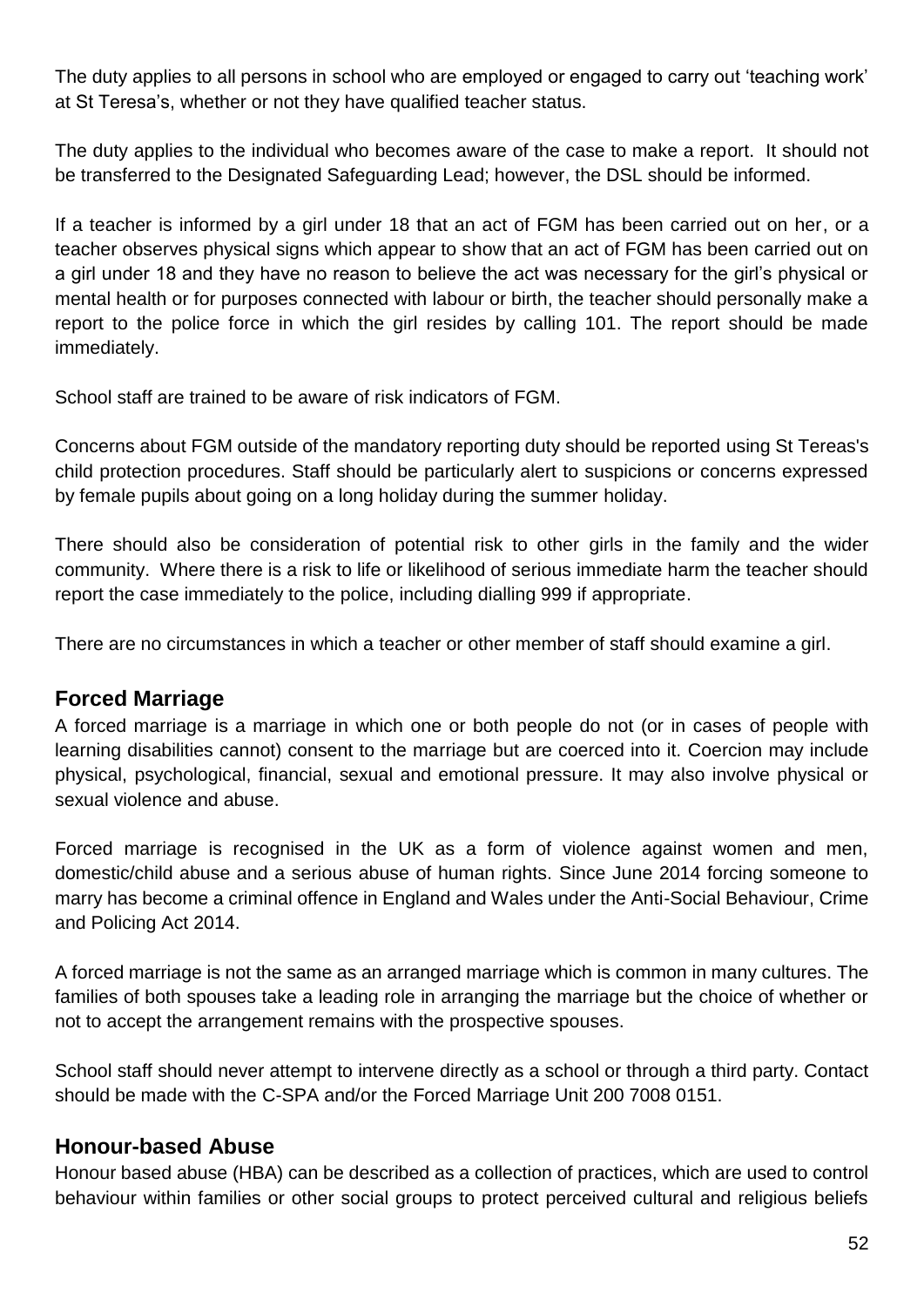and/or honour. Such violence can occur when perpetrators perceive that a relative has shamed the family and/or community by breaking their honour code.

Honour based abuse might be committed against people who:

- become involved with a boyfriend or girlfriend from a different culture or religion.
- want to get out of an arranged marriage; become involved with a boyfriend or girlfriend from a different culture or religion.
- want to get out of an arranged marriage.
- want to get out of a forced marriage
- wear clothes or take part in activities that might not be considered traditional within a particular culture

It is considered a violation of human rights and may be a form of domestic and/or sexual abuse.

## **One Chance Rule**

All staff are aware of the 'One Chance' Rule' in relation to forced marriage, FGM and HBA. Staff recognise they may only have one chance' to speak to a child who is a potential victim and have just one chance to save a life.

St Teresa's is aware that if the victim is not offered support following disclosure that the 'One Chance' opportunity may be lost. Therefore, all staff are aware of their responsibilities and obligations when they become aware of potential forced marriage, FGM and HBA cases.

## **Private Fostering Arrangements**

A [private fostering](https://www.surreycc.gov.uk/__data/assets/pdf_file/0008/157769/Private-Fostering-A-guide-for-DSLs.pdf) arrangement occurs when someone other than a parent or close relative cares for a child for a period of 28 days or more, with the agreement of the child's parents. It applies to children under the age of 16 years old or 18 years old if the child is disabled.

Children looked after by the local authority or who are placed in residential schools, children's homes or hospitals are not considered to be privately fostered.

Private fostering occurs in all cultures and children may be privately fostered at any age.

The school recognises that most privately fostered children remain safe and well but are aware that safeguarding concerns have been raised in some cases. Therefore, all staff are alert to possible safeguarding issues, including the possibility that the child has been trafficked into the country.

By law, a parent, private foster carer or other persons involved in making a private fostering arrangement must notify Children's Social Care immediately. However, where a member of staff becomes aware that a pupil may be in a private fostering arrangement, they will raise this will the DSL and the DSL will notify the C-SPA immediately.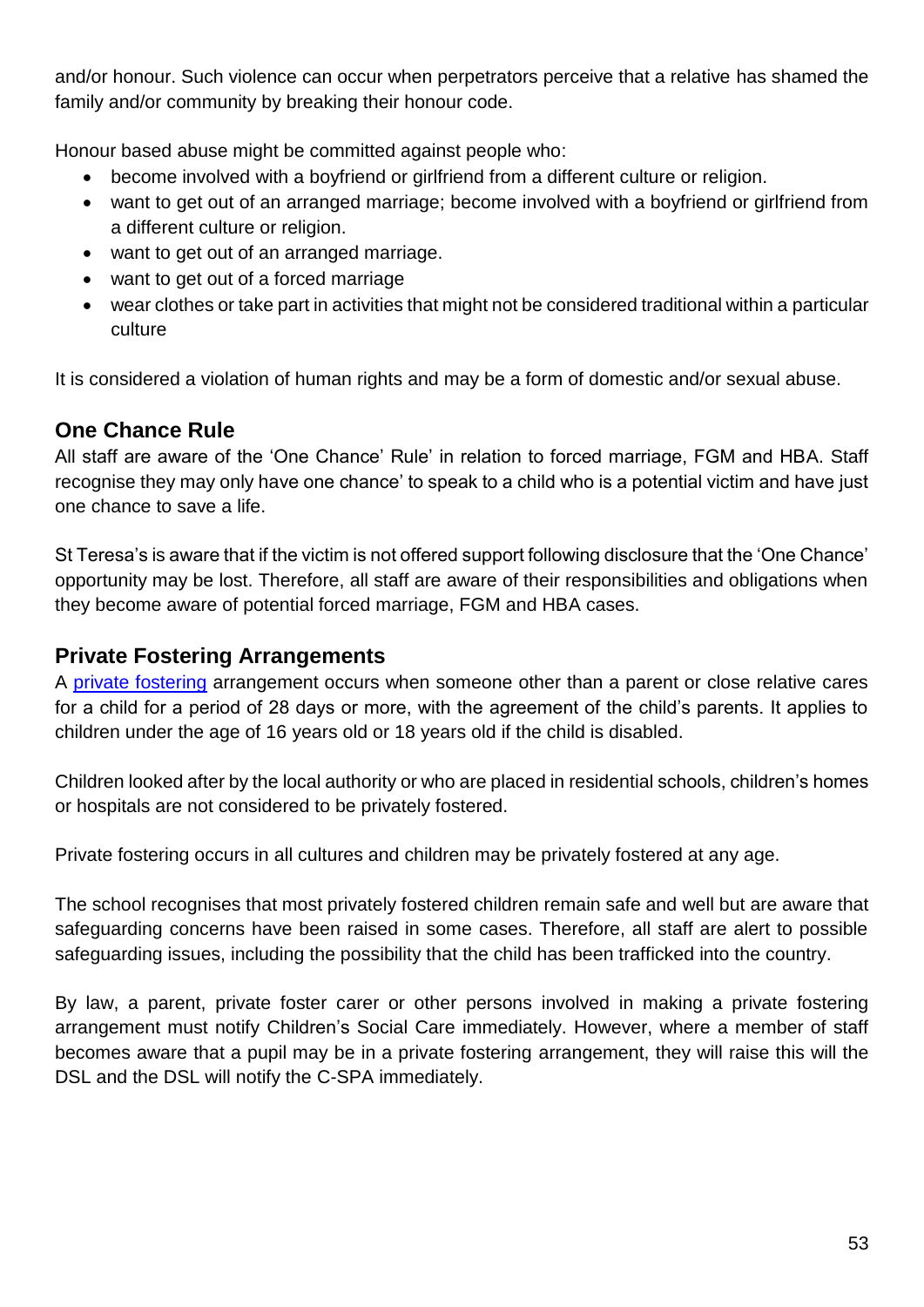## **Looked After Children**

The most common reason for children becoming looked after is as a result of abuse and neglect.

The school ensures that staff have the necessary skills and understanding to keep looked after children safe. Appropriate staff have information about a child's looked after legal status and care arrangements, including the level of authority delegated to the carer by the authority looking after the child and contact arrangements with birth parents or those with parental responsibility.

The designated teacher and governor for children looked after will have the appropriate level training to equip them with the knowledge and skills to undertake their role.

The designated teacher for children looked after and the DSL have details of the child's social worker and the name and contact details of the Surrey County Council's Head of Virtual School.

## **Children Missing Education**

All children, regardless of their circumstances, are entitled to an efficient, full-time education which is suitable to their age, ability, aptitude and any special educational needs they may have.

The school recognises that children missing education, can be a vital warning sign of a range of safeguarding possibilities. They are also at significant risk of underachieving, being victims of abuse and harm, exploitation or radicalisation, and becoming NEET (not in education, employment or training) later in life.

Where possible the school will hold more than one emergency contact number for each pupil.

The school will ensure that there is a record of joiners and leavers as defined in [The Education \(Pupil](https://www.kelsi.org.uk/news-and-events/news/primary/changes-to-the-education-pupil-registration-england-regulations-2006)  [Registration\) \(England\) 2006.](https://www.kelsi.org.uk/news-and-events/news/primary/changes-to-the-education-pupil-registration-england-regulations-2006)

When removing a child's name, St Teresa's will notify the Local Authority of:

- (a) the full name of the child
- (b) the full name and address of any parent with whom the child normally resides
- (c) at least one telephone number of the parent
- (d) the child's future address and destination school, if applicable
- (e) the ground in regulation 8 under which the child's name is to be removed from the school register.

The school will make reasonable enquiries to establish the whereabouts of a child jointly with the Local Authority, before deleting the child's name from the school register if the deletion is under regulation 8(1), sub-paragraphs (f) (iii) and (h) (iii)of [The Education \(Pupil Registration\) \(England\)](https://www.kelsi.org.uk/news-and-events/news/primary/changes-to-the-education-pupil-registration-england-regulations-2006)  [2006.](https://www.kelsi.org.uk/news-and-events/news/primary/changes-to-the-education-pupil-registration-england-regulations-2006)

St Teresa's will:

 Enter pupils on the admissions register on the first day on which the school has agreed, or has been notified, that the pupil will attend the school.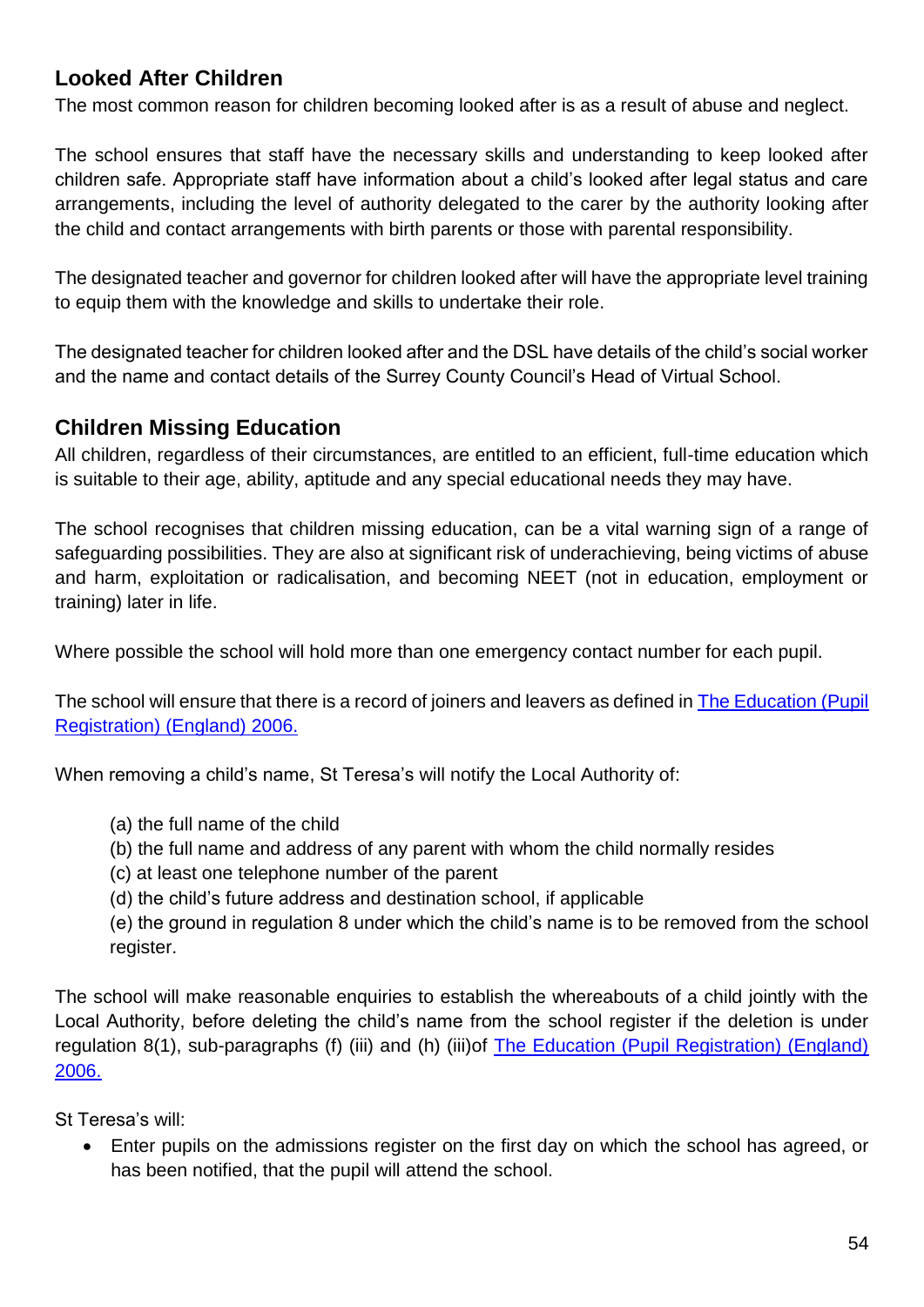- Notify the Local Authority within five days of adding a child's name to the admission register. The notification must include all the details contained in the admission register for the new pupil.
- Monitor each child's attendance through their daily register and follow the SCC procedure in cases of unauthorised absence.
- Notify the Local Authority when they are about to remove a child's name from the school/college register under any of the fifteen grounds listed in the regulations, no later than the date that the child's name is due to be removed.
- Where parents notify the school, in writing, of their intention to Electively Home Educate (EHE) the school will forward a copy of the letter to the Local Authority Education Inclusion Team.
- Where parents orally indicate that they intend to withdraw their child to EHE and no letter has been received, the school will not remove the child from roll and will notify the Education Inclusion Team at the earliest opportunity.

## **Pupils Missing Out on Education**

The vast majority of children engage positively with school and attend regularly. However, in order to flourish, some children require an alternative education offer or may require a modified timetable to support a return to full time education provision. It is recognised that children accessing alternative provision, or a reduced or modified timetable may have additional vulnerabilities. Ofsted refer to these as Pupils Missing Out on Education (PMOOE), because they are not accessing their education in school in the 'usual way'.

The school will gain consent (if required in statute) from parents to put in place alternative provision and/or a reduced or modified timetable

The school will ensure that and parents (and the local authority where the pupil has an EHCP) are given clear information about alternative provision placements and reduced or modified timetables: why, when, where, and how they will be reviewed.

The school will keep the placement and timetable under review and involve parents in the review. Reviews will be frequent enough to provide assurance that the off-site education and/or modified timetable is achieving its objectives and that the pupil is benefitting from it.

The school will monitor and track children attending alternative provision to ensure that the provision meets the needs of the child.

The school will comply with regular data returns requested by the Local Authority, regarding all pupils, of statutory school age, attending alternative provision and/or on a reduced or modified timetable.

The School Leadership Team will report to Governors of any formal direction of a pupil to alternative provision to improve behaviour.

Senior Leadership Team will report to Governors of information regarding the use and effectiveness of the use of alternative provision and modified timetables.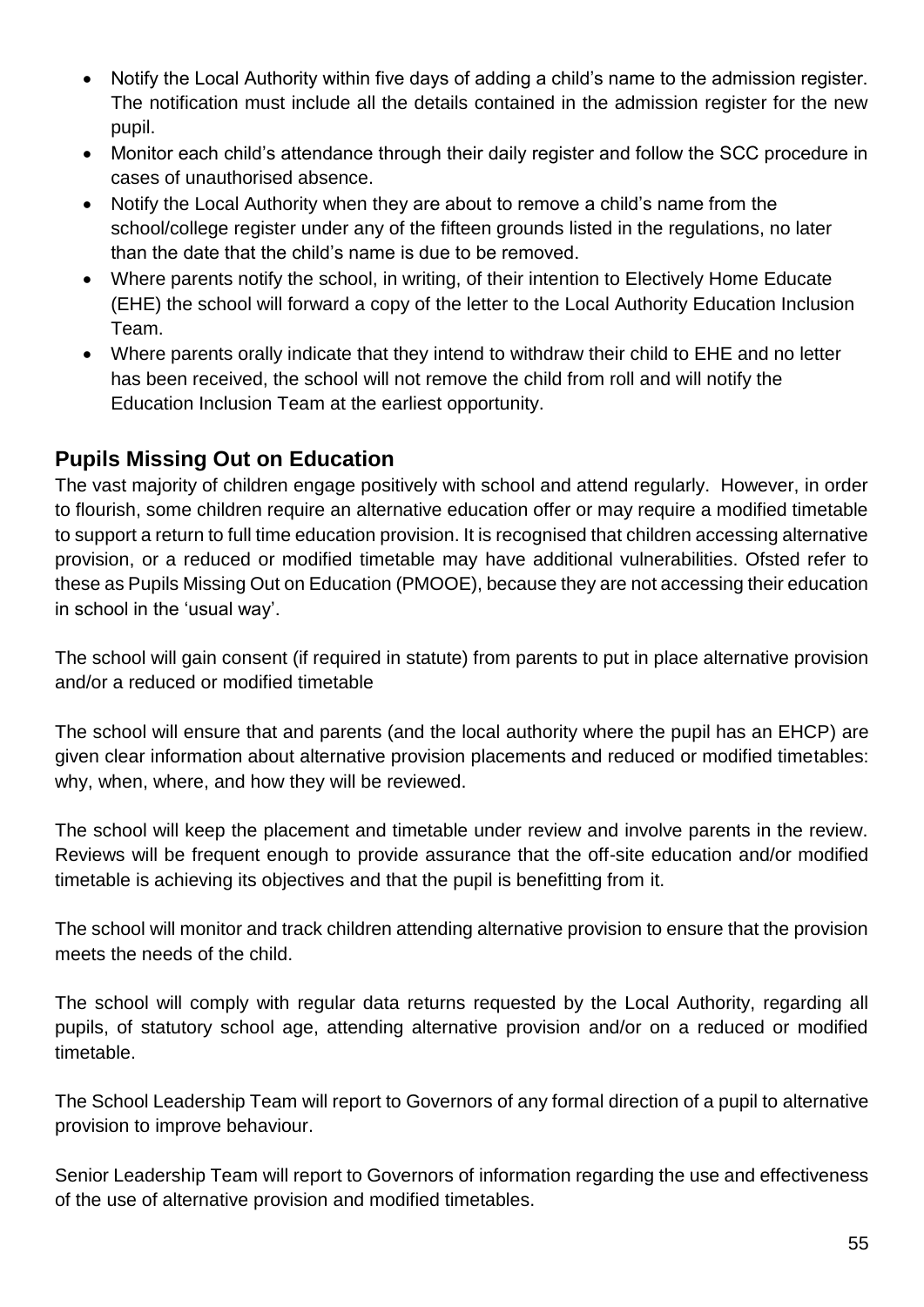## **School Attendance and Behaviour**

Additional policies and procedures are in place regarding school attendance and behaviour.

St Teresa's recognises that absence from school and exclusion from school may be indicators of abuse and neglect, including the exploitation of children. The DSL will regularly liaise with members of school staff with responsibility for behaviour and attendance to ensure risk is identified and appropriate intervention is in place to protect children from harm.

The school will work in partnership with Surrey Police and other partners for reporting children that go missing from the school site during the school day. Staff will be alert to signs of children at risk of travelling to conflict zones, female genital mutilation and forced marriage.

## **Restrictive Physical Intervention**

We acknowledge that staff must only ever use physical intervention as a last resort, when a child is at immediate risk of harming him/herself or others, and that at all times it must be the minimal force necessary to prevent injury to another person. Such events should be fully recorded and signed by a witness.

Staff who are likely to need to use physical intervention will be appropriately trained in Positive Options techniques.

[https://assets.publishing.service.gov.uk/government/uploads/system/uploads/attachment\\_data/file/](https://assets.publishing.service.gov.uk/government/uploads/system/uploads/attachment_data/file/300293/JRA_DoH_Guidance_on_RP_web_accessible.pdf) [300293/JRA\\_DoH\\_Guidance\\_on\\_RP\\_web\\_accessible.pdf](https://assets.publishing.service.gov.uk/government/uploads/system/uploads/attachment_data/file/300293/JRA_DoH_Guidance_on_RP_web_accessible.pdf) 

Staff understand that physical intervention of a nature which causes injury or distress to a child may be considered under child protection and/or disciplinary procedures.

We recognise that touch is appropriate in the context or working with children, and all staff have been given 'Safe Practice' guidance to ensure they are clear about their professional boundaries.

When applying disciplinary measures such as physical intervention or isolation for children with SEND the school will consider the risks, given the additional vulnerabilities of these children.

Surrey County Council guidance [Touch and the use of restrictive Physical Intervention When](https://www.surreycc.gov.uk/schools-and-learning/teachers-and-education-staff/educational-advice-and-support/safeguarding/safeguarding-children-in-education-policies-procedures-and-guidance)  Working with [Children and Young People](https://www.surreycc.gov.uk/schools-and-learning/teachers-and-education-staff/educational-advice-and-support/safeguarding/safeguarding-children-in-education-policies-procedures-and-guidance) provides further detailed information.

## **Whistle-blowing**

We recognise that children cannot be expected to raise concerns in an environment where staff fail to do so. All staff, including supply staff and volunteers, should be aware of their duty to raise concerns, where they exist, about the management of child protection, which may include the attitude or actions of colleagues, poor or unsafe practice and potential failures in the school's safeguarding arrangements. If it becomes necessary to consult outside the school, staff:

- a) should speak in the first instance, to the Area Schools Officer or LADO in accordance with the Whistleblowing Policy.
- b) are encouraged to use an external, independent and confidential service provided by Navex Global, who can be contacted on their freephone helpline number 0800 069 8180 and the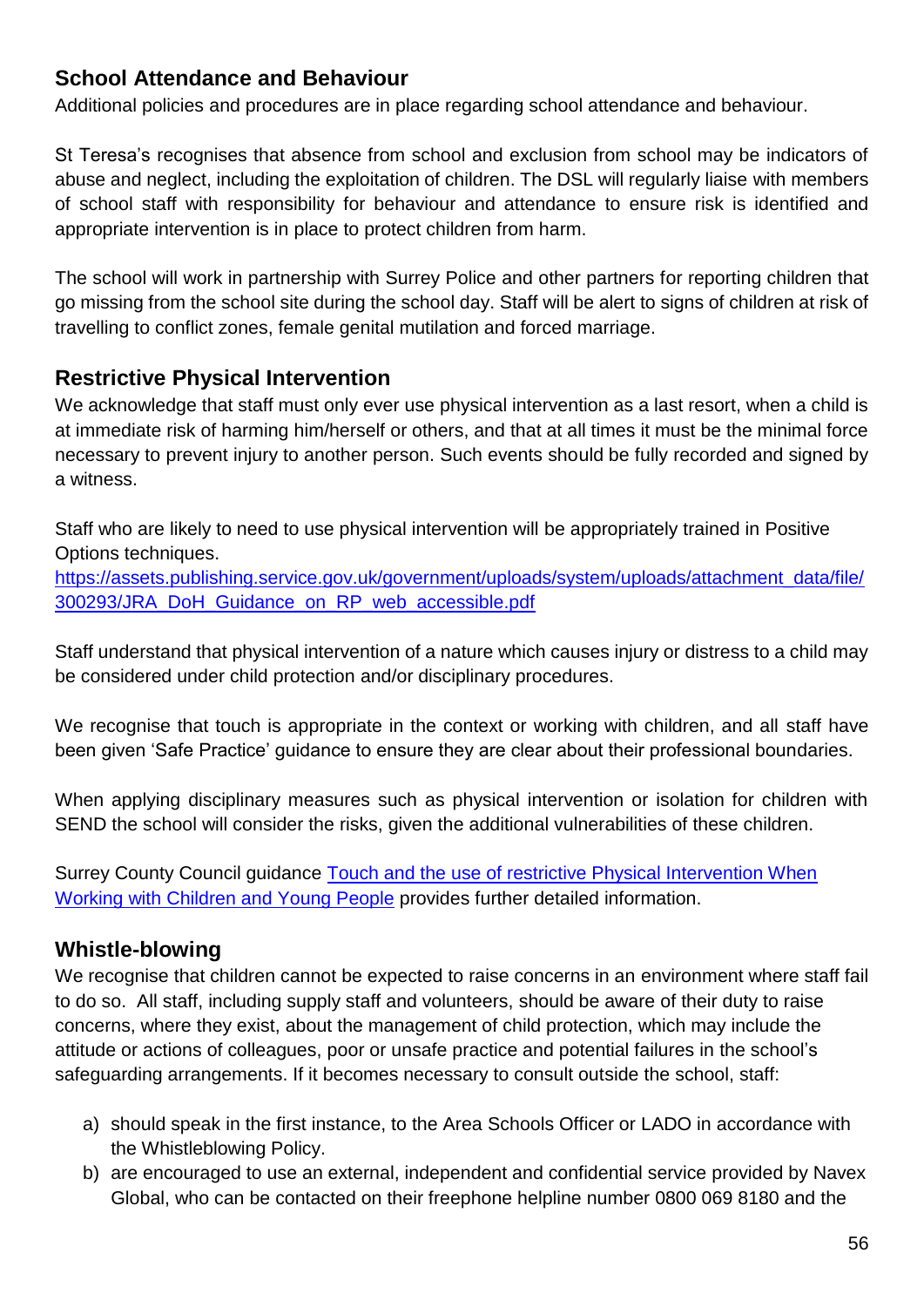website link is as follows: <https://secure.ethicspoint.eu/domain/media/en/gui/107090/index.html>

The NSPCC whistleblowing helpline is also available for staff who do not feel able to raise concerns regarding child protection failures internally or have concerns about a way a concern is being handled by their school. Staff can call: 0800 028 0285 – line is available from 8:00 AM to 8:00 PM, Monday to Friday and Email: help@nspcc.org.uk.

Whistle-blowing regarding the Headteacher should be made to the Chair of the Governing Body whose contact details are available to staff.

#### **Child abduction and community safety incidents**

Child abduction is the unauthorised removal or retention of a minor from a parent or anyone with legal responsibility for the child. Child abduction can be committed by parents or other family members; by people known but not related to the victim (such as neighbours, friends and acquaintances) and by strangers.

Other community safety incidents in the vicinity of a school can raise concerns amongst children and parents, for example, people loitering nearby or unknown adults engaging children in conversation. As children get older and are granted more independence (for example, as they start walking to school on their own), it is important they are given practical advice on how to keep themselves safe.

Lessons on personal safety are given to pupils from Year 5 upwards. It is important that lessons focus on building children's confidence and abilities rather than simply warning them about all strangers.

Further information is available at www.actionagainstabduction.org.

#### **Children and the court system**

Children are sometimes required to give evidence in criminal courts, either for crimes committed against them or for crimes they have witnessed. There are two age-appropriate guides to support children- 5-11-year-olds and 12–17-year-olds. The guides explain each step of the process, support and special measures that are available.

Making child arrangements via the family courts following separation can be stressful and entrench conflict in families. This can be stressful for children. The Ministry of Justice has launched an online child arrangements information tool with clear and concise information on the dispute resolution service. This may be useful for some parents and carers. If a staff member notices any changes in behaviour in these children, they must log it on CPOMS.

#### **Children with family members in prison**

Approximately 200,000 children in England and Wales have a parent sent to prison each year. These children are at risk of poor outcomes including poverty, stigma, isolation and poor mental health. The National Information Centre on Children of Offenders, NICCO provides information designed to support professionals working with offenders and their children, to help mitigate negative consequences for those children. If a staff member notices any changes in behaviour in these children, they must log it on CPOMS.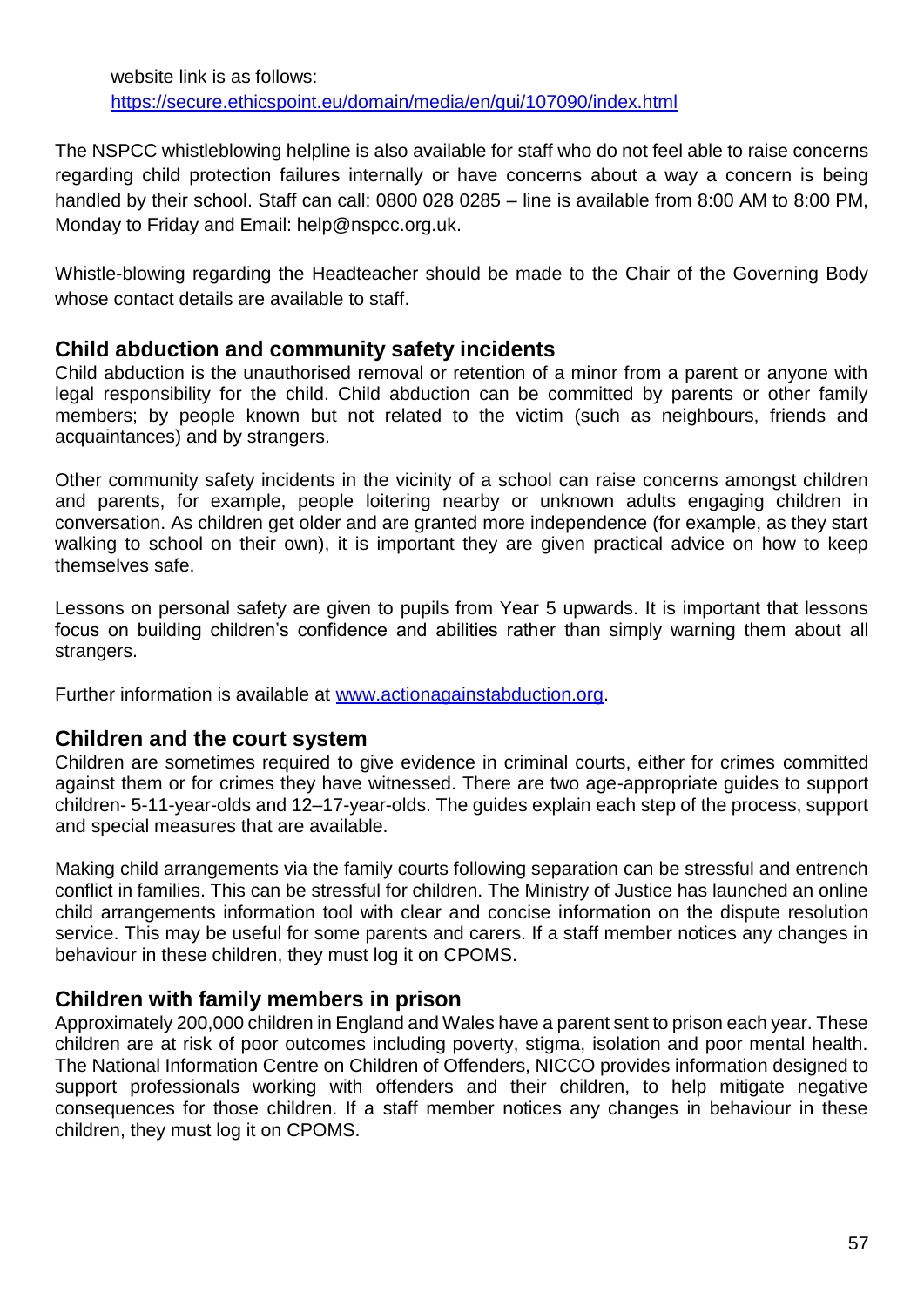## **Cybercrime**

Cybercrime is criminal activity committed using computers and/or the internet. It is broadly categorised as either 'cyber-enabled' (crimes that can happen off-line but are enabled at scale and at speed on-line) or 'cyber dependent' (crimes that can be committed only by using a computer).

#### **Cyber-dependent crimes include:**

- Unauthorised access to computers (illegal 'hacking'), for example accessing a school's computer network to look for test paper answers or change grades awarded;
- Denial of Service (Dos or DDoS) attacks or 'booting'. These are attempts to make a computer, network or website unavailable by overwhelming it with internet traffic from multiple sources; and,
- $\bullet$  M $\alpha$ Ktvy, supplying or obtaining malware (malicious software) such as viruses, spyware, ransomware, botnets and Remote Access Trojans with the intent to commit further offence, including those above.

Children with particular skill and interest in computing and technology may inadvertently or deliberately stray into cyber-dependent crime.

If there are concerns about a child in this area, the DSL/DDSL should consider referring into the Cyber Choices programme

Advice can be found at: Cyber Choices, 'NPCC- When to call the Police' and National Cyber Security Centre - NCSC.GOV.UK

Security is in place to monitor students'' online activities and staff have received training to identify inappropriate usage quickly.

#### **Homelessness**

Being homeless or being at risk of becoming homeless presents a real risk to a child's welfare. The DSL and DDSL's should be aware of contact details and referral routes into the Local Housing Authority so they can raise/progress concerns at the earliest opportunity.

Indicators that a family may be at risk of homelessness include household debt, rent arrears, domestic abuse and anti-social behaviour, as well as the family being asked to leave a property. Whilst referrals and/or discussion with the Local Housing Authority should be progressed as appropriate, and in accordance with local procedures, this does not, and should not, replace a referral into children's social care where a child has been harmed or is at risk of harm.

The Homelessness Reduction Act 2017 places a new legal duty on English councils so that everyone who is homeless or at risk of homelessness will have access to meaningful help including an assessment of their needs and circumstances, the development of a personalised housing plan, and work to help them retain their accommodation or find a new place to live. The following factsheets usefully summarise the new duties: [Homeless Reduction Act Factsheets.](https://www.gov.uk/government/publications/homelessness-reduction-bill-policy-factsheets) .

The new duties shift focus to early intervention and encourage those at risk to seek support as soon as possible, before they are facing a homelessness crisis. In most cases, school staff will be considering homelessness in the context of children who live with their families, and intervention will be on that basis.

If a staff member notices any changes in behaviour in these children, they must log it on CPOMS.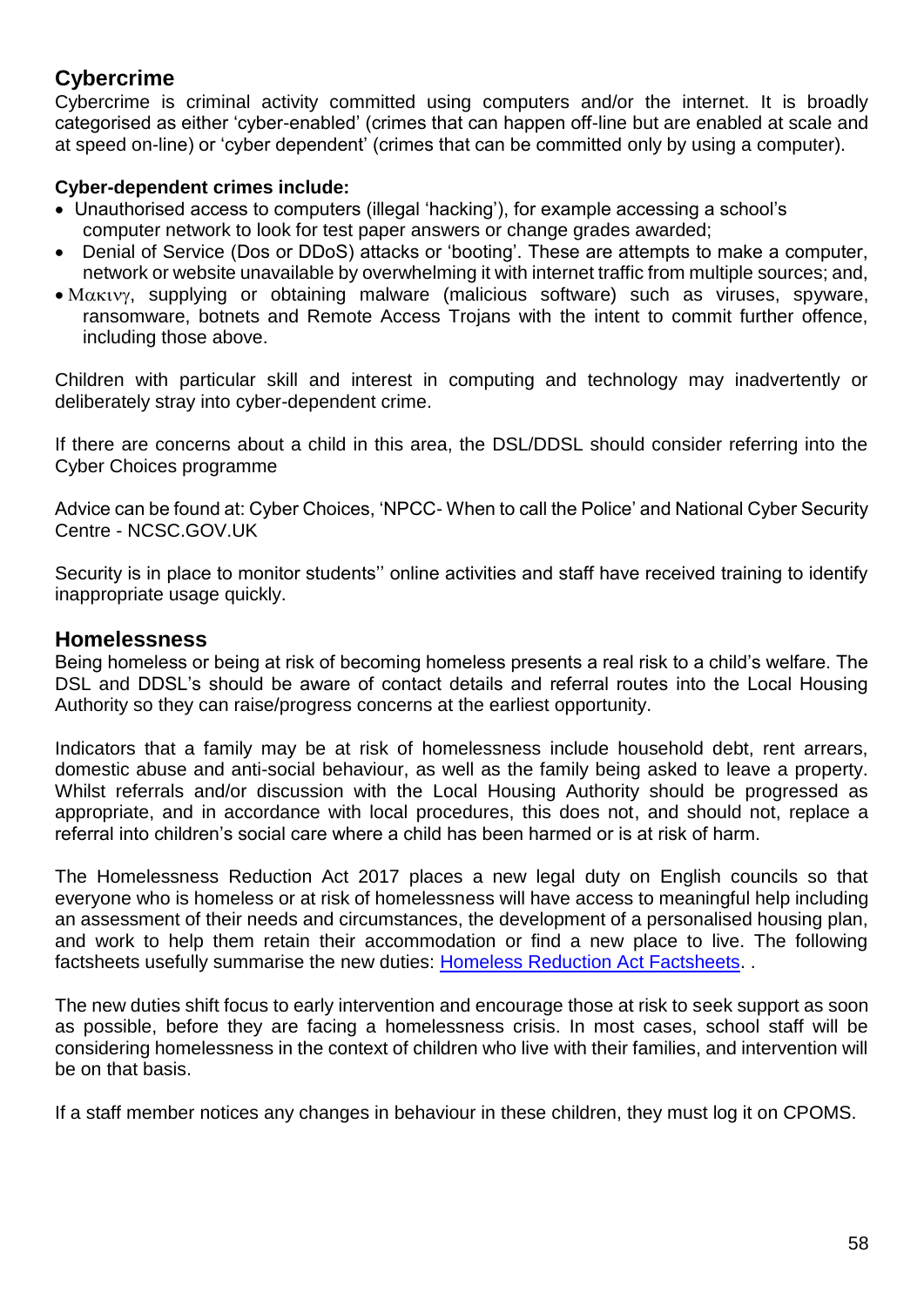## **Links with other school policies:**

- Administration of medicines.
- Anti-bullying.
- Acceptable use of IT policy
- Collective worship Policy
- Complaint's policy
- Curriculum Policy
- Equality Policy
- E-Safety, including staff use of mobile phones
- Health & Safety Policy
- Intimate Care
- Misuse of Substances protocol
- Physical Intervention
- PSHE Handbook
- Prevent Strategy Radicalisation and Extremism
- Risk Assessment
- Rewards, Sanctions and Behaviour Policy
- Relationships and Sex Education Policy
- School Attendance
- Safer Recruitment Policy
- Staff Behaviour Policy
- Whistleblowing

## **Further advice on safeguarding and child protection is available from:**

SSCP: [Surrey Safeguarding Children Partnership webpages](https://www.surreyscp.org.uk/)

NSPCC: <http://www.nspcc.org.uk/>

ChildLine: <http://www.childline.org.uk/pages/home.aspx>

CEOP Thinkuknow: <https://www.thinkuknow.co.uk/>

Anti-Bullying Alliance: <http://anti-bullyingalliance.org.uk/>

Childnet International –making the internet a great and safe place for children. Includes resources for professionals and parents<http://www.childnet.com/>

Safer Internet Centre<http://www.saferinternet.org.uk/>

Contextual Safeguarding Network<https://www.contextualsafeguarding.org.uk/>

Lucy Faithfull: [Lucy Faithfull Foundation webpages](https://www.lucyfaithfull.org.uk/)